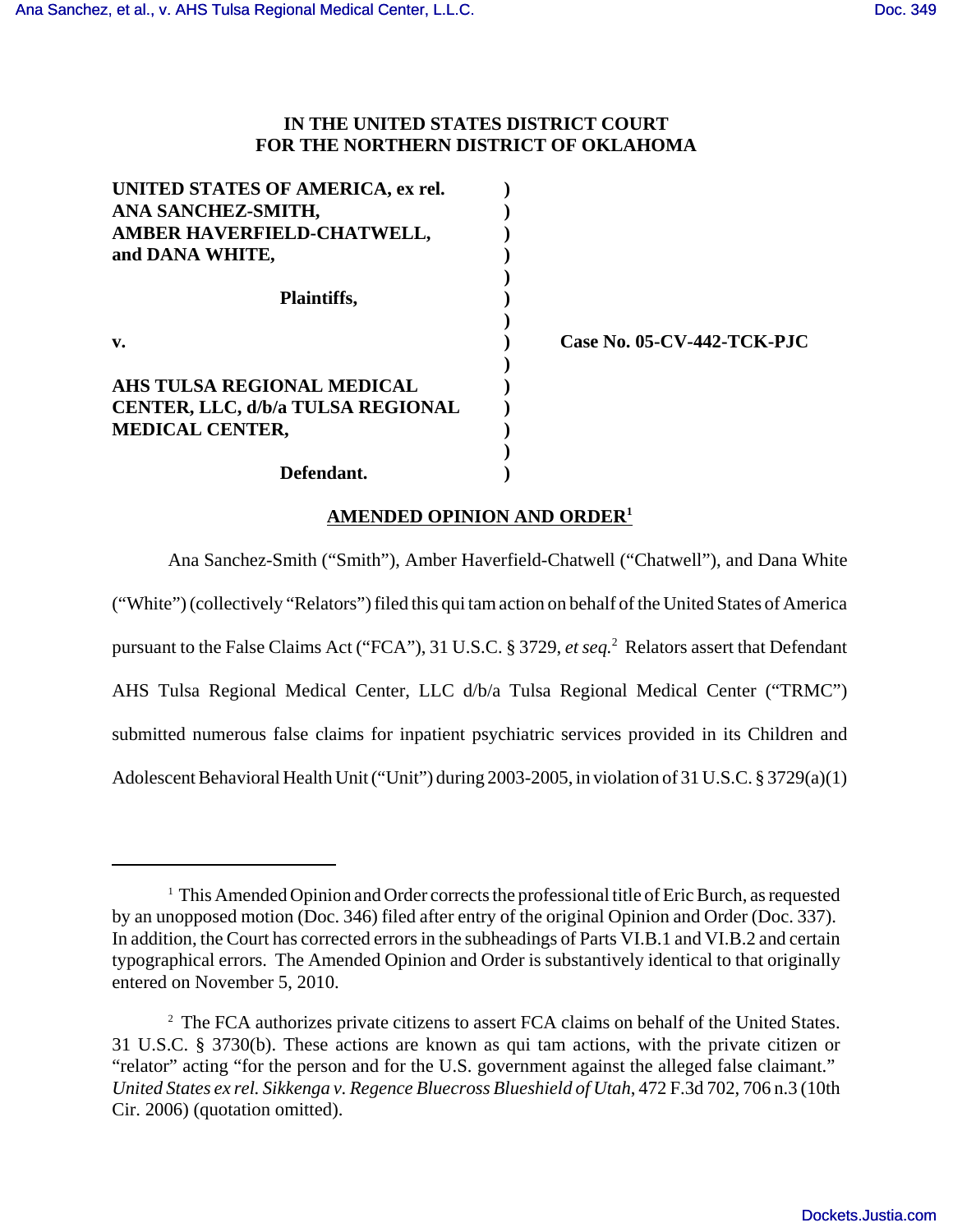and (2).<sup>3</sup> Before the Court is Defendant's Motion for Summary Judgment (Docs. 230, 244), wherein TRMC contends that it is entitled to judgment as a matter of law based on Relators' failure to demonstrate the submission of any false claims. For reasons explained below, the motion is denied.

#### **I. Procedural History**

Relators, all of whom were TRMC employees in the Unit at relevant times, filed their Complaint on August 3, 2005, alleging six practices by TRMC that resulted in the submission of false claims, including: (1) fraudulently concealing missing signatures from patients' charts and failing to actually obtain patient signatures on individual care plans; (2) placing unlicensed individuals in charge of group therapy sessions; (3) allowing unlicensed individuals to draft individual care plans; (4) failing to meet therapeutic recreation treatment requirements; (5) misrepresenting the length of therapy sessions; and (6) allowing mental health professionals to sign blank individual care plans, to be filled in later by an unlicensed individual. Relators alleged to have either witnessed or directly participated in these practices. Relators alleged that TRMC, by and through managers in the Unit, knew that such conduct violated Medicaid regulations and submitted false claims in order to wrongfully gain profits. On May 14, 2007, the United States notified the Court that it would not intervene in the action, and Relators proceeded to serve their Complaint on TRMC. *See* 31 U.S.C.

<sup>&</sup>lt;sup>3</sup> On May 20, 2009, Congress enacted the Fraud Enforcement Recovery Act of 2009 ("FERA"), which amended these sections of the FCA. *See* 123 Stat. 1617. However, the FERA provides that "the amendment made by this section . . . shall apply to conduct on or after the date of enactment, except that [the amendments to  $\S 3729(a)(2)$ ] shall take effect as if enacted on June 7, 2008, and apply to all claims . . . that are pending on or after that date." 123 Stat. at 1625. In this case, all relevant conduct took place before the amendment, and all claims were submitted and paid well before June 7, 2008. Therefore, the former version governs, *see Boone v. Mountainmade Found.*, 684 F. Supp. 2d 1, 8, n.7 (D.D.C. 2010) (reaching same conclusion), and all citations are to the former version.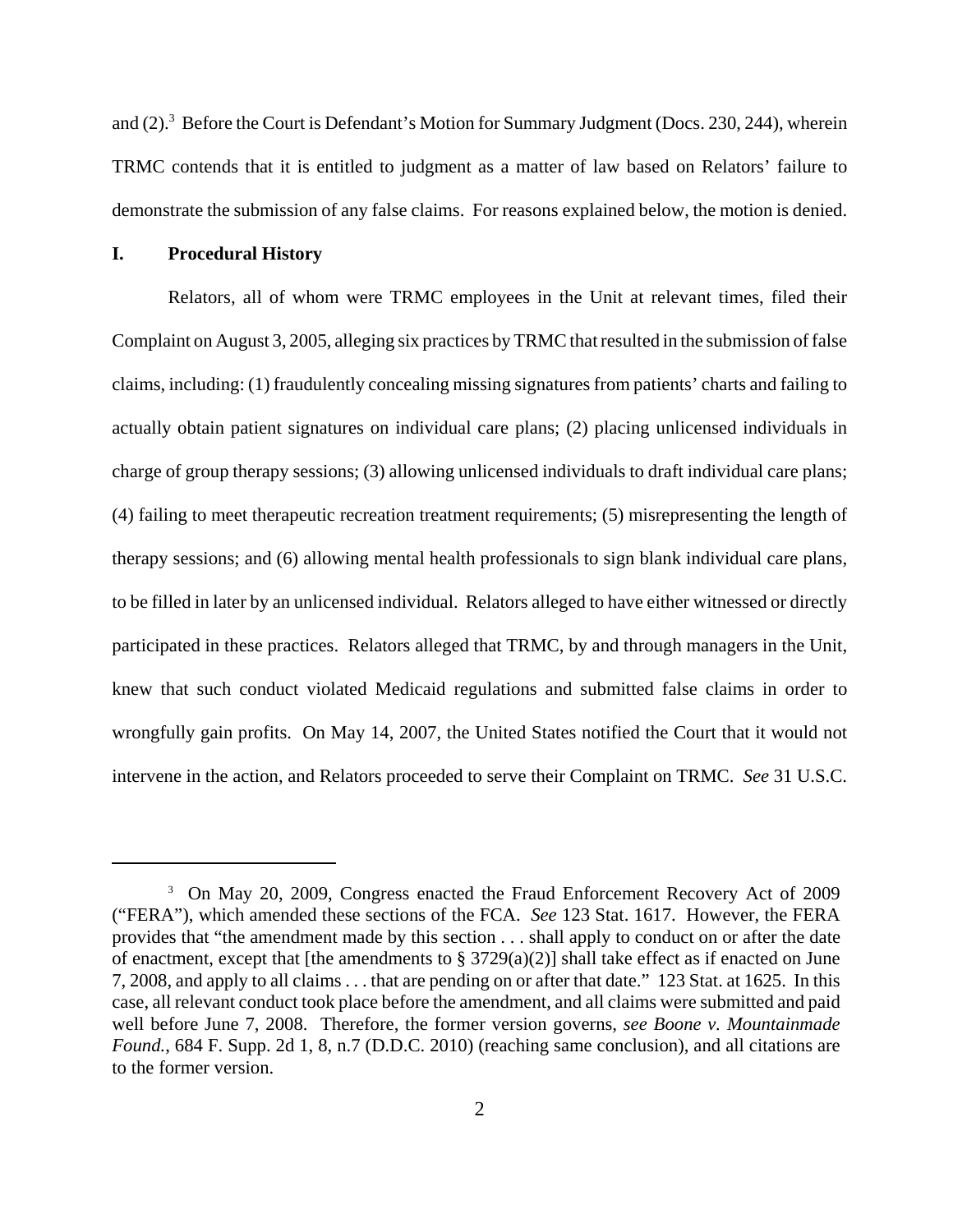§ 3730(b)(2) (providing that United States must be given opportunity to intervene before relators may serve complaint on defendant).

On September 10, 2007, Defendant filed a motion to dismiss. On January 29, 2008, over Relators' objection, the Court stayed discovery pending ruling on the motion to dismiss. On April 8, 2008, the Court denied the motion to dismiss and held that Relators' allegations were sufficient to satisfy Federal Rules of Civil Procedure 9(b) and 12(b)(6). (*See* Doc. 57.) During the course of discovery, which proceeded over two years, Magistrate Judge Paul Cleary entered an Agreed Protective Order governing confidential information (*see* Doc. 73) and resolved numerous discovery disputes (*see, e.g.*, Docs. 126, 258, 294, 295, and 296). Most significantly, Judge Cleary denied Relators' motion to compel discovery of patient records where (1) the patient's treatment was covered by the Alcohol, Drug Abuse and Mental Health Act ("ADAMHA"), 42 U.S.C. § 290dd-2, and (2) the patient did not consent to disclosure. (*See* Doc. 200.) This Court affirmed such ruling (*see* Doc. 238), resulting in Relators' inability to discover records of certain patients identified in Relators' Amended Complaint. On June 23, 2010, TRMC filed the motion for summary judgment currently pending.

#### **II. Summary Judgment Standard**

Summary judgment is proper only if "there is no genuine issue as to any material fact, and the moving party is entitled to judgment as a matter of law." Fed. R. Civ. P. 56(c). The moving party bears the burden of showing that no genuine issue of material fact exists. *See Zamora v. Elite Logistics, Inc.*, 449 F.3d 1106, 1112 (10th Cir. 2006). The Court resolves all factual disputes and draws all reasonable inferences in favor of the non-moving party. *Id.* However, the party seeking to overcome a motion forsummary judgment may not "rest on mere allegations" in its complaint but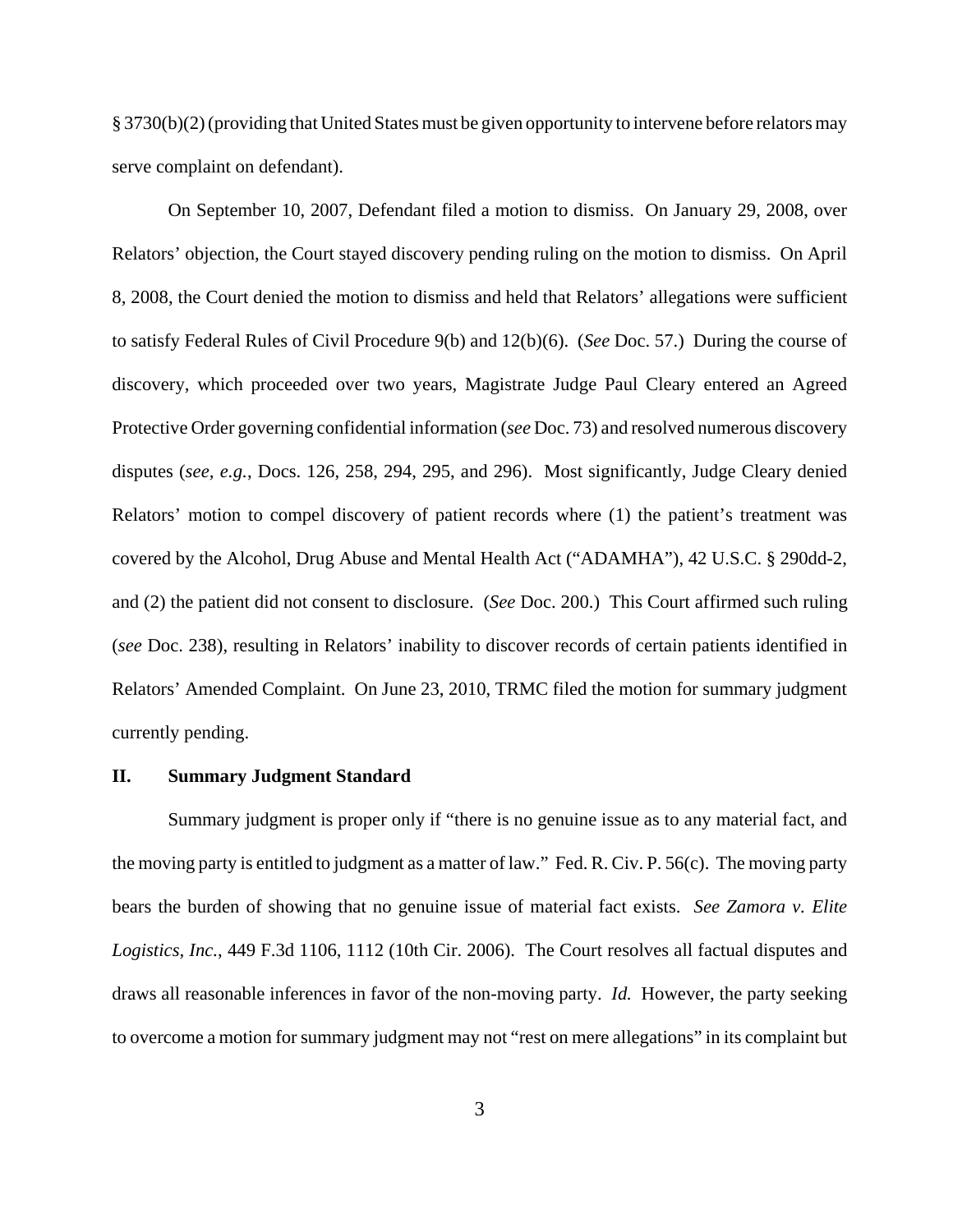must "set forth specific facts showing that there is a genuine issue for trial." Fed. R. Civ. P. 56(e). The party seeking to overcome a motion for summary judgment must also make a showing sufficient to establish the existence of those elements essential to that party's case. *See Celotex Corp. v. Catrett*, 477 U.S. 317, 323-33 (1986).

#### **III. Relevant Federal and State Regulations**

In order to participate in the Medicare/Medicaid programs, a hospital such as TRMC must satisfy certain conditions established by federal regulations. *See* 42 C.F.R. §§ 482.1, *et seq.* (entitled "Conditions of Participation for Hospitals"). There are "[s]pecial provisions applying to psychiatric hospitals." *See id.* § 482.60(a)-(d). It is not disputed that, at all relevant times, TRMC satisfied these federal "conditions of participation" in the Medicare/Medicaid programs and was licensed by the State of Oklahoma to provide psychiatric services in the Unit. In addition to the "conditions of participation," there are other requirements set forth in federal regulations applicable to inpatient psychiatric services for minors. Specifically, federal regulations contain the following "active treatment" requirements:

Inpatient psychiatric services must involve "active treatment", which means implementation of a professionally developed and supervised individual plan of care, described in § 441.155 that is--

(a) Developed and implemented no later than 14 days after admission; and (b) Designed to achieve the recipient's discharge from inpatient status at the earliest possible time.

42 C.F.R. § 441.154.<sup>4</sup>

The Oklahoma Health Care Authority ("OHCA") is the state agency that administers the Oklahoma Medicaid program. *See* Okla. Stat. 63, § 5009(B). OHCA has promulgated additional

<sup>&</sup>lt;sup>4</sup> In this case, there are no allegations that TRMC failed to comply with 42 C.F.R. § 441.154 or any other federal regulations.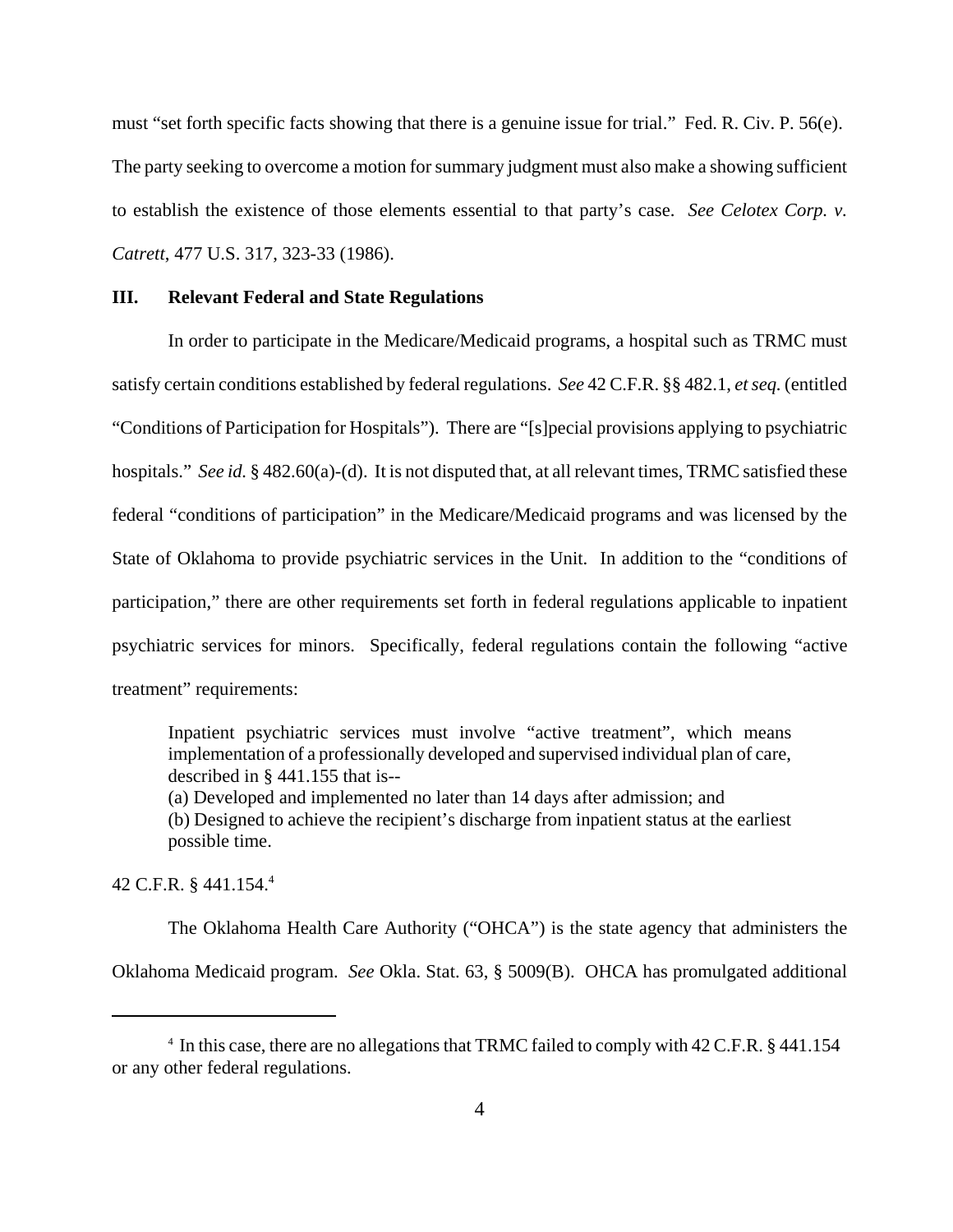regulations governing inpatient psychiatric services for minors. During 2003-2005,<sup>5</sup> the regulations relevant to this case were set forth at § 317:30-5-95.2 of the Oklahoma Administrative Code (entitled "Coverage for children") and § 317:30-5-96 of the Oklahoma Administrative Code (entitled "Reimbursement for inpatient services").<sup>6</sup> Understanding the nature and purpose of these Oklahoma regulations is necessary in this case, and they are explained in detail below.

### A. Coverage for Children - § 317:30-5-95.2

The "Coverage for children" regulation applies to "coverage for inpatient services for persons under age 21 in acute care hospitals, freestanding psychiatric hospitals and residential psychiatric treatment facilities." It contains six subparts: (1) "Pre-authorization of inpatient psychiatric services," which requires that all inpatient psychiatric services "must be prior authorized by an agent designated by the OHCA," Okla. Admin. Code § 317:30-5-95.2(1); (2) "Inpatient services," which, in relevant part, sets forth the medical necessity criteria for "acute" psychiatric admissions and "residential" psychiatric admissions, *see id.* § 317:30-5-95.2(2)(B),(F);<sup>7</sup> (3) "Pre-authorization and extension procedures," § 317:30-5-95.2(3); (4) "Quality of care requirements," which include

<sup>&</sup>lt;sup>5</sup> Certain Oklahoma regulations discussed in this Opinion and Order have been amended or revoked. The parties do not dispute that the relevant regulations were those in place between 2003- 2005, attached as Exhibit 6 to Defendant's Motion for Summary Judgment.

<sup>6</sup> Title 317 of the Oklahoma Administrative Code is entitled "Oklahoma Health Care Authority"; Chapter 30 is entitled "Medical Providers - Fee for Service"; Subchapter 5 is entitled "Individual Providers and Specialties"; and Part 6 is entitled "Inpatient Psychiatric Hospitals."

<sup>&</sup>lt;sup>7</sup> There are different "medical necessity criteria" for admission as an "acute" psychiatric patient and admission as a "residential" psychiatric patient. *Compare id.* § 317:30-5-95.2(2)(B) *with* § 317:30-5-95.2(2)(F). For example, to be admitted as an acute patient, the individual must have "[w]ithin the past 48 hours" presented an "imminent life threatening emergency." *See id.* § 317:30-5-95.2(2)(B).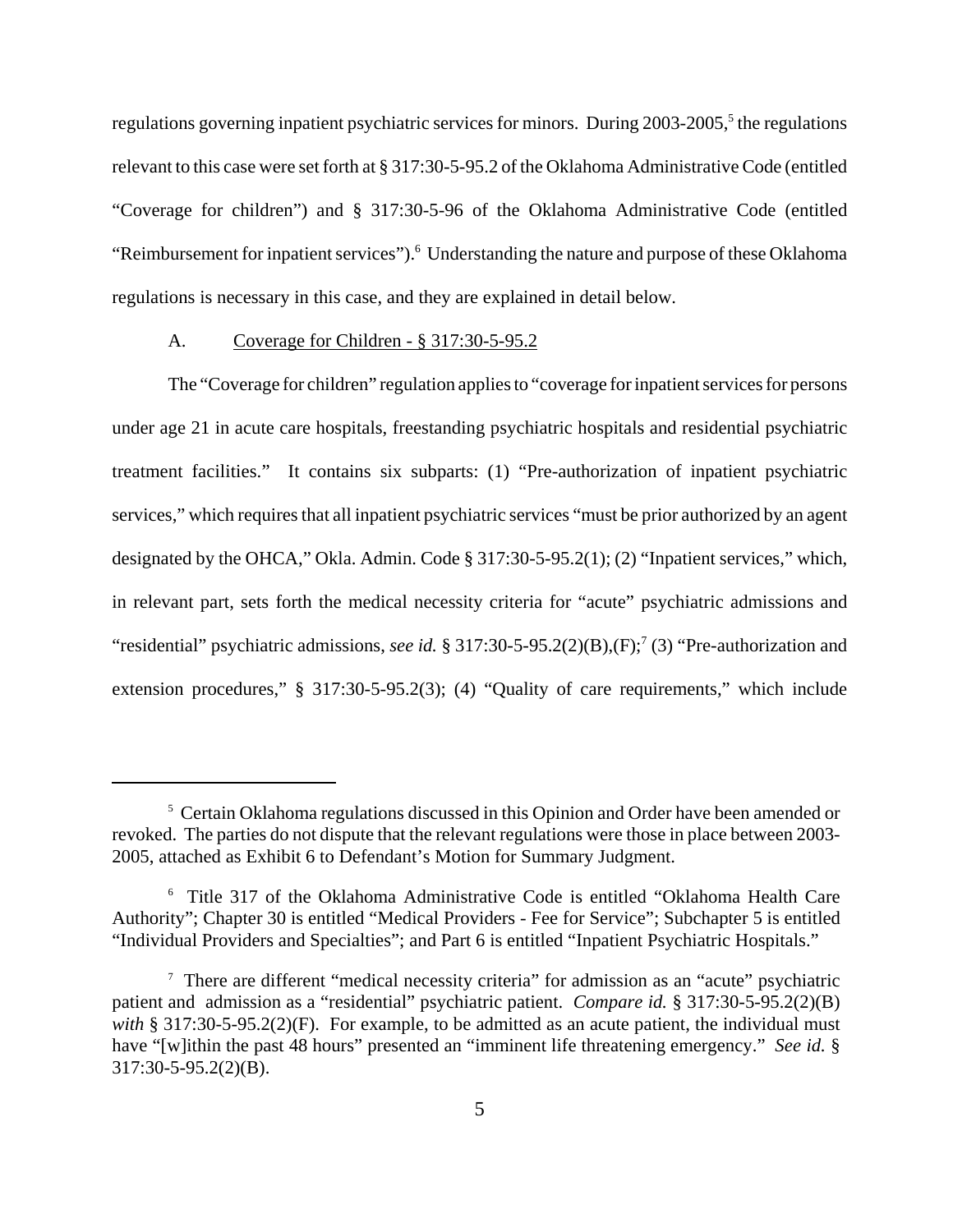admission requirements, plan of care requirements, *active treatment requirements*,<sup>8</sup> credentialing requirements, treatment team requirements, evaluation requirements, nursing services requirements, reporting requirements, and a requirement to abide by other official standards, *see id.* § 317:30-5- 95.2(4)(A)-(I) (emphasis added); (5) "Documentation of records," which requires that all services provided under active treatment be documented in a particular manner, *see id.* § 317:30-5-95.2(5); and (6) "Inspection of care," which sets up a scheme governing "Inspection of Care Reviews" of Oklahoma psychiatric facilities receiving Medicaid payments. Of these six subparts, two are particularly relevant to the issues presented, the "Quality of care" subpart and the "Inspection of care" subpart.

# 1. Quality of Care - Active Treatment Requirements

Listed as one "quality of care" requirement is that "[i]npatient psychiatric programs must

provide "Active Treatment." Relevant to this case, the regulations provide:

. . .

The following components *meet the minimum standards* required for "Active Treatment", although an individual child's needs for treatment may exceed this minimum standard:

(ii) Individual therapy. . . . Individual therapy must be provided two hours per week in acute care and one hour per week in residential treatment by a mental health professional as described in OAC 317:30-5-240(c). One hour of family therapy may be substituted for one hour of individual therapy at the treatment teams [sic] discretion.

(iii) Family therapy. . . . Family therapy must be provided one hour per week for acute care and residential treatment. One hour of individual therapy addressing relevant family issues may be substituted for a family session in an instance in which the family is unable to attend a scheduled session . . .

(iv) Process group therapy. . . . Group therapy must be provided three hours per week in acute care and two hours per week in residential treatment . . . . In lieu of one hour of process group therapy, one hour of expressive group therapy may be substituted.

<sup>&</sup>lt;sup>8</sup> Relators allege TRMC knowingly violated the active treatment requirements.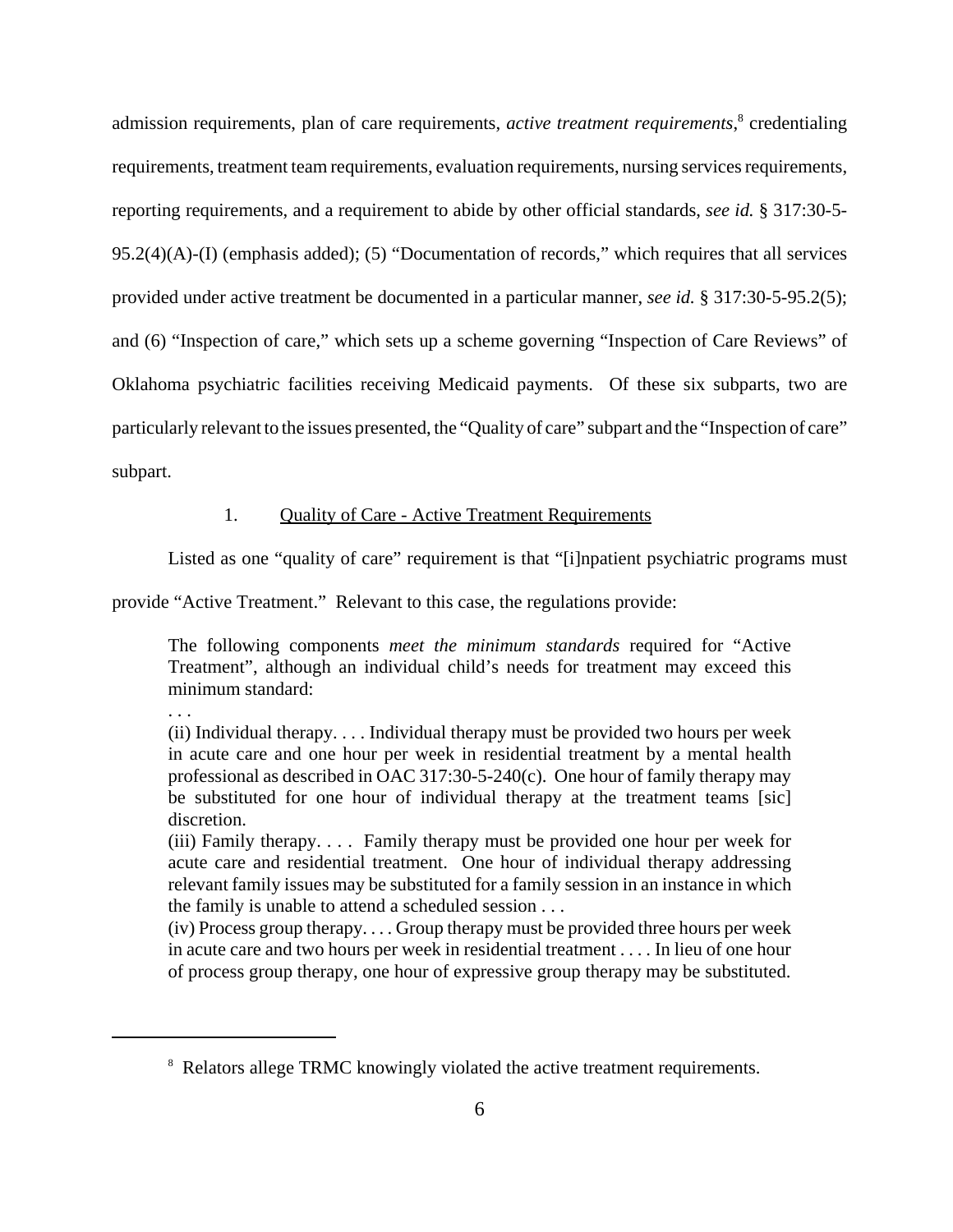(v) Expressive group therapy. . . . Expressive group therapy must be provided four hours per week in acute care and three hours per week in residential treatment. In lieu of one hour of expressive group therapy, one hour of process group therapy may be substituted.

(vi) Group rehabilitative treatment. Group rehabilitative treatment services will be provided two hours each day for all inpatient psychiatric care. In lieu of two hours of group rehabilitative services per day, one hour of individual rehabilitative services per day may be substituted.

. . .

Okla. Admin. Code § 317:30-5-95.2(4)(C) (emphasis added) (hereinafter referred to as "active

treatment requirements"). As explained in more detail below, the active treatment regulations result

in "minimum" requirements of 21 hours of total weekly therapy for residential patients and 24 hours

of total weekly therapy for acute patients. In addition, individual, family, and process group therapy

must be provided by a mental health professional. *See id.*<sup>10</sup>

# 2. Inspection of Care

This subpart sets up the regulatory scheme governing inspections of facilities receiving

Medicaid funds:

(A) There will be an on site inspection of care of each psychiatric facility that provides care to recipients which will be performed by the OHCA or its designated agent. The Oklahoma Health Care Authority will designate the members of the Inspection of Care team. . . . The Inspection of Care Review will consist of recipients present or listed as facility residents at the beginning of the Inspection of Care visit *as well as recipients on which claims have been filed with OHCA for acute or [residential] levels of care. The review includes validation of certain factors, all of*

<sup>&</sup>lt;sup>9</sup> These active treatment requirements are in addition to the federal active treatment requirements set forth in 42 C.F.R. § 441.154. When the Court refers generally to active treatment requirements, the Court is referring to those set forth in Oklahoma regulations.

 $10$  The regulations also set forth certain qualitative standards, such as individual therapy being "goal-directed utilizing techniques appropriate to the individual patient's plan of care and developmental and cognitive abilities." Okla. Admin. Code § 317:30-5-95.2(4)(C)(ii). It appears that only the quantitative minimums and mental health professional requirements are at issue in this case.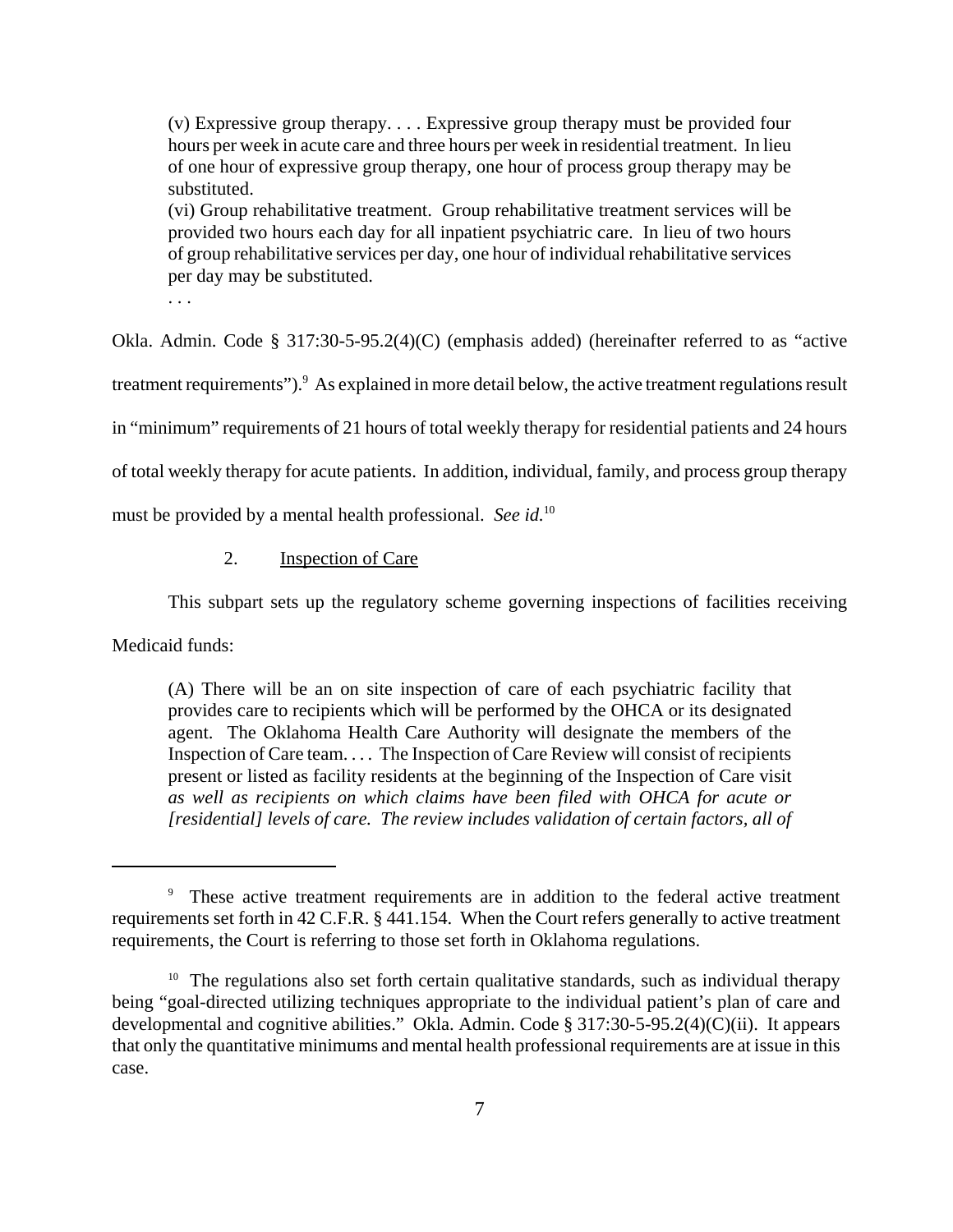*which must be met for the Medicaid Services to be compensable.* Following the onsite inspection, the Inspection of Care Team will report its findings to the facility. *The facility will be provided with written notification if the findings of the inspection of care have resulted in any deficiencies. Deficiencies may result in a monetary penalty, (partial per-diem) or a total (full per-diem) recoupment of the compensation received. If the review findings have resulted in a penalty status, a penalty (partial per-diem) of \$50.00 per event and the days of service involved will be reported in the notification. If the review findings have resulted in full (full per-diem) recoupment status, the non-compensable days of services will be reported in the notification. In the case of non-compensable days (full per-diem) or penalties (partial per-diem) the facility will be required to refund the amount.*

(B) *Penalties or non-compensable days which are the result of the facility's failure to appropriately provide and document the services described herein* . . . and/or state licensing standards, *are not Medicaid compensable* or billable to the patient or the patient's family.

(C) If a denial decision is made, a reconsideration request may be made directly to the OHCA designated agent within 10 working days of notification of the denial. The agent will return a decision within 10 working days from the time of receiving the reconsideration request. If the denial decision is upheld, the denial can be appealed to the Oklahoma Health Care Authority within 20 working days of notification of the denial by the OHCA designated agent.

Okla. Admin. Code § 317:30-5-95.2(6) (emphasis added).

In sum, this regulation authorizes OHCA to (1) conduct what is essentially an audit of the facility, (2) determine if there are "deficiencies" in the facility's provision of care to particular Medicaid patients for which claims were submitted, and (3) assess a \$50.00 "partial per diem" penalty for certain days of billed service or assess a "full per diem" recoupment for certain days of billed service. Therefore, a facility's failure to comply with the requirements set forth in § 317:30-5- 95.2(1)-(5) – including the quality of care requirements – may, at the discretion of the Inspection of Care Team, result in the facility being forced to refund Medicaid funds. Because inpatient psychiatric services are reimbursed by Medicaid based on a "per diem" rate, *see infra* Part II.B, the refunds are also on a per diem basis. In other words, the facility must refund either a flat \$50.00 rate (in the case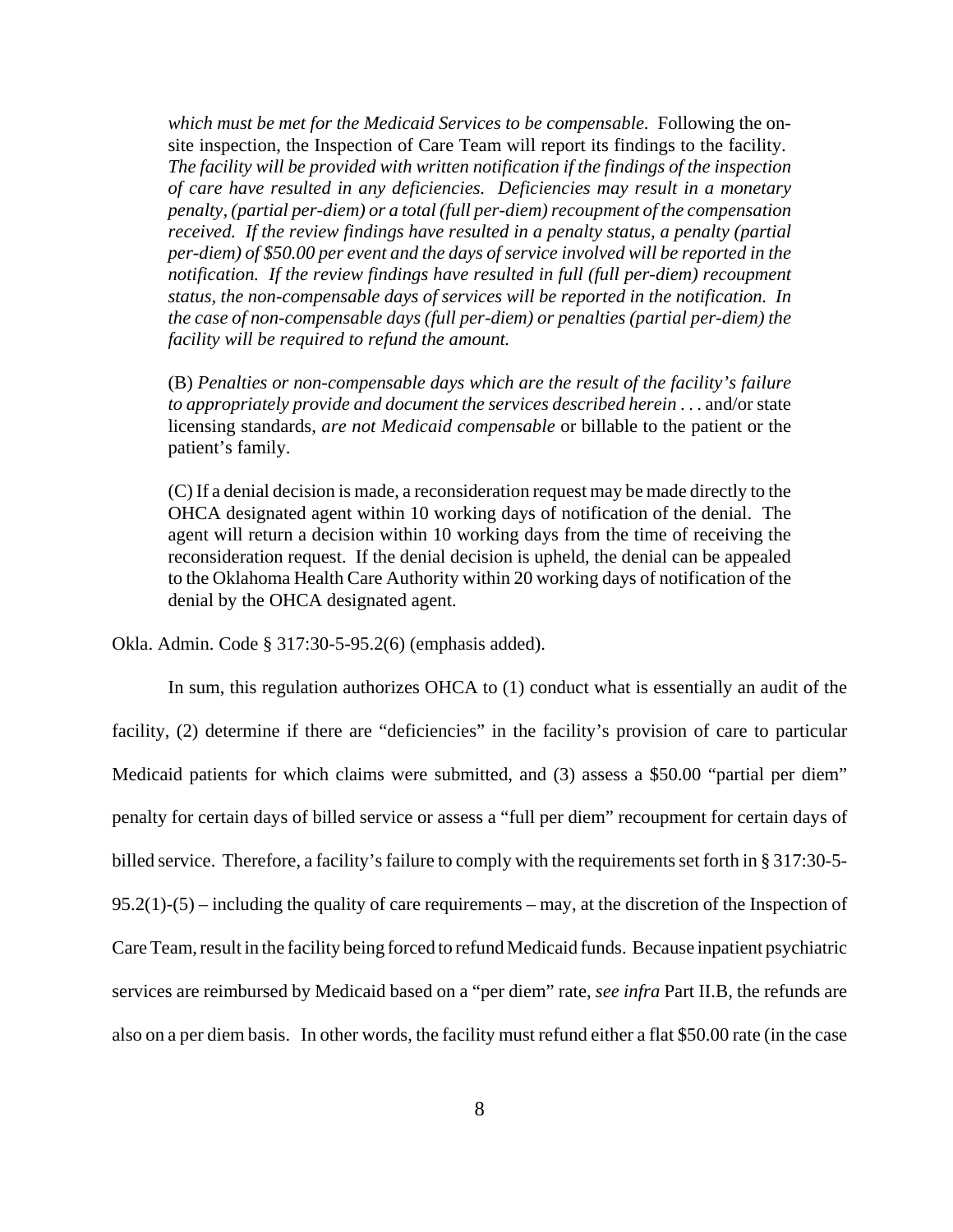of a partial per diem penalty) or must refund the total per diem rate (in the case of a full per diem

recoupment).

#### B. Reimbursement for inpatient services- § 317:30-5-96

A separate regulation explains how facilities are reimbursed by Oklahoma Medicaid for

inpatient psychiatric services they provide:

(a) Reimbursement for inpatient hospital services. Reimbursement for inpatient hospital services *is made based on a prospective per diem level of care payment system. The per diem includes all non-physician services furnished either directly or under arrangements.* . . . .

(1) Components. There are three distinct payment components under this system. Total per diem reimbursement under the new reimbursement system will equal the sum of two rate components:

(A) Level of care per diem; plus

(B) Fixed capital per diem.

(2) Level of care per diem rates. *The level of care per diem rate is payment for operating costs* and movable capital costs. . . .

(A) Level of care. *The only level of care is psychiatric care (Level 6).* The range of primary diagnosis codes is 290 through 316.

. . .

*Id.* § 317:30-5-96 (emphasis added). Thus, facilities bill Oklahoma Medicaid on a "prospective per diem level of care payment system." The per diem rate includes "all non-physician services." It is not disputed that costs of therapy performed by mental health professionals is a "non-physician" service that is an operating cost included within the per diem rate. As to the "level of care," the regulation provides that the only "level of care" is "Level 6" for psychiatric care, indicating that only a "6" level of care would appear on a Medicaid bill submitted under this provision.

### **IV. Factual Background**

The following facts are either undisputed facts or facts construed in a light most favorable to Relators.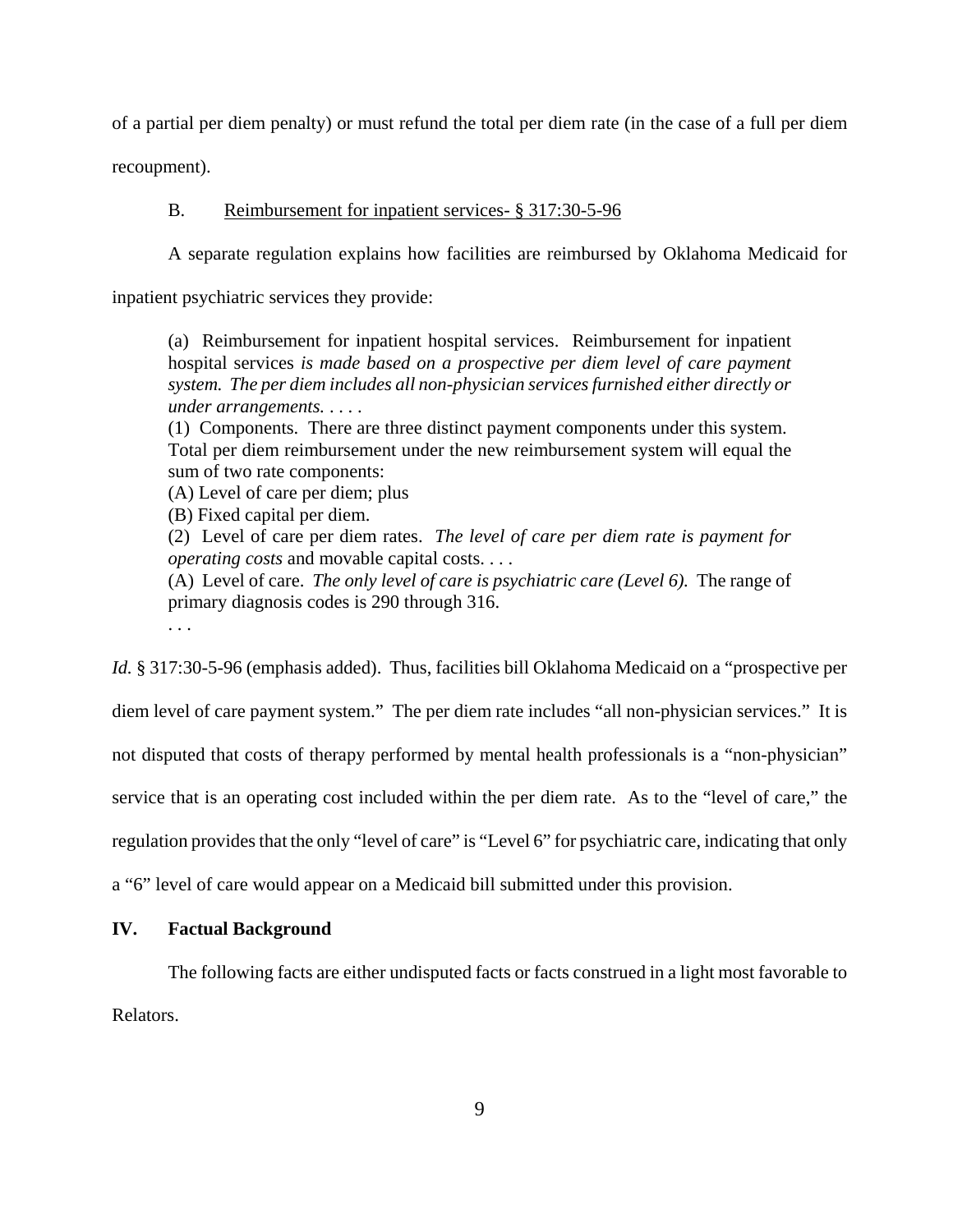### A. Agreements Between TRMC and OHCA

On March 11, 2004, OHCA entered into an agreement with "Hillcrest Riverside d/b/a Tulsa Regional Medical Center" for the purpose of allowing TRMC to "submit invoices for the services provided under the Medicaid program without the necessity of certifying the contents of a statement before a notary public on each separate invoice." (Ex. 2 to Pls.' Resp. to Def.'s Mot. for Summ. J.) In this agreement, TRMC was issued "provider number" 100700560A. On the same date, OHCA entered into an identical agreement with "Hillcrest Riverside, Inc. d/b/a Children's Medical Center" ("CMC"). In this agreement, CMC was issued "provider number" 100728750B. TRMC utilized provider number 100700560A when it billed for patients classified as "acute," and CMC utilized provider number 100728750B when it billed for patients classified as "residential."<sup>11</sup> Oklahoma Medicaid paid different per diem rates depending on the acute or residential classification, with the acute rate being higher. These two contracts, hereinafter referred to as the "Agreements," are indicative of agreements in place at all relevant times from 2003-2005.<sup>12</sup>

<sup>&</sup>lt;sup>11</sup> For purposes of this motion, it is not disputed that Defendant TRMC is liable for any false claims submitted by CMC.

<sup>&</sup>lt;sup>12</sup> Despite Relators' classification of these contracts as the "Acute Care Contract" and the "Residential Care Contract," (*see* Pls.' Resp. to Def.'s Mot. for Summ. J. at Additional Statement of Fact 6), the Court has located no difference between the two contracts that would indicate that one governed "acute" care and the other governed "residential" care. Instead, the difference is apparently indicated by the different parties to the agreements – TRMC and CMC. TRMC does not dispute, however, that one contract governed provision of acute care while the other governed provision of residential care.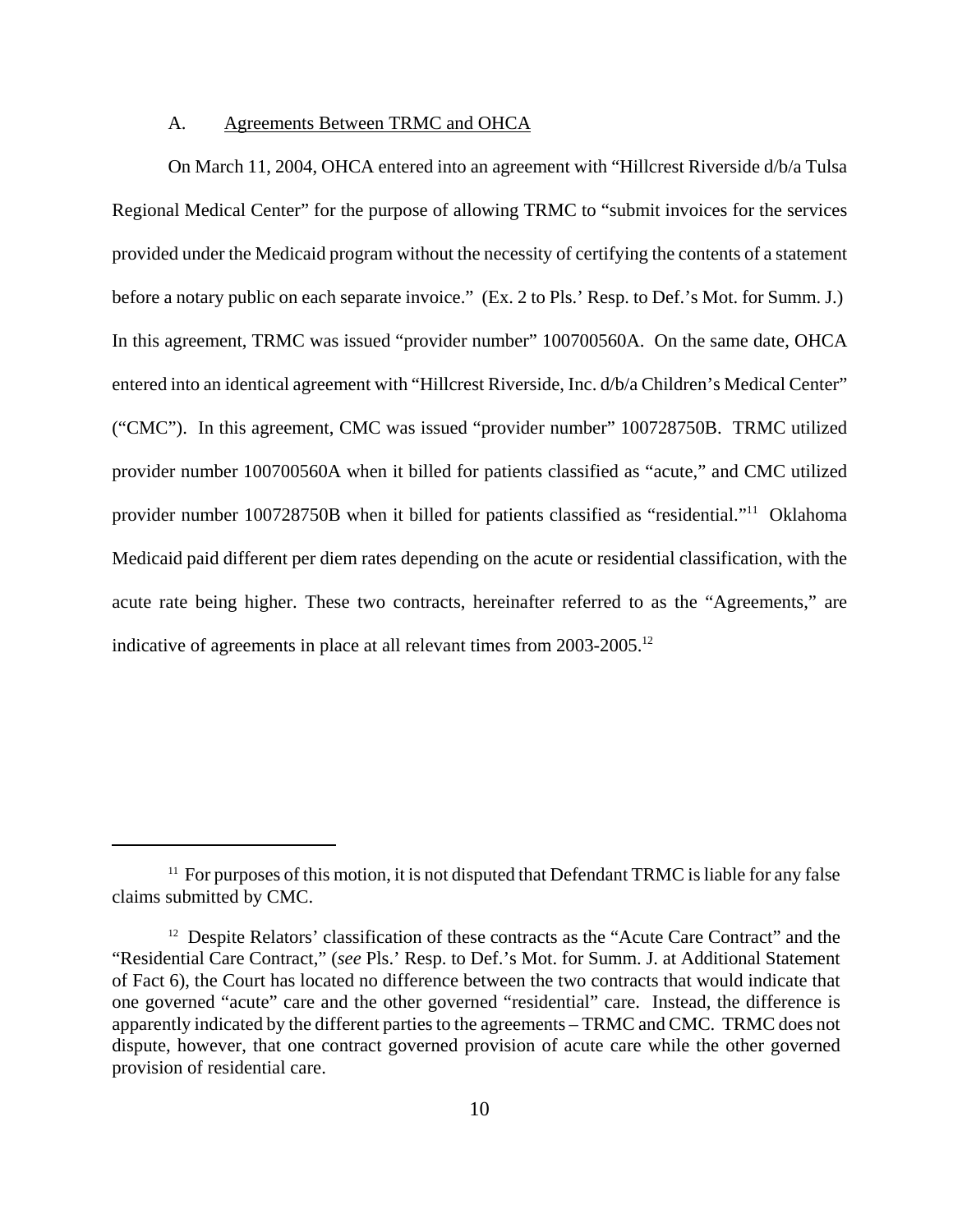# B. Alleged Violations of Active Treatment Regulations

Relators allege knowing violations of the active treatment regulations' "minimum" weekly therapy requirements.<sup>13</sup> As one example of knowing non-compliance, White, a therapist within the Unit, testified that she was instructed by Kathryn Rawlings ("Rawlings"), Manager of the Unit, to conduct "drive-by" therapy sessions. White testified:

I myself, was directed by [Rawlings] to do what was commonly known on the unit as a drive-by. A drive-by session would – would take on a myriad of different looks. It would either be seeing a child for 10 or 15 minutes but documenting you spent an hour with them. It would be a physician pulling a child out of a group session and seeing the child for five minutes and sending them back to group, and pulling out another child and doing the same thing repeatedly. It would be a therapist making some kind of contact with the children on his or her caseload for a very brief period of time, if at all, but for a brief period of time to say, Hey, Johnny, how are you doing today, are you feeling suicidal, yes, no. Are you taking your meds, okay, and document that they saw that child for the full [one hour] session. That was a very common practice during that time. . . . I was directed to do it. I was told to do it. And I asked. [Rawlings] said, Just do a drive-by. And I looked at her with an inquisitive look . . . [a]nd she said, Just see them for 10 or 15 minutes and say you saw them for an hour; you can't keep their attention that long anyway.

(White Dep., Ex. 17 to Pls.' Resp. to Def.'s Mot. for Summ. J., at 165-166.) These "drive-by" sessions, according to Relators, resulted in knowingly providing less than the "minimum" weekly active treatment requirements set forth in Oklahoma regulations. White reported drive-by sessions to Rawlings' supervisor, Cynthia Koller ("Koller"), Director of the Unit, around November or December 2004. (*Id.* at 169.) Relators have also submitted as evidence one of the Unit's written policies, entitled "Therapist Performance Standards," which provides: "Therapists shall spend one hour on each individual and family therapy session. This can be broken down to 45 minutes with the patient/family and 15 minutes to chart and discuss with nursing staff." (Ex. 18 to Pls.' Resp. to Def.'s

<sup>&</sup>lt;sup>13</sup> Relators have abandoned other theories of regulatory violations advanced in their Amended Complaint.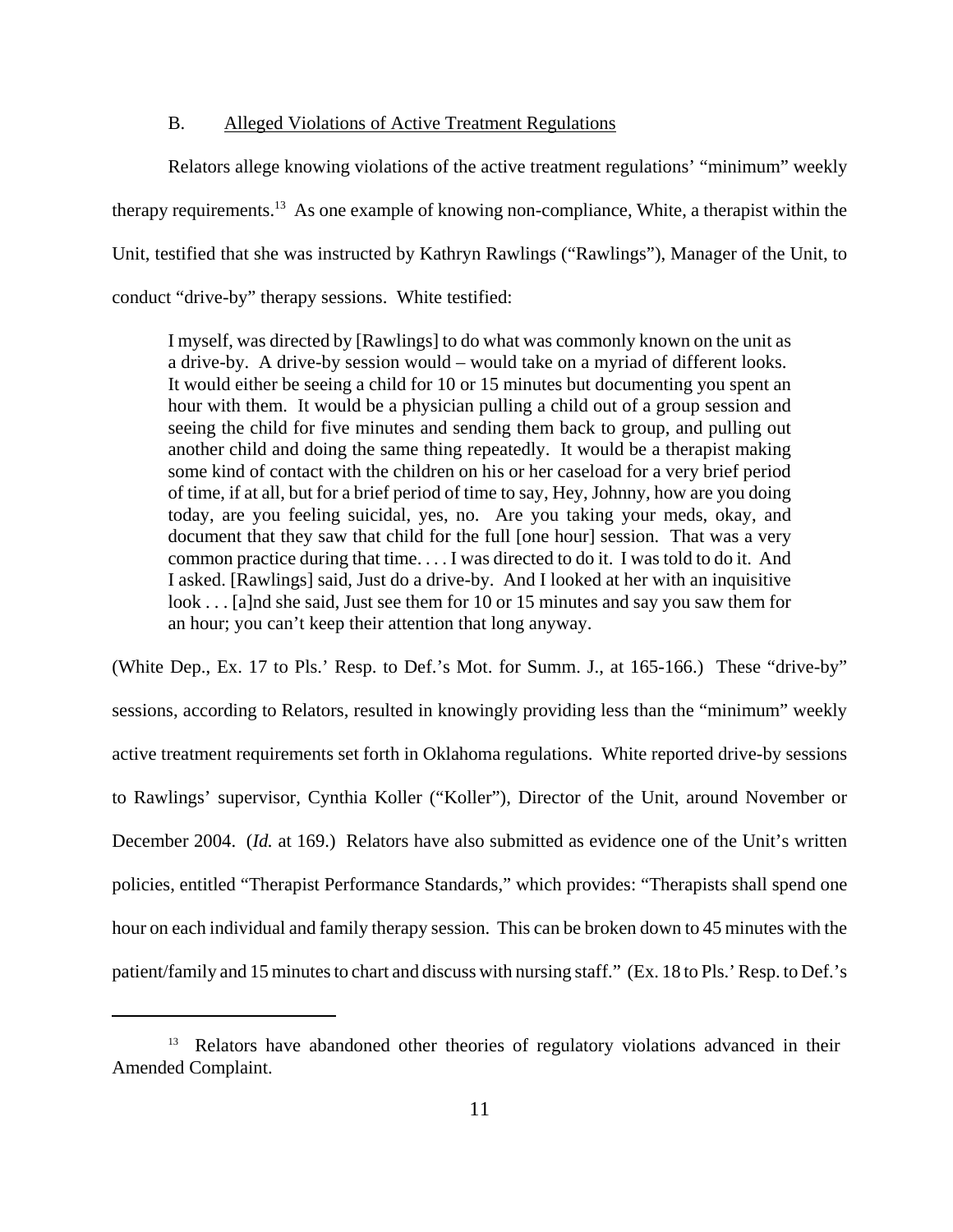Mot. for Summ. J.) According to Relators, this written policy also evidences knowing noncompliance with the active treatment requirements.<sup>14</sup>

# C. Billing Procedures

During relevant times, TRMC billed Oklahoma Medicaid for services provided in the Unit by submitting electronic forms. Prior to 2004, the form was a "UB92." Sometime in 2004, the form changed to a "UB04." Both forms are "Universal Billing" ("UB") forms published by the Centers for Medicare and Medicaid Services. As explained by Deborah Spaeth ("Spaeth"), OHCA Behavioral Health Director, UB92 and UB04 forms are used for "bundled services," which means that several types of services are put together in one bill. (Spaeth Dep., Ex. 8 to Pls.' Resp. to Def.'s Mot. for Summ. J., at 227-28.) Two examples of such forms are attached as Exhibit 4 to Relators' Response to Defendant's Motion for Summary Judgment. The examples provided by Relators are one-page documents that contain, *inter alia*, the following: (1) a statement of what dates the bill covers, *e.g.*, 12-26-03 through 12-31-03; (2) the provider number, *e.g.*, 100728750A (acute) or 100728750B (residential); and (3) a description of services, which includes the rate, beginning date of the service, and number of "units" or days.<sup>15</sup>

Relators' first sample bill contains "Provider No. 100728750A"<sup>16</sup> and a description of services as follows:

 $14$  For purposes of this motion, TRMC does not dispute that technical regulatory violations occurred. These facts are included simply as examples of the types of regulatory violations at issue.

<sup>&</sup>lt;sup>15</sup> The bill contains other codes and descriptions that were not explained in either parties' statement of facts.

<sup>&</sup>lt;sup>16</sup> The "Provider No." is field 51 on these sample forms.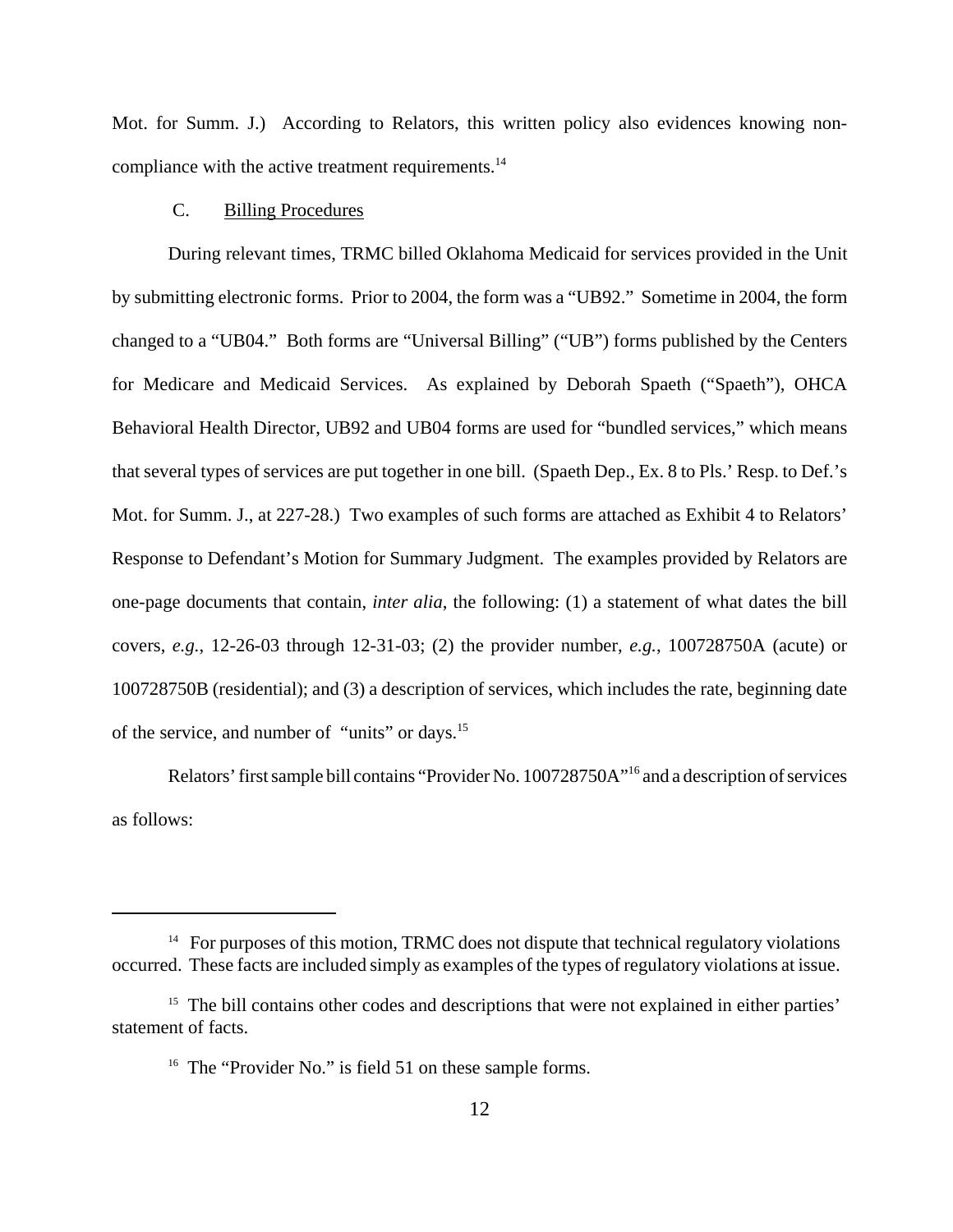| 42 REV. CD. | <b>43 DESCRIPTION</b> | <b>44 HCPCS/RATES</b> | 45 SERV. | <b>46 SERV.</b> | <b>47 TOTAL</b> | NON-COVERED    |
|-------------|-----------------------|-----------------------|----------|-----------------|-----------------|----------------|
|             |                       |                       | DATE     | <b>UNITS</b>    | <b>CHARGES</b>  | <b>CHARGES</b> |
| 0124        | PSTAY / 2 BED         | 652.00                | 121803   | 5               | 3260.00         |                |
| 0259        | <b>DRUGS / OTHER</b>  |                       |          | 24              | 871.20          |                |
| 0300        | LAB                   |                       |          | л               | 15.00           |                |
| 0301        | <b>LAB/CHEMISTRY</b>  |                       |          | 4               | 359.00          |                |
| 0305        | LAB/HEMOTOLOGY        |                       |          |                 | 106.00          |                |
| 0306        | LAB / BACT-MICRO      |                       |          |                 | 102.00          |                |
| 0307        | LAB/UROLOGY           |                       |          |                 | 28.00           |                |
| 0250        | <b>PHARMACY</b>       |                       |          | 87              | 394.00          |                |
| 0001        | <b>TOTAL CHARGES</b>  |                       |          |                 | 5135.20         |                |

Relators' second sample contains "Provider No. 100728750B" and a description of services as follows:

| 42 REV. CD. | <b>43 DESCRIPTION</b> | <b>44 HCPCS/RATES</b> | <b>45 SERV.</b> | 46 SERV.     | 47 TOTAL       | NON-COVERED    |
|-------------|-----------------------|-----------------------|-----------------|--------------|----------------|----------------|
|             |                       |                       | <b>DATE</b>     | <b>UNITS</b> | <b>CHARGES</b> | <b>CHARGES</b> |
| 0124        | PSTAY / 2 BED         | 425.00                | 122603          | 3            | 1275.00        |                |
| 0124        | PSTAY / 2 BED         | 425.00                | 122903          | 3            | 1275.00        |                |
| 0259        | DRUGS / OTHER         |                       |                 | 16           | 580.80         |                |
| 0250        | <b>PHARMACY</b>       |                       |                 | 58           | 328.00         |                |
| 0001        | <b>TOTAL CHARGES</b>  |                       |                 |              | 3458.80        |                |

These bills were both submitted for Patient 19. According to Relators, several other bills were also submitted for Patient 19 that constituted "false claims" because Patient 19 failed to receive the required weekly therapy hours.

As to when bills were generated and/or filed as claims with Oklahoma Medicaid, the evidence before the Court is less than clear. (*See, e.g.*, Mapp Dep., Ex. 4 to Def.'s Mot. for Summ. J., at 80- 85.) There is no dispute, however, that it was not TRMC's practice to file claims every day, although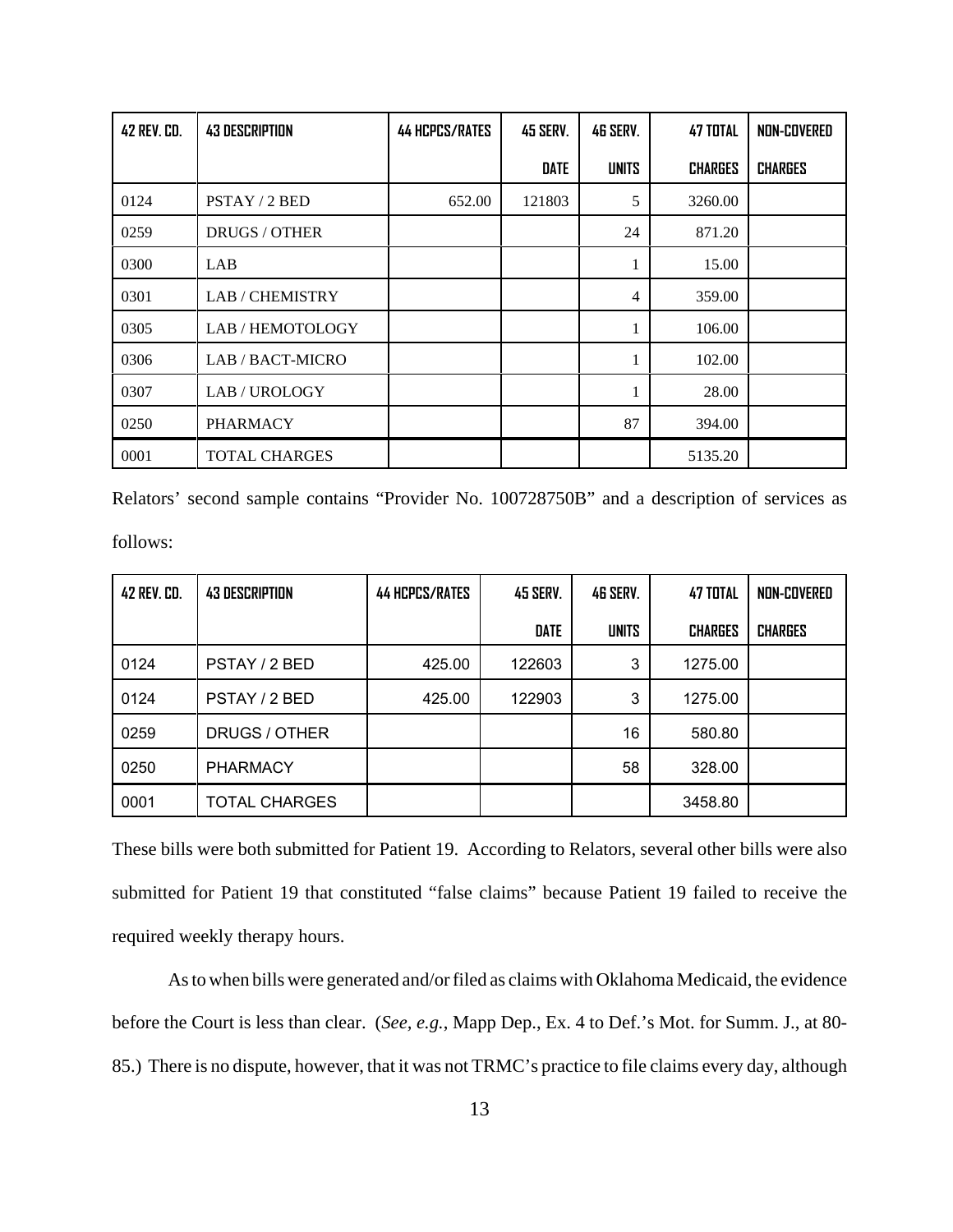billing was on a per diem basis. Instead, Barbara Mapp ("Mapp") testified that a bill was "generated" and a claim was filed for a particular patient upon "discharge." A "discharge" can occur when a patient permanently leaves the facility, or when the patient's status is changed from acute to residential or vice versa. Mapp also testified that she often "split" a bill, upon the patient's actual discharge, between periods authorized as acute care and periods authorized as residential care. (*See* Mapp Dep., Ex. 4 to Def.'s Mot. for Summ. J., at 80 ("[W]hat we did was have to split the bill after discharge, after the bill is generated to match the authorization period."). Sample claims provided by TRMC as part of its Exhibit 10 are difficult to understand in light of Mapp's testimony. For Patient 48, three separate claims appear to have been generated and/or filed for a period of January 3, 2005 to January 27, 2005. However, the three bills are at the same rate of \$440.00/day, appearing to indicate that there was no change in status that would have prompted a "discharge" and resulting generation of new bill. In any event, it is not disputed that some alleged "false claims" are UB forms submitted for time periods of less than one week, although the relevant patients ultimately stayed at the facility more than one week.

In her deposition, Rawlings was asked why the Unit billed Oklahoma Medicaid when it was not complying with the therapy requirements. Rawlings testified that she did not believe that the active treatment requirements were relevant to billing Medicaid. Instead, she viewed billing as being based on a "bed count" each night:

It was my – it was my understanding that the way the . . . unit was billed was per bed day. It was totally based on census. It was totally based on a kid being in a bed at midnight on a particular night and then the Medicaid was billed the "x" amount of money. The active treatment was a part of what we provided as a good quality of care. It also did meet regulations, but I did not – those were two kind of separate things. I didn't have anything to do with the billing mainly. I was not responsible for the billing. I didn't have anything to do with that. I had to do with providing active treatment.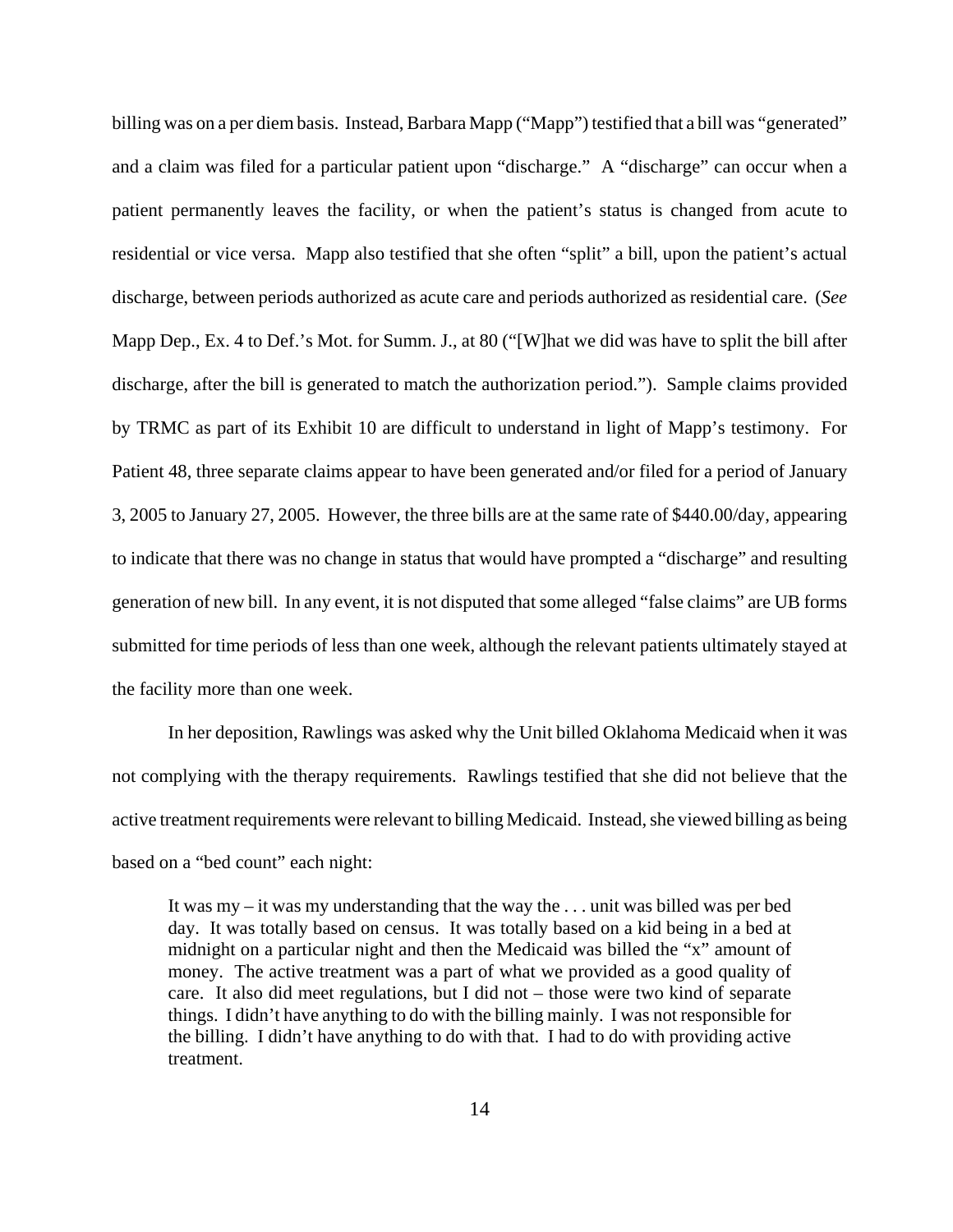. . .

My understanding was that people were billed for bed days and active treatment was – it was our responsibility on the unit to provide active treatment. Those were apples and oranges.

. . .

I've explained to you more than once how the billing was done. It was done per bed date. When the kids was in bed at midnight that night, there was a billing that occurred.

(Rawlings Dep., Ex. 12 to Pls.' Resp. to Def.'s Mot. for Summ. J., at 107-08, 123, 149.) Thus, the

Unit manager admitted that she did not ensure that the active treatment requirements were satisfied

prior to billing Oklahoma Medicaid for any given patient. She did not do so because she did not

believe it was necessary.

#### D. OFMQ Audits

During the relevant time period, OHCA contracted with Oklahoma Foundation for Medical

Quality ("OFMQ") to conduct the "Inspection of Care Reviews" explained in § 317:30-5-95.2(6).

These reviews are known as a "retrospective audit" of the "prospective per diem" bills submitted to

Oklahoma Medicaid. In her deposition, Spaeth explained a retrospective audit:

Q: What does a retro audit mean?

A: This means that I as a clinician have provided a service, billed and been paid for a service. And then after the fact, someone is reviewing those documents to determine did I provide the appropriate treatment, did the patient actually meet the – the admissions criteria or medical necessity criteria for the level of care I was providing and being reimbursed for, did the service I get paid for actually get conducted, did I provide the appropriate documentation for the service following the policy in the guidelines.

(Spaeth Dep., Ex. 3 to Def.'s Mot. for Summ. J., at 70.) When asked what the Inspection of Care

Team is "looking for," Spaeth responded:

[T]ypically what you see is a form that is – is designed by [OFMQ and OHCA], it's reviewed by the providers at the beginning of every year to determine that this type of document, yes, this format that we're looking at, kind of a checklist, is correctly going to review me as a provider to see that I'm meeting all of these different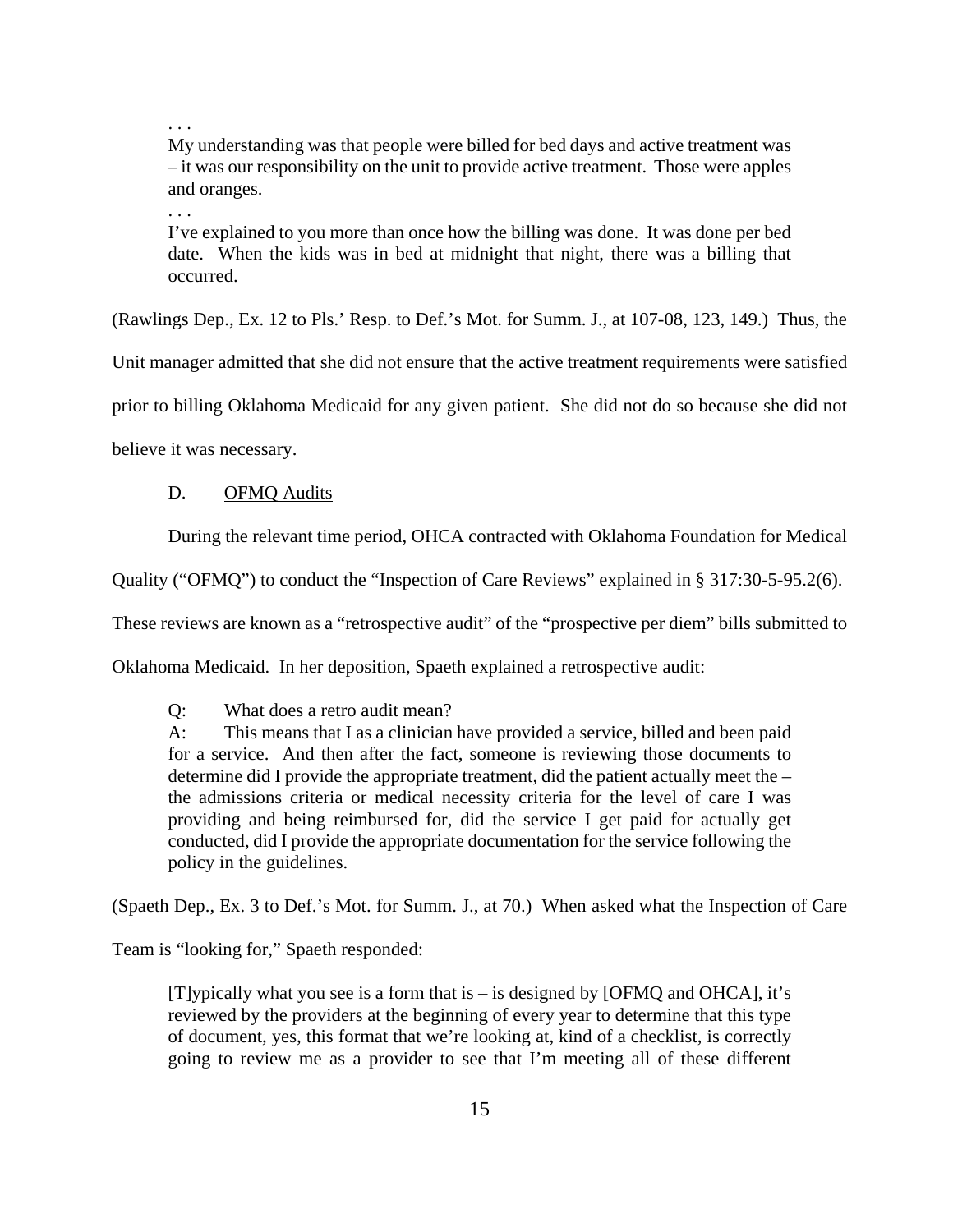requirements in this set of regulations that I'm responsible to comply with. And we do that every year with a provider because we want to make sure that they're clearly aware of what our contracted vendor is going to be looking at when we do those reviews.

(*Id.* at 123.)

On December 8-11, 2003, OFMQ conducted Inspection of Care Reviews of TRMC's acute and residential programs and drafted a "Review Summary Report to the Oklahoma Health Care Authority" ("2003 Audit"). (*See* Ex. 2 to Def's Mot. for Summ. J, at TRMC 2804-2818.) On January 20, 2004, OFMQ sent a letter to Rawlings enclosing "deficiencies" identified by OFMQ for each type of program (acute or residential) and notifying her of the reconsideration procedure. (*Id.* at TRMC 2819.) OFMQ issued final deficiency lists for the acute program (*see id.* at TRMC 2820-2844) and the residential program (*see id.* at 2845-2871). These deficiencies are summarized in charts entitled "Disallowed Services Summary." (*See id.* at TRMC 3190-3191 (residential), TRMC 3192-3193 (acute).) Including both programs, TRMC was assessed a total of 448 partial per diem penalties (\$50/day) and 2 full per diem recoupments. These partial per diem penalties were assessed for, *inter alia*, TRMC's failure to provide the required number of required weekly therapy hours for specific patients. The only two full per diem recoupments were assessed because the patient's medical record did not contain an individual treatment plan.

On January 1-18, 2005, OFMQ conducted further Inspection of Care Reviews of TRMC's acute and residential programs ("2005 Audit"). (*See* Ex. 3 to Def.'s Mot. for Summ. J.) Following the reconsideration period, OFMQ issued final deficiency lists in charts entitled "Disallowed Services Summary." (*See id.* at TRMC 2686-87 (acute), TRMC 2800 (residential).) As a result of the 2005 Audit, OFMQ assessed 183 partial per diem penalties, which were assessed for, *inter alia*, TRMC's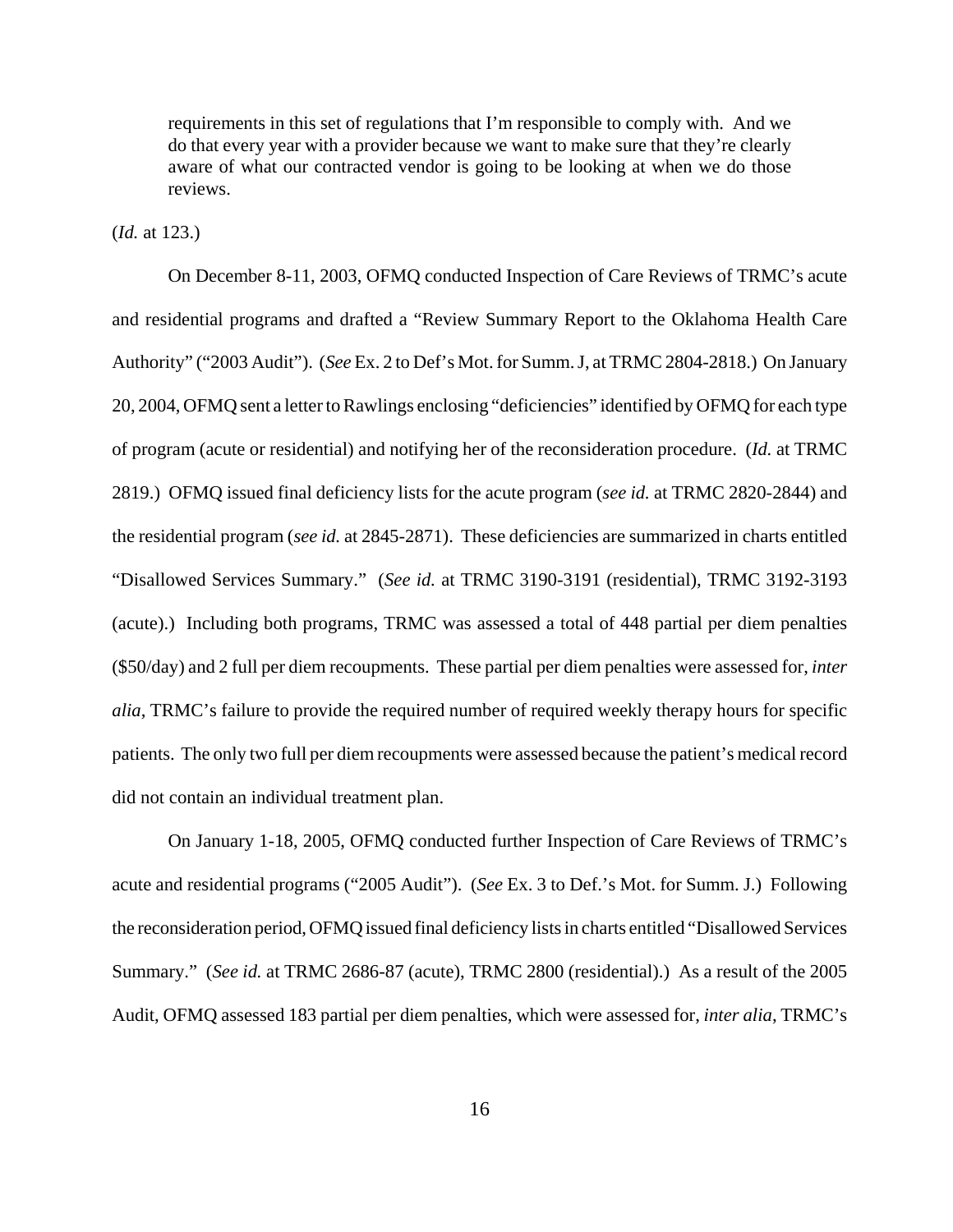failure to provide the required number of individual therapy hours for specific patients. OFMQ did not assess any full per diem recoupments as a result of the 2005 Audit.

# E. Lundy Report<sup>17</sup>

Warren Lundy ("Lundy"), a federal auditor, is the Manager of the Oklahoma City Field Office of the United States Department of Health and Human Services. Lundy's role as an auditor is to "gather data and put in a format that [federal agents] can understand it." (Lundy Dep., Ex. 7 to Pls.' Resp. to Def.'s Mot. for Summ. J., at 26.) Lundy has not had training on the FCA and is not an attorney. (*Id.*)

Lundy's audit staff "review[ed] patient files for 25 individuals and the associated Medicaid billings by [TRMC] during the period January 1, 2003 through April 30, 2005 to determine whether TRMC provided the required weekly therapy and treatment hours." (Lundy Report, Ex. 5 to Pls.' Resp. to Def.'s Mot. for Summ. J., at 1.) Lundy concluded that "[o]f the 140 weeks of service we reviewed for the 25 patients, TRMC did not provide the required 21 hours of therapy and treatment for 90 weeks (23 patients). TRMC submitted 97 claims and received \$198,355 from the Oklahoma Medicaid program for these weeks." (*Id.*) These active treatment requirements are set forth in the following chart contained in Lundy's Report:

<sup>&</sup>lt;sup>17</sup> TRMC moved in limine to exclude opinion testimony by Lundy, including those set forth in the Lundy Report. (*See* Doc. 267.) Such motion will be denied by separate order, which provides further information and background regarding the Lundy Report.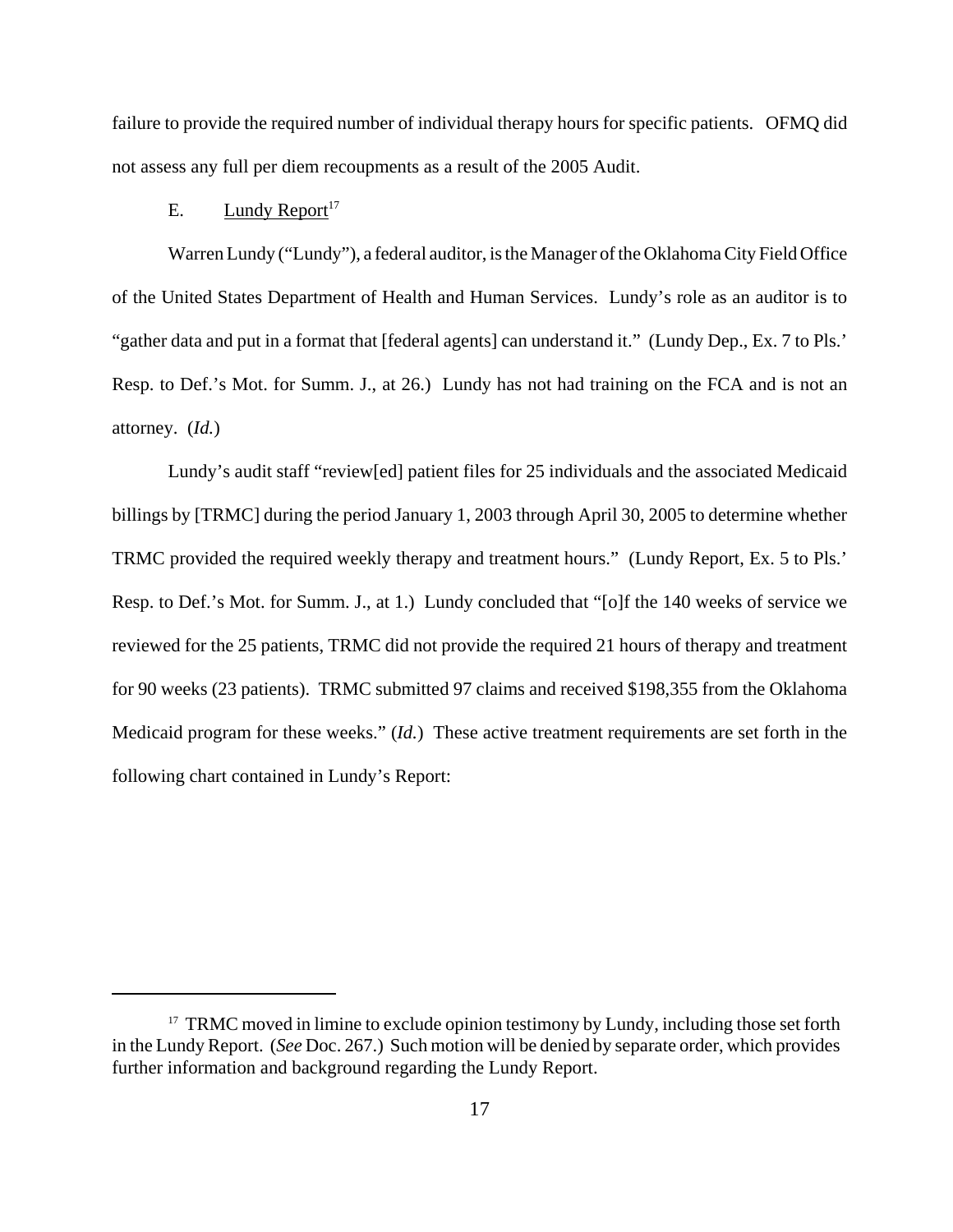|             | Individual Treatment<br>by Physician | Individual<br>Therapy | Family<br>Therapy | Process<br>Group<br>Therapy | Expressive<br>Group<br>Therapy | Group<br>Rehabilitative<br>Treatment | Individual<br>Rehabilitative<br>Treatment |
|-------------|--------------------------------------|-----------------------|-------------------|-----------------------------|--------------------------------|--------------------------------------|-------------------------------------------|
| Acute Care  | п<br>U                               |                       |                   | 3                           | 4                              | 14                                   |                                           |
| Residential |                                      |                       |                   |                             |                                |                                      |                                           |
| Care        |                                      |                       |                   |                             |                                | 14                                   |                                           |
|             | Substitutions                        | tor                   |                   | tor                         |                                | $2$ for                              |                                           |

(*Id.* (emphasis added to columns Lundy added to reach total required hours.)<sup>18</sup>

Lundy explained his general methodology as follows:

*Since TRMC's billing cycle was not based on a seven-day week, we had to combine multiple claims to determine the length of stay (admission through discharge) for each patient.* We used the patient's admit date to determine the first day of a weekly stay. We did not analyze incomplete weeks of service (e.g. if a patient was in the facility for 25 days, we analyzed the first 21 days as three weeks of service and did not analyze the last four days). *In addition, we did not analyze weeks where there were not seven Medicaid payments.*

. . .

We reviewed the medical record documentation and charted the therapy and treatment sessions by time and date. We used the following methodology to chart the information:

- 1) *charted a full hour session if the documentation had an incomplete or missing start or stop time*;
- 2) charted altered start or stop times;
- 3) charted sessions when the documentation did not include a provider signature;
- 4) charted group therapy sessions when either behavioral observations or outcome notes were missing;
- 5) charted available session time in both categories when the documentation indicated that sessions overlapped, giving precedence to the category that required the fewest hours per week;
- 6) *charted available session time when documentation indicated that the patient was not available for the entire session because the patient was*

<sup>&</sup>lt;sup>18</sup> Physician treatment hours are not at issue, and TRMC did not provide individual rehabilitative treatment.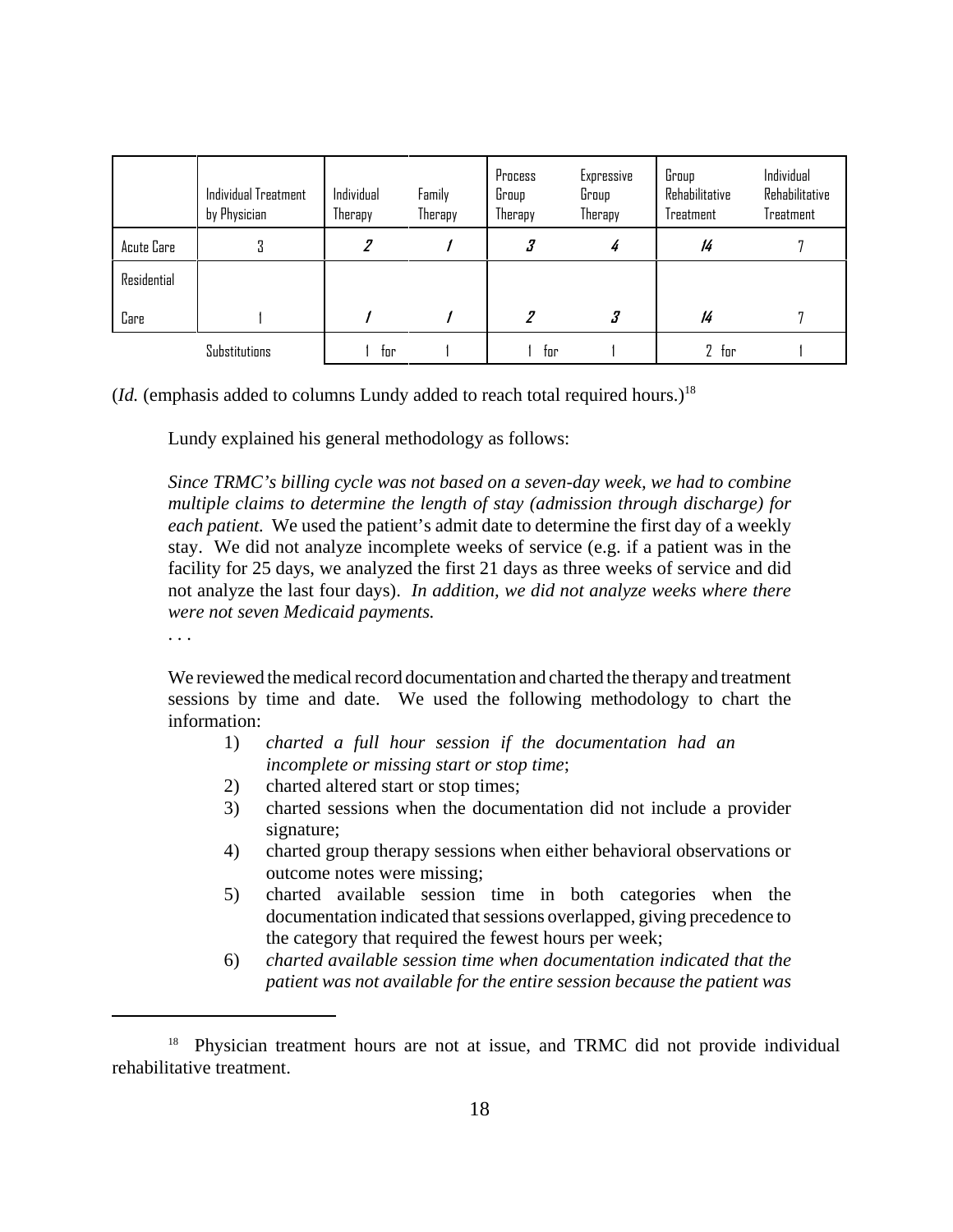*out on pass, in restraints or seclusion, or visiting a doctor or other medical professional*; and

7) disregarded session time when documentation indicated the patient did not attend the session.

We calculated the total number of therapy and treatment session hours for each week a patient was at the facility. *Additionally, because patients are sometimes in acute care and residential care status during the same week, we used the lesser residential care standard of 21 hours per week in our analysis*.

(*Id.* at 2-3 (emphasis added).) Thus, Lundy erred on the side of caution in determining whether the required number of hours was 21 or 24, gave TRMC the benefit of the doubt where a patient's chart had a missing stop time, and attempted to account for occasions when the patient was not available to receive therapy.

Lundy then provided examples of TRMC failing to meet the "minimum" therapy hours for specific patients. For example, as to Patient 19, Lundy concluded that "TRMC did not provide 21 hours of therapy and treatment for 33 of the 40 Medicaid weeks [the] patient was in the facility." (*Id.* at 4.) Lundy then concluded that "[t]his resulted in 25 false claims" related to that patient, which are identified by claim number. (*Id.*) The Lundy Report proceeds in this manner for several other patients and therefore concludes that TRMC submitted numerous false claims.

#### **V. Overview of FCA**

As a general matter, "[t]he FCA covers all fraudulent attempts to cause the government to pay out sums of money." *United States ex rel. Conner v. Salina Reg'l Health Ctr.*, 543 F.3d 1211, 1217 (10th Cir. 2008) (internal quotation omitted). At relevant times, the FCA prohibited: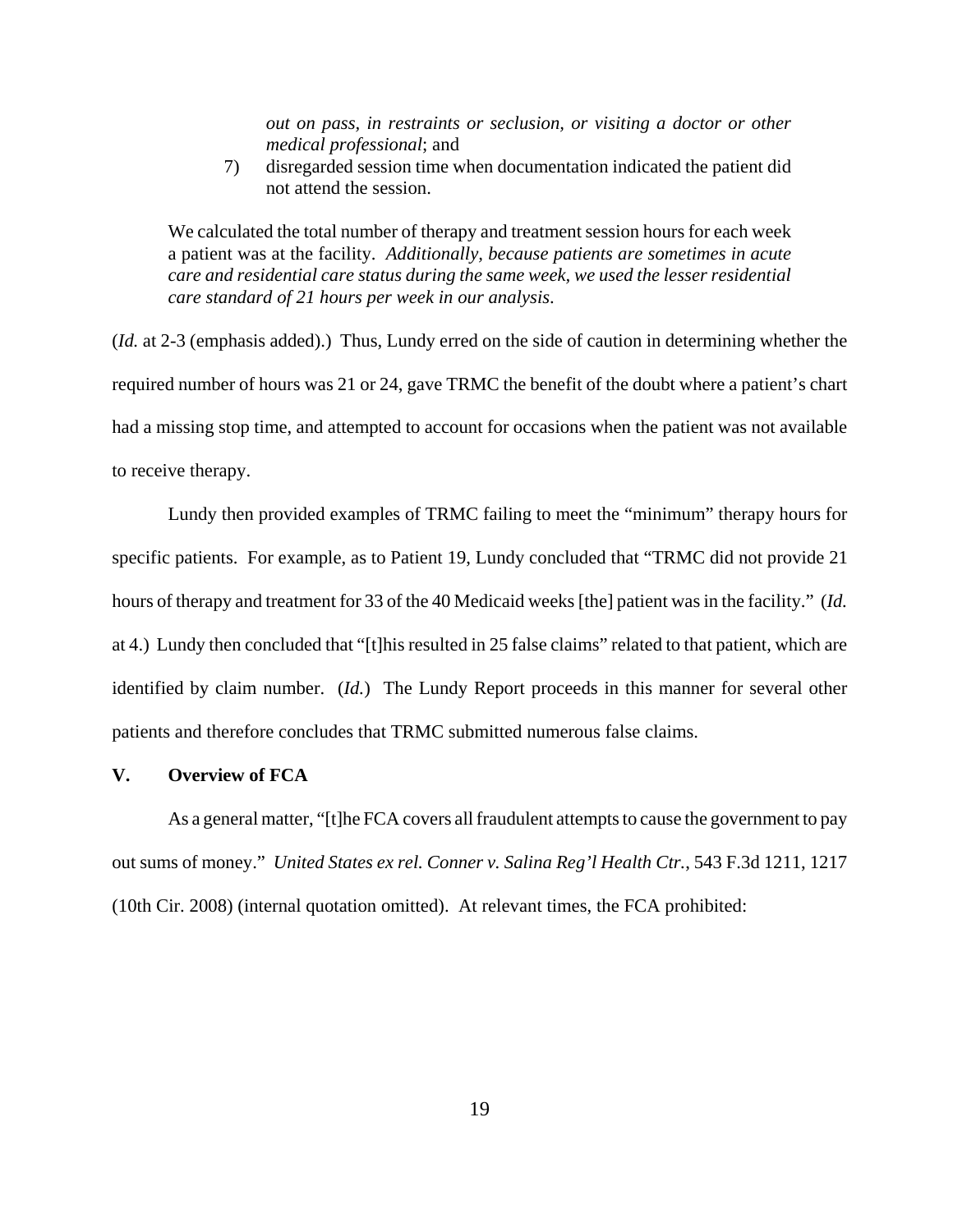(1) knowingly present[ing], or caus[ing] to be presented, to an officer or employee of the United States Government . . . a *false or fraudulent claim* for payment or approval; [and]

(2) knowingly mak[ing], us[ing], or caus[ing] to be made or used, *a false record or statement to get a false or fraudulent claim paid* or approved by the Government[.]

# 31 U.S.C. § 3729(a)(1),(2).

#### A. General Elements

At relevant times, § 3729(a)(1) prohibited the presentation of false or fraudulent *claims* to the government for payment. In order to establish a violation of  $\S 3729(a)(1)$ , "a plaintiff must show by a preponderance of the evidence that: (1) a false or fraudulent claim (2) is presented to the United States for payment or approval (3) with knowledge that the claim is false or fraudulent." *United States ex rel. Trim v. McKean*, 31 F. Supp. 2d 1308, 1315 (W.D. Okla. 1998). At relevant times, § 3729(a)(2) prohibited the making or using of false *records or statements* in attempt to get a false claim paid by the government. *See Shaw v. AAA Eng'g & Drafting, Inc.*, 213 F.3d 519, 531 (10th Cir. 2000) ("Under § 3729(a)(2), liability is premised on the presentation of a false record or statement to get a false or fraudulent claim paid or approved.") (internal quotations omitted). A relator may establish a violation of  $\S 3729(a)(2)$  by showing: "(1) a false record or statement (2) is used to cause the United States to pay or approve a fraudulent claim (3) with the defendant's knowledge of the falsity of the record or statement." *Trim*, 31 F. Supp. 2d at 1315.

#### B. Types of Falsity

The Tenth Circuit has explained that the FCA "recognizes two types of actionable claims – factually false claims and legally false claims." *Conner*, 543 F.3d at 1217. In a factually false case, "proving falsehood is relatively straightforward: A relator must generally show that the payee has submitted an incorrect description of goods or services provided or a request for reimbursement for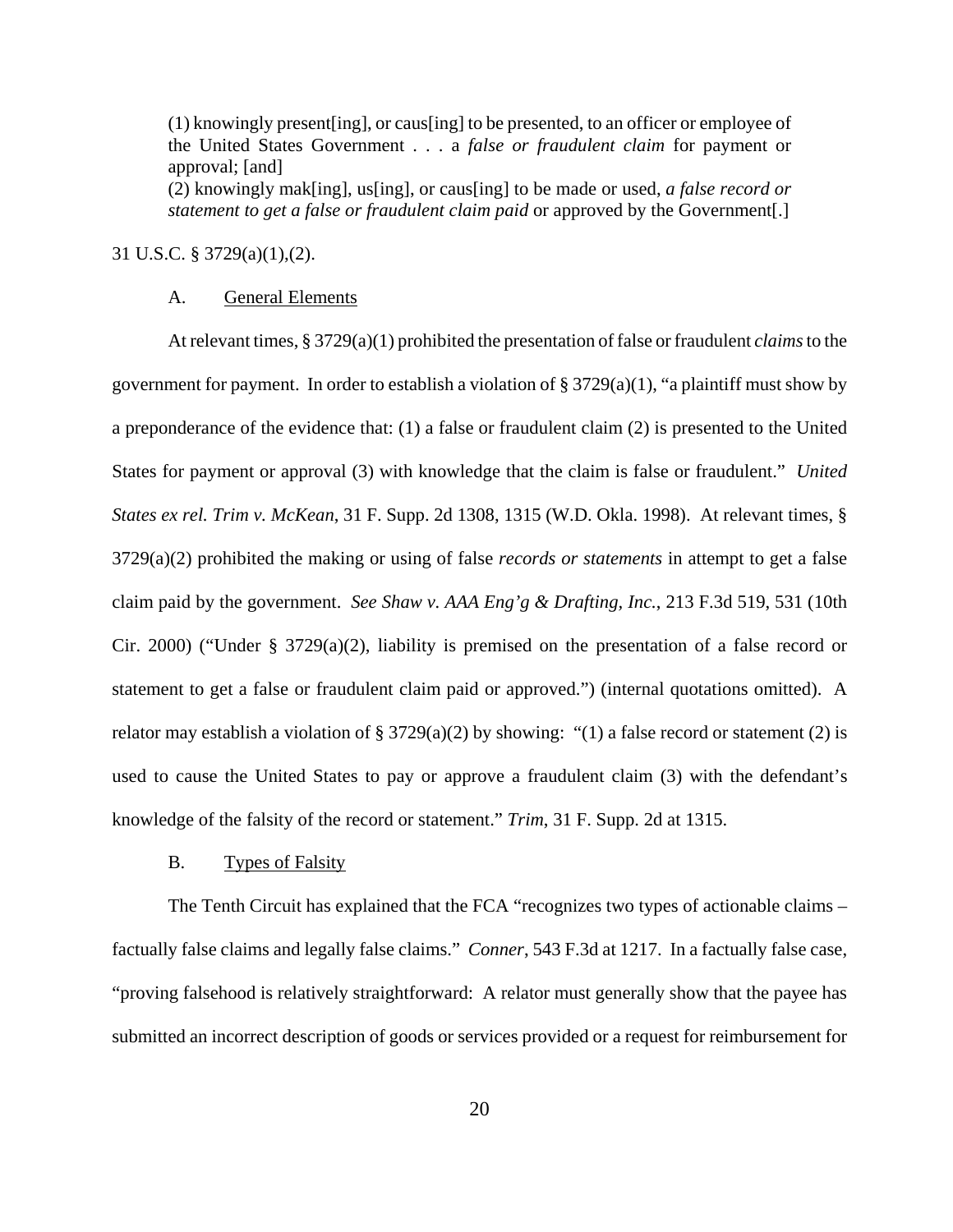goods or services never provided." *Id.* (internal quotation omitted). In contrast, when the relator's claim is based on an alleged legal falsehood, "the relator must demonstrate that the defendant has certified compliance with a statute or regulation as a condition to government payment, yet knowingly failed to comply with such statute or regulation." *Id.* (internal quotation and alteration omitted).

Legally false certification claims "can rest on one of two theories – express false certification, and implied false certification." *Id.* "An express false certification theory applies when a government payee falsely certifies compliance with a particular statute, regulation or contractual term, where compliance is a prerequisite to payment." *Id.* (internal quotation omitted). "This promise may be any false statement *that relates to a claim*, whether made through certifications on invoices or any other express means." *Id.* (emphasis added). Express false certification claims are actionable under either § 3729(a)(1) or (2). *United States ex rel. Lemmon v. Envirocare of Utah, Inc.*, 614 F.3d 1163, 1168 (10th Cir. 2010).

In contrast, under an implied false certification theory, "courts do not look to the contractor's actual statements [in relation to a claim]; rather, the analysis focuses on the underlying contracts, statutes, or regulations themselves to ascertain whether they make compliance a prerequisite to the government's payment." *Conner*, 543 F.3d at 1217; *see also Lemmon*, 614 F.3d at 1170 (explaining that "implied-false-certification claims do not involve – let alone require – an explicit certification of regulatory compliance"). "[T]he key attribute of implied false certification claims – and what most clearly differentiates them from express-false-certification claims – is that the payee's request for payment lacked an express certification." *Lemmon*, 614 F.3d at 1169. "[T]he pertinent inquiry for [implied false certification] claims is not whether a payee made an affirmative or express false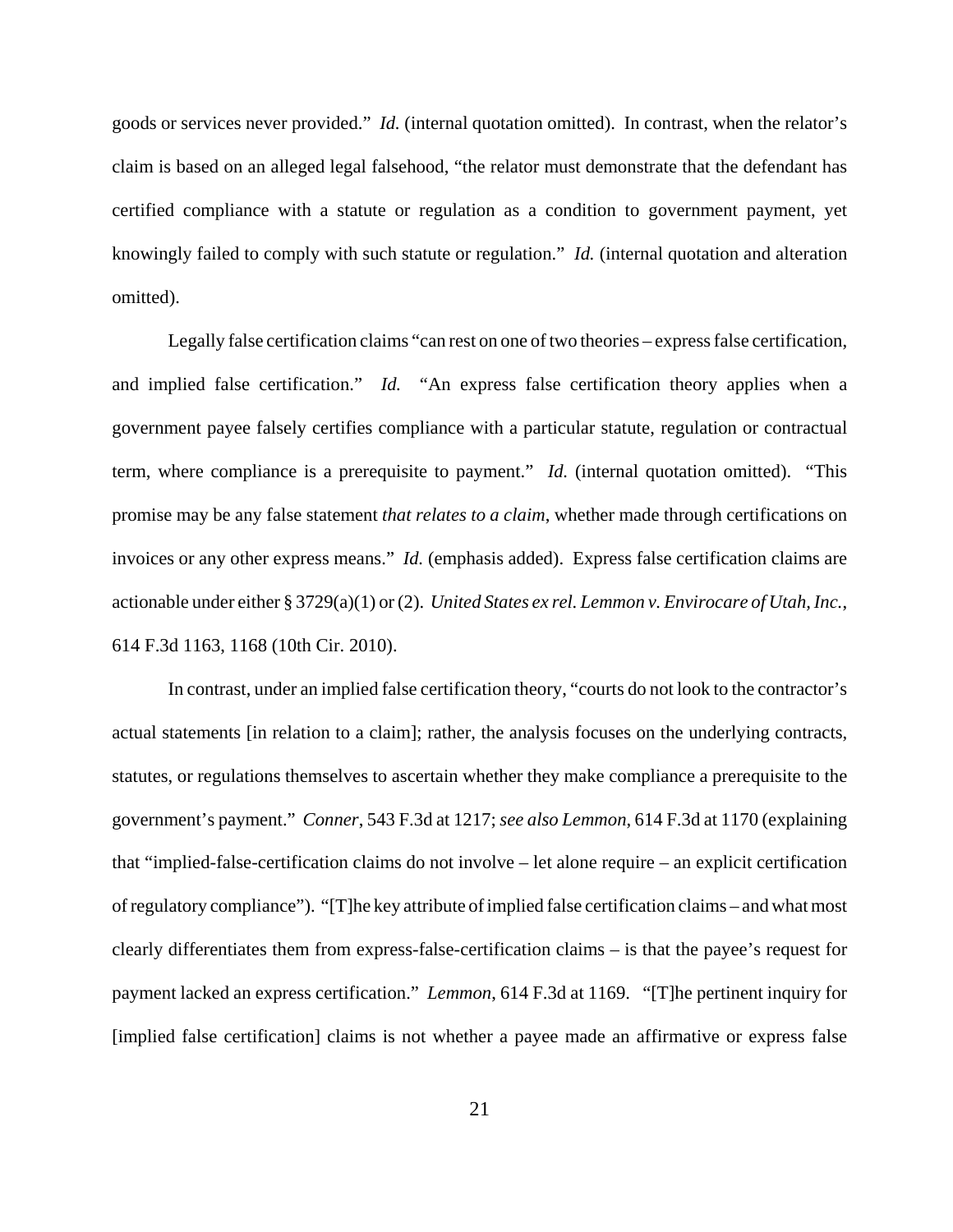statement, but whether, through the act of submitting a claim, a payee knowingly and falsely implied that it was entitled to payment." *Id.* Implied false certification claims are only actionable under § 3729(a)(1), and not § 3729(a)(2), because an implied false certification theory "do[es] not require courts to examine a payee's statements to the government." *Id.* at 1168.

#### C. Materiality Element

The Tenth Circuit has adopted a materiality requirement in cases involving express or implied false certification theories of FCA liability. *See Conner*, 543 F.3d at 1219; *see also Lemmon*, 614 F.3d at 1169 ("Though implied claims differ from express claims, they nonetheless share some common elements, including a materiality requirement."). In *Conner*, the Tenth Circuit declined to "address whether materiality is an element of the criminal false claims provision or under other theories of FCA liability." *Id.* at 1220 n.6. Therefore, the Tenth Circuit has not addressed whether materiality is a requirement in cases based on a theory of factual falsity.<sup>19</sup> Because the Court rejects Relators' factual falsity theory, it does not reach this question.

<sup>&</sup>lt;sup>19</sup> The majority position appears to be that materiality is a requirement in every civil FCA case. *See United States v. Southland Mgmt. Corp.*, 326 F.3d 668, 679 (5th Cir. 2003) (en banc) (Jones, J., concurring) ("There should no longer be any doubt that materiality is an element of a civil False Claims Act case. Our past precedent and every circuit that has addressed the issue have so concluded."); *Harrison v. Westinghouse Savannah River Co.*, 176 F.3d 776, 785 (4th Cir. 1999) ("Liability under the False Claims Act is subject to the further, judicially imposed requirement that the false statement or claim be material."); *United States ex rel. Oliver v. The Parsons Corp.*, 498 F. Supp. 2d 1260, 1288-89 (C.D. Cal. 2006) (collecting cases). However, where the allegation is a factually false claim, any "materiality" requirement would seem to be easily met in that the government paid a claim in a factually wrong amount, paid for a service that was not actually provided, or paid an amount greater than it should have based on the service actually provided. *See Conner*, 543 F.3d at 1223 ("[W]here the validity of actual costs is at issue, there can be little question that had the government known of the alleged fraud, it would not have made the payments.").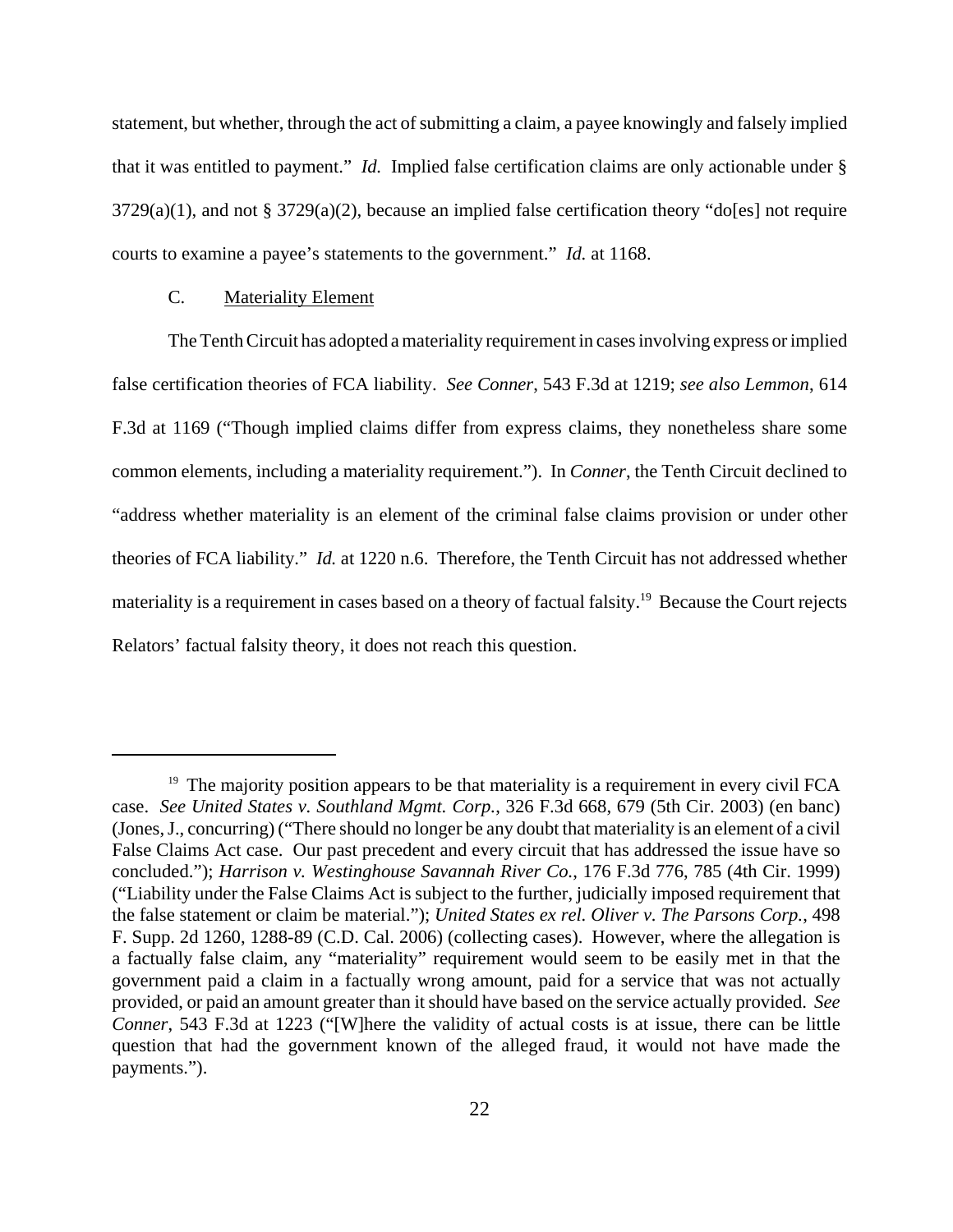#### **VI. Analysis**

In this case, Relators rely upon two alternative theories of falsity: (1) factual falsity on the face of the UB forms; and (2) legal falsity based on TRMC's implied false certification with Oklahoma Medicaid regulations.

### A. Factual Falsity Theory

Although they are merged in Relators' brief, Relators are asserting two theories of factual falsity that must be separately analyzed: (1) factual falsity flowing from use of one of the two different provider numbers (acute or residential) on the UB forms; and (2) the theory of factual falsity recognized in *United States v. NHC Health Care Corp.*, 163 F. Supp. 2d 1051 (W.D. Mo. 2001) [hereinafter *NHC*]. The Court easily rejects any theory of factual falsity premised on the "provider number" field of the UB forms. Relators' theory tied to the provider numbers is simply that, by billing for acute or residential services while failing to comply with Oklahoma Medicaid's active treatment requirements for each type of service, TRMC submitted a "factually" false bill. However, nothing on the claim forms, including the provider number, is "factually" false. Relators do not contend, for example, that TRMC knowingly used the acute provider number for patients preauthorized for residential care in order to receive a higher payment. Nor have Relators presented any other facts indicating that the provider numbers were false on their face. When correctly analyzed, Relators' "provider number" theory of factual falsity devolves to an implied false certification theory – namely, TRMC submitted false claims because it knowingly failed to comply with the active treatment regulations for each particular type of patient. Therefore, the Court rejects any theory of factual falsity premised on the provider number field of the UB forms.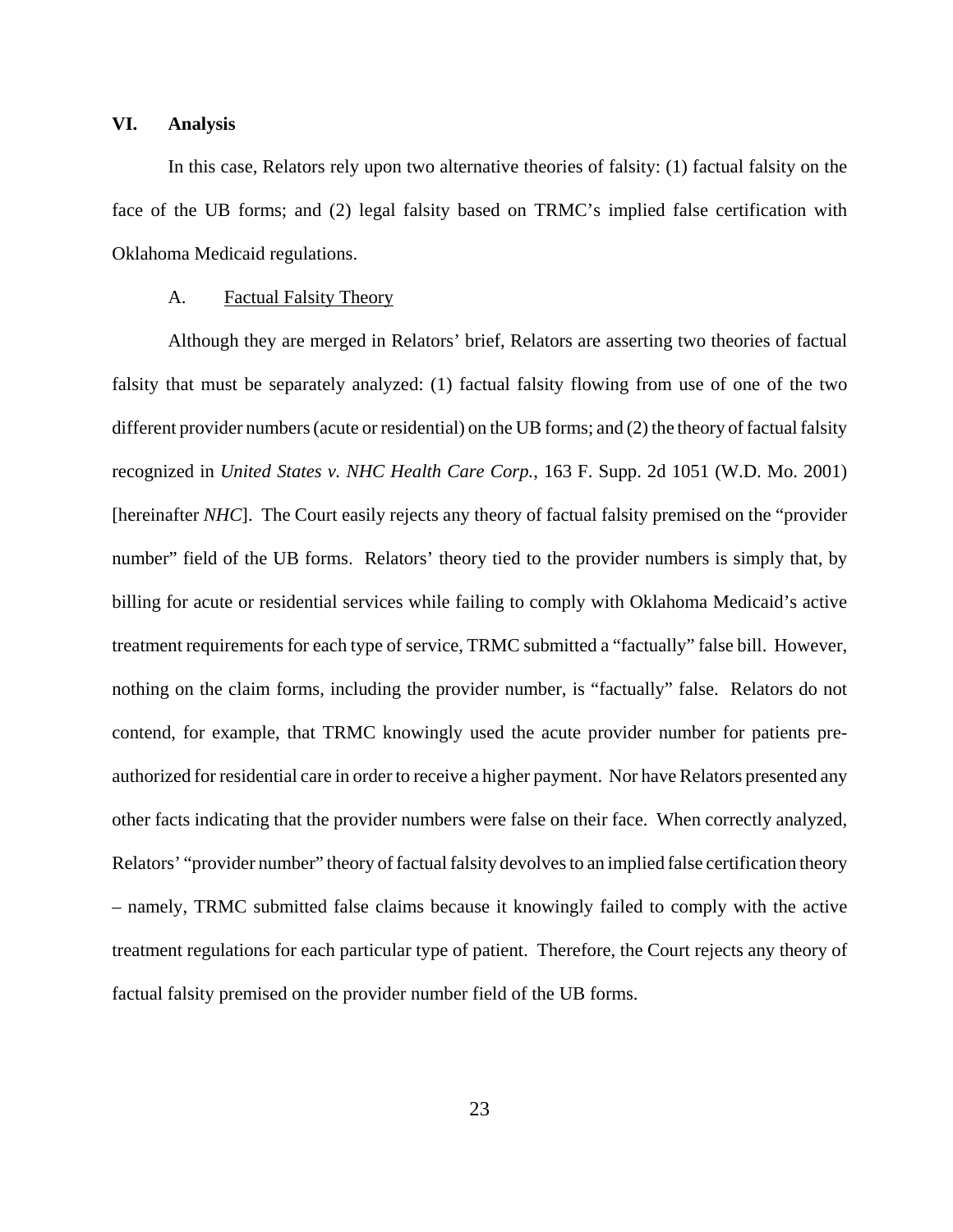Relators also urge the Court to allow the case to proceed under a factual falsity theory adopted by the Western District of Missouri in *NHC*, a case involving (1) Medicaid services billed on a per diem basis, and (2) an alleged violation of a Medicare "quality of care" standard. In *NHC*, the United States alleged that a nursing home submitted false claims in connection with two residents. One resident suffered dehydration, digitoxicity, pressure sores, and other problems while in NHC's care, and the other suffered pressure sores, weight loss, and ultimately died in NHC's care. It was factually disputed whether these conditions were caused or worsened by NHC. Evidence in the record showed that, during the relevant time period, NHC experienced staffing shortages, NHC requested funding from its home office, several staff members quit due to ethical/workload concerns, and that the relevant state agency received numerous "hotline" calls regarding NHC's deficiencies. Relevant to relators' factual falsity theory, the court reasoned:

Defendants are being sued because they allegedly failed to provide the services that they billed for. No certification, implied or otherwise, is necessary when the liability stems from the Defendants' activities of billing for procedures which they did not perform. This would plainly constitute fraud. The difficulty in proving that Defendants committed such a fraud lies in the per diem billing system utilized under Medicare/Medicaid. Obviously, if NHC billed the Government \$4 for turning Resident 1 on July 18, 1998, but in fact no one actually performed the task, a clear cut case of fraudulent billing would be presented. However, we are not blessed with such pristine circumstances.<sup>20</sup> NHC billed the Medicare/Medicaid programs for the over-all care of each of these residents on a per diem basis. As previously stated by this Court, in so doing NHC agreed to provide "the quality of care which promotes the maintenance and the enhancement of the quality of life." *At some very blurry point, a provider of care can cease to maintain this standard by failing to perform the minimum necessary care activities required to promote the patient's quality of life.* When the provider reaches that point, and still presents claims for reimbursement to Medicare, the provider has simply committed fraud against the United States.

<sup>&</sup>lt;sup>20</sup> As in *NHC*, this case does not present "pristine" circumstances because TRMC did not bill Medicaid separately for therapy sessions but instead "bundled" various services together in one bill.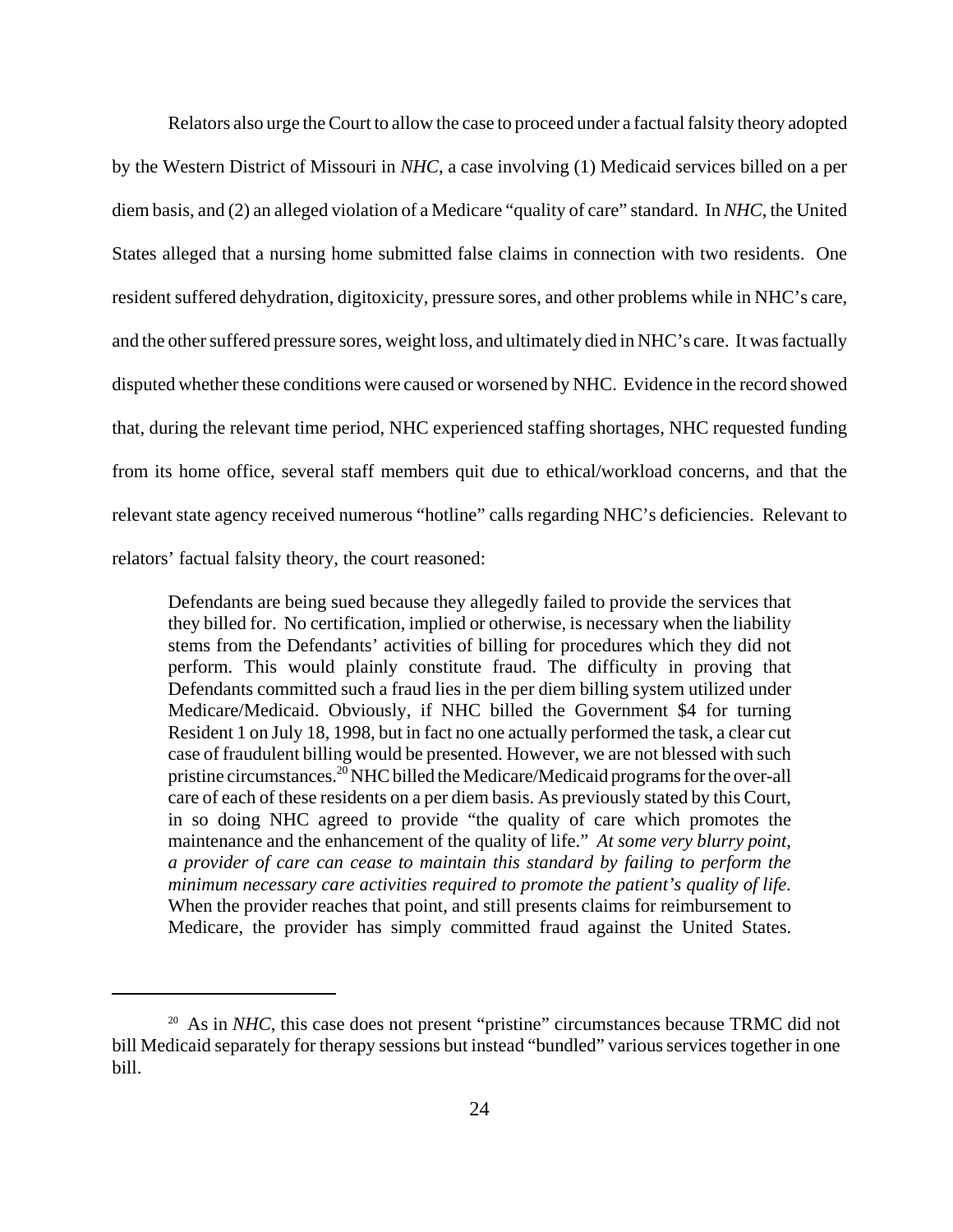Whether the Government has demonstrated that a factual dispute remains as to whether NHC crossed into this admittedly grey area, is the proper focus of this Order.

. . . While the Court concedes that this is an amorphous standard, it is not a standard without meaning. For instance, if a nursing home accepted a resident, provided absolutely no care to the resident, and then billed the Government for these non-performed services, it is quite clear that the nursing home would have committed fraud. *At some point the care rendered to a patient can be so lacking that the provider has simply failed to adhere to the standards it agreed to abide by and has thus committed a fraud.* Conversely, if the Government and NHC simply disagreed about what acts of care-giving were necessary to properly maintain a resident's quality of life, there would clearly be no fraud. *It is the Court's job in this Order to determine whether the Government has presented sufficient evidence to show that NHC's conduct might have fallen within that amorphous zone between fraud and simple disagreements as to proper care. It would then be the jury's function to determine which side NHC's conduct falls under.*

*NHC*, 163 F. Supp. 2d at 1055-56 & n.4 (internal citations and footnotes omitted) (emphasis and

footnote added). The court then analyzed the evidence, concluded that the United States had shown

sufficient evidence of neglect to present a jury question as to falsity, and further concluded that the

United States had created a question of fact as to the knowledge requirement. The court held:

[A]n entity who is charging the Government for a minimum amount of care provided to its residents should question whether understaffing might lead to undercare. The knowledge of the answer to that question is charged to the Defendants when they submitted their Medicare and Medicaid claim forms. In other words, a jury could reasonably find that NHC should have known if they were failing to provide all necessary care to Residents 1 and 2 at the time they submitted their claims for reimbursement.

*Id.* at 1058.

In this case, Relators argue that TRMC requested reimbursement for services "never

provided" because "the government expected the full provision of bundled services [including

minimum weekly therapy requirements] as required by the Oklahoma Medicaid Regulations." (Pls.'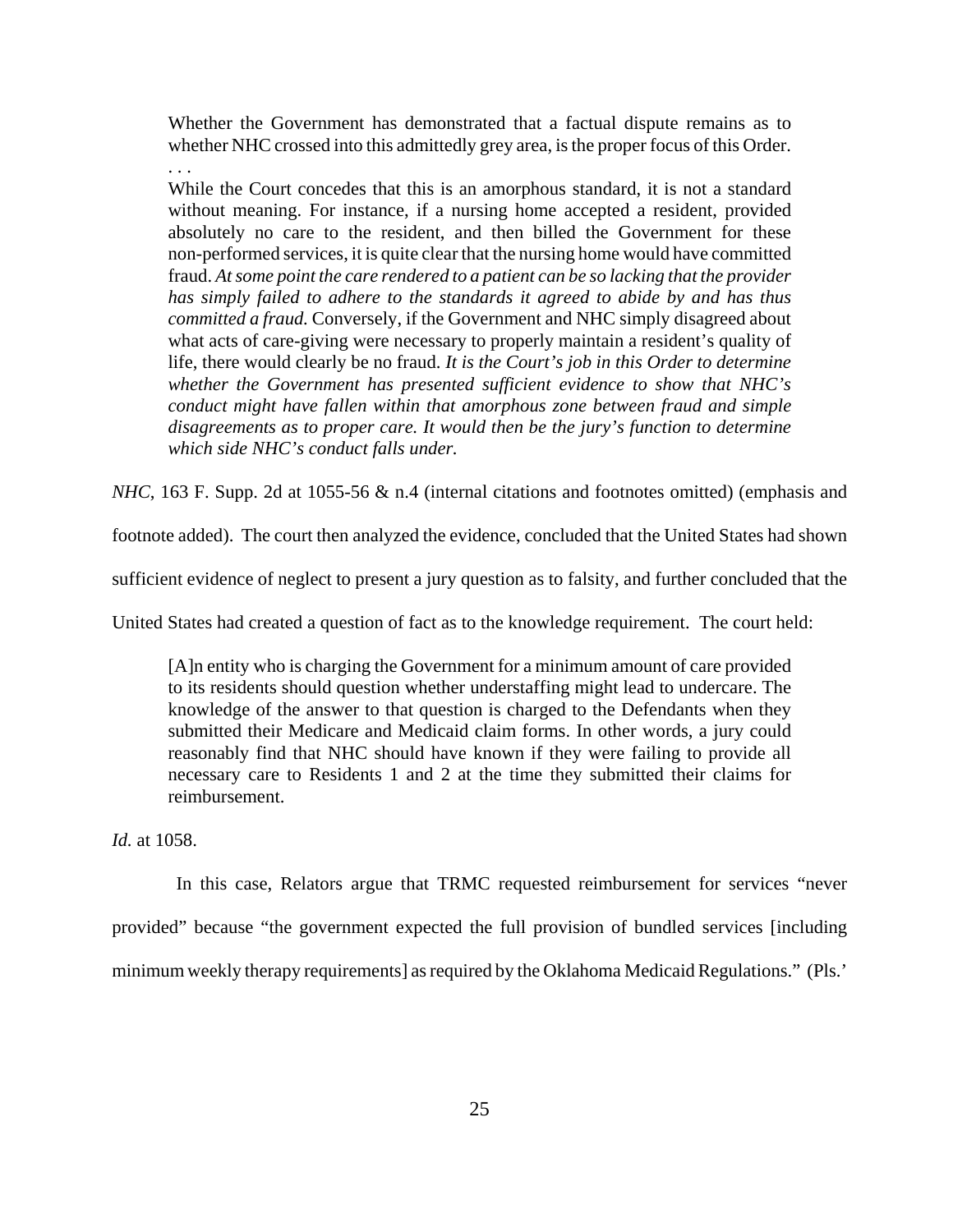Resp. to Def.'s Mot. for Summ. J.  $18.$ )<sup>21</sup> Relators contend that their position is "stronger than the government's position in *NHC* because, in this case, [TRMC] was told by the government in clear and unambiguous terms exactly what the minimum requirements were. [TRMC] did not satisfy the minimum requirements for Active Treatment but billed the government anyway. That is fraud." (Pls.' Resp. to Def.'s Mot. for Summ. J. 19.) Relators further contend that this case does not involve any "amorphous" standard because the active treatment regulations, although contained within the "quality of care" regulations, create a bright-line minimum number of weekly therapy hours. TRMC essentially argues that "quality of care" requirements, including the active treatment requirements, can only result in "factual" falsity if the overall bundled service is deemed "worthless." *See Mikes v. Straus*, 274 F.3d 687, 703 (2d Cir. 2001) (explaining that a "worthless services" FCA theory of liability is "effectively derivative of an allegation that a claim is factually false because it seeks reimbursement for a service not provided" and that, in a worthless services FCA case, a plaintiff argues that "the performance of the service is so deficient that for all practical purposes it is the equivalent of *no performance at all*") (emphasis added).

The Court considered *NHC*, *Mikes*, and other commentaries addressing the proper approach to regulatory "quality of care" violations in cases involving bundled, per diem Medicaid bills. The

<sup>&</sup>lt;sup>21</sup> Relators do not allege that per diem billing occurred for children who were not actually present, which would present a more straight-forward "factual" falsity theory in the context of a per diem bill. *See, e.g.*, *U.S. ex rel. Lacy v. New Horizons, Inc.*, 348 Fed. Appx. 421, 426 (10th Cir. 2009) (plaintiff alleged that defendant "billed the government for reimbursement at the per diem rate for days after patients died; when patients were absent from the facility and visiting with family; when a patient was in a hospital; and when a patient was moved out of state"). In *Lacy*, the claim was dismissed because the relator failed to provide specific information about dates, amounts, and which programs were overbilled. *Id.* Nonetheless, the allegations in *Lacy* exemplify facts that, if specifically alleged and proven, may support a case of "factual" falsity in conjunction with a per diem bill because the per diem services were literally "never provided."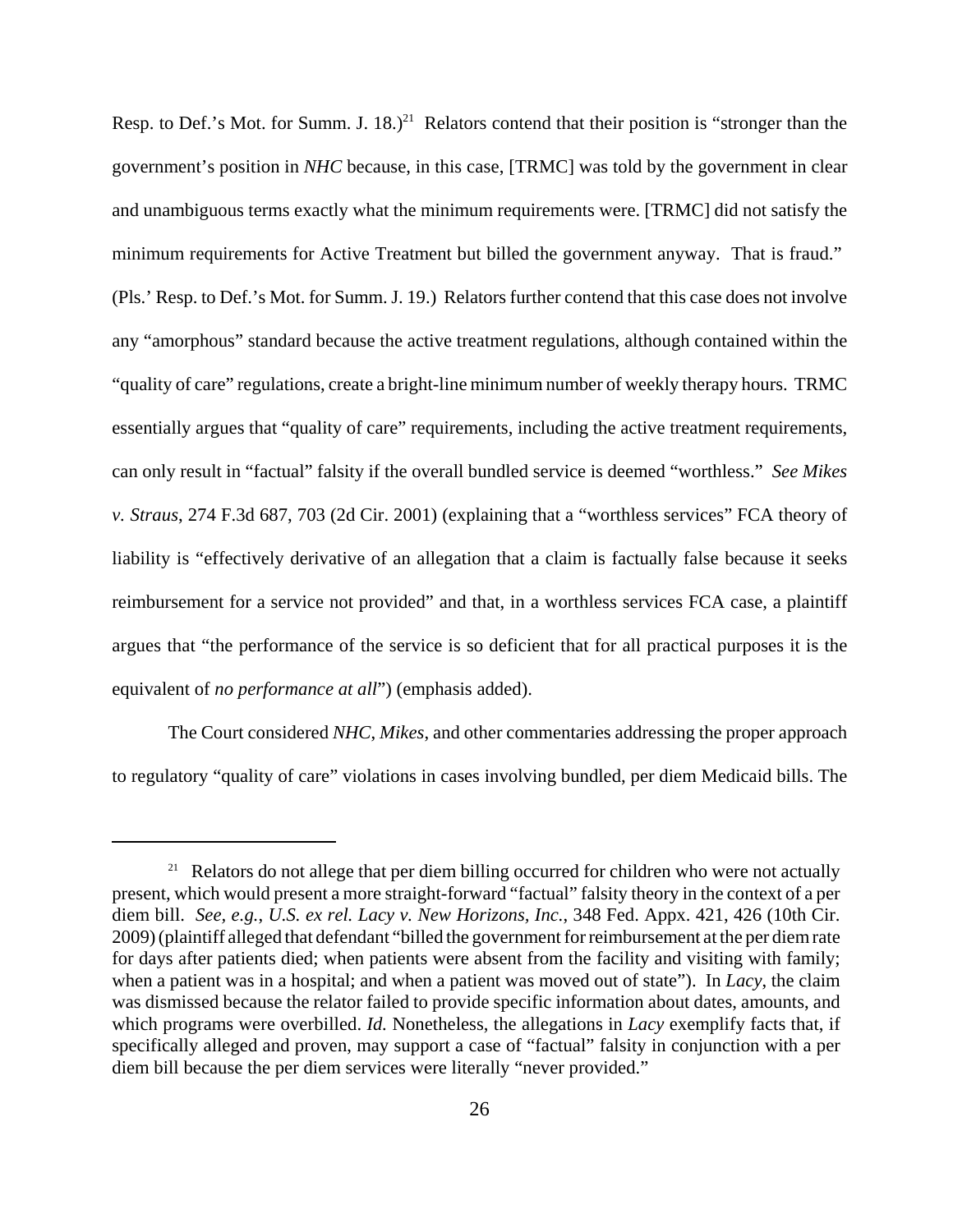Court agrees with the *NHC* court that there is a point between "worthless" and "negligent" at which a Medicaid claim can become factually false. The Court holds that, in order to reach a jury on a factual falsity theory in the context of "bundled" per diem Medicaid billing, a plaintiff must present facts amounting to (1) the provision of entirely "worthless services," *see Mikes*, 274 F.3d at 703; or (2) at a minimum, the provision of grossly negligent services with regard to a particular standard of care or regulatory requirement, *see NHC*, 163 F. Supp. 2d at 1055-56 (adopting something akin to a gross negligence requirement in order to reach a jury on factual falsity theory in case involving quality of care); *see also* James E. Utterback, *Substituting an Iron Fist for the Invisible Hand: The False Claims Act and Nursing Home Quality of Care - A Legal and Economic Perspective*, 10 Quinnipac Health L. J. 113, 180 (2007) (concluding, in context of factual falsity and per diem Medicaid billing in nursing home context, that courts should "limit the applicability of the FCA to only those cases where the actions of the defendant are truly egregious, rising to the level of gross negligence in the provision of care").

Applying this standard here, Relators have failed to demonstrate the provision of worthless services or anything amounting to gross negligence with respect to the active treatment regulations at issue. Of the examples provided in the Lundy Report, the worst example was Patient 19, who stayed in the facility for forty Medicaid weeks. For this patient, during the most egregious week (week 33), TRMC still provided 9 of the 21 required therapy hours. In total, TRMC provided 677.25 of the 840 required hours for Patient 19. Therefore, even assuming the bundled Medicaid bills were exclusively for the provision of therapy (which they were not), TRMC provided well over fifty percent of the required therapy hours for the patient identified as suffering the most egregious violation. No reasonable jury could conclude that TRMC billed Medicaid for worthless services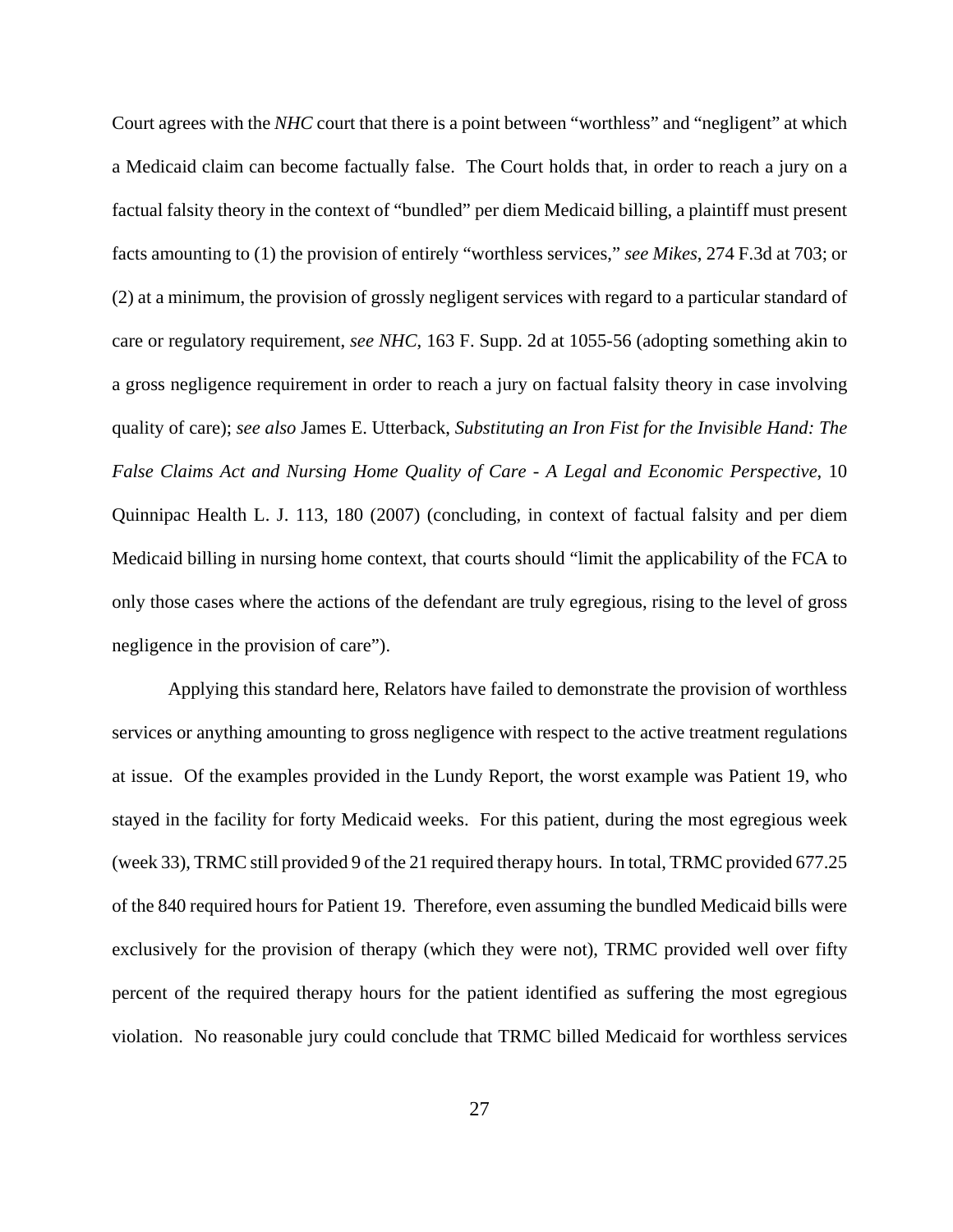provided to Patient 19, and no reasonable jury could conclude that TRMC billed Medicaid for even "grossly negligent" services provided to Patient 19. Instead, the evidence shows that Patient 19 received at least some of the care, including therapy hours, for which TRMC billed. In short, no reasonable jury could conclude that TRMC billed Medicaid for a "service not provided" by submitting the claims at issue.

Relators argue that gross negligence is also demonstrated by the frequency with which minor violations occurred. Assuming frequent but less egregious violations could somehow support a finding that individual "claims" were false or fraudulent, which seems dubious, Relators have still presented insufficient evidence to support such a theory. *See generally* Utterback, 10 Quinnipac Health L. J. at 156 (advocating gross negligence theory for widespread substandard quality issues only in cases severe enough to create what is known as an "immediate jeopardy" situation in the nursing home context). Here, there is simply no evidence that the patients' overall "bundled" services were so deficient that a jury could conclude that any of the claims at issue were false on their face based on some type of widespread gross negligence theory. Allowing this case to proceed on a factual falsity theory would stretch FCA "factual" falsity liability too far beyond its intended purpose of preventing misrepresentations of fact on claim forms. In the Court's view, this case must be won or lost on an implied certification theory.

# B. Implied False Certification Theory

Unlike a factual falsity theory, the implied false certification theory contemplates knowing regulatory violations as a basis for false claims so long as the "underlying contracts, statutes, or regulations themselves . . . make compliance a prerequisite to the government's payment." *Conner*, 543 F.3d at 1218 (emphasis added). "If a contractor knowingly violates such a condition while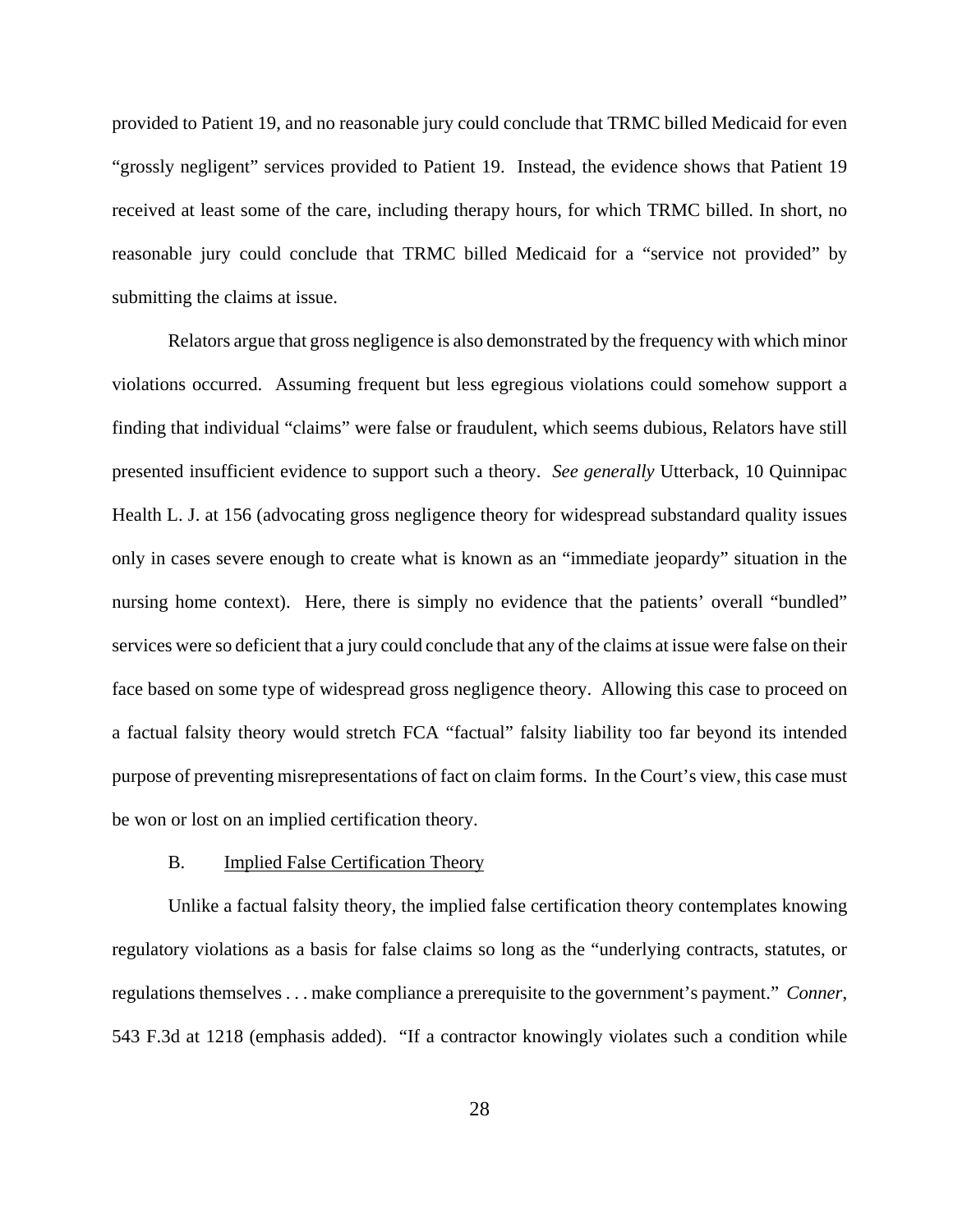attempting to collect renumeration, he may have submitted an impliedly false claim." *Id.* As explained above, materiality is an essential element of any implied false certification theory.

TRMC argues that it is entitled to summary judgment on Relators' implied certification theory because: (1) the Agreements do not condition government payment on compliance with the active treatment requirements, (2) the active treatment regulations themselves do not condition government payment on compliance because they are merely "conditions of participation" in the Oklahoma Medicaid program; (3) Relators have not created a question of fact as to the knowledge element; and (4) Relators have not created a question of fact as to the materiality element. The second and fourth arguments substantially overlap, *see Conner*, 533 F.3d at 1211 n.6 (explaining that "certification analysis is essentially a way to determine whether compliance was material to the government's decision to pay" and that the implied certification theory "essentially requires a materiality analysis"), but will be treated separately for consistency with the parties' briefs.

#### 1. Agreements

The Agreements do not make compliance with the active treatment requirements a condition of payment. In Article IV, entitled "Scope of Work," they provide that TRMC "*agrees* to comply" with all applicable Medicaid regulations, including the active treatment regulations. However, in a separate section of Article IV, which is specifically entitled "Payment," the Agreements state that TRMC "*certifies* that the services for which payment is billed . . . were medically indicated for the health of the patient and were rendered." These provisions, read together, indicate that TRMC generally agreed to comply with Medicaid regulations as a provider of Oklahoma Medicaid services but did not "certify" its compliance with all Medicaid regulations in relation to "services for which payment is billed." Instead, TRMC only "certified" that any particular service billed was medically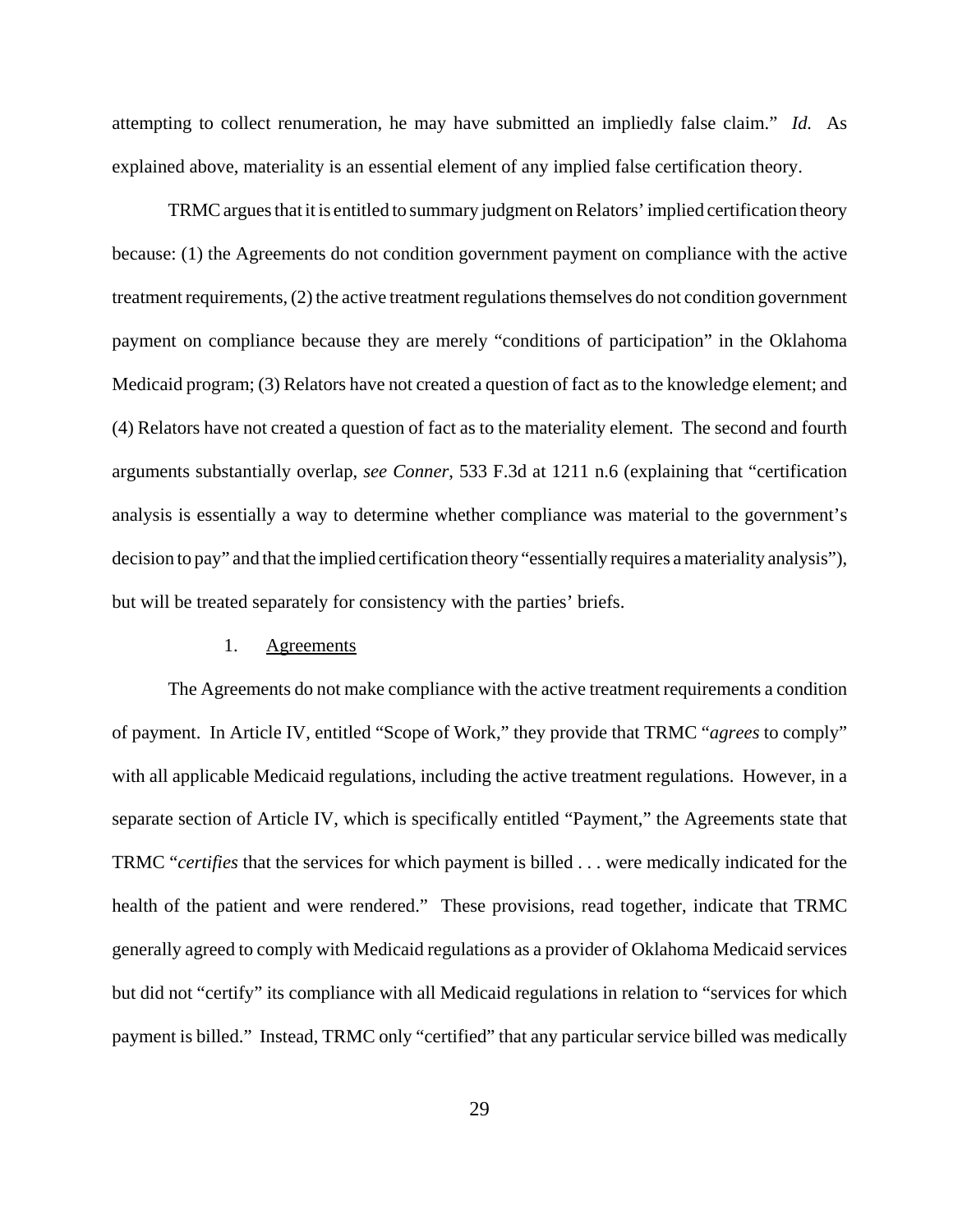necessary and was actually rendered.<sup>22</sup> Therefore, the Court must proceed to analyze whether the Oklahoma active treatment regulations themselves condition payment on compliance.

### 2. Allegedly Violated Regulations

In the Medicaid context, an allegedly violated regulation that is merely a "condition of participation" in the overall program cannot support an implied false certification claim. *See Conner*, 543 F.3d at 1220; *see also Mikes*, 274 F.3d at 699-700 (explaining that the implied false certification theory "does not fit comfortably into the health care context because the [FCA] was not designed for use as a blunt instrument to enforce compliance with all medical regulations *but rather only those regulations that are a precondition to payment*"). Conditions of participation are generally "enforced through administrative mechanisms." *Conner*, 543 F.3d at 1220. Rather than a denial of payment as to any individual bill, the ultimate sanction for violation of conditions of participation is generally "removal from the government program." *Id.* Therefore, violation of a regulation that is merely a condition of participation would not, as a matter of law, be "material" to the government's decision to pay or not pay any individual claim. *See id.* at 1219-20. In contrast to a "condition of participation," a regulation that is a "condition of payment" can support an implied false certification claim. The Tenth Circuit has liberally defined "[c]onditions of payment" as "those which, if the government knew they were not being followed, *might* cause it to actually refuse payment." *Id.* at 1220 (emphasis added). $^{23}$ 

 $22$  A "certification" to submit claims for only those services actually "rendered" is essentially a certification not to submit factually false claims, and the Court has already rejected this argument.

<sup>&</sup>lt;sup>23</sup> The Tenth Circuit's use of the word "might" indicates that "conditions of payment" are not limited to Medicaid regulations that, if violated, would certainly and in every instance cause the government to refuse payment.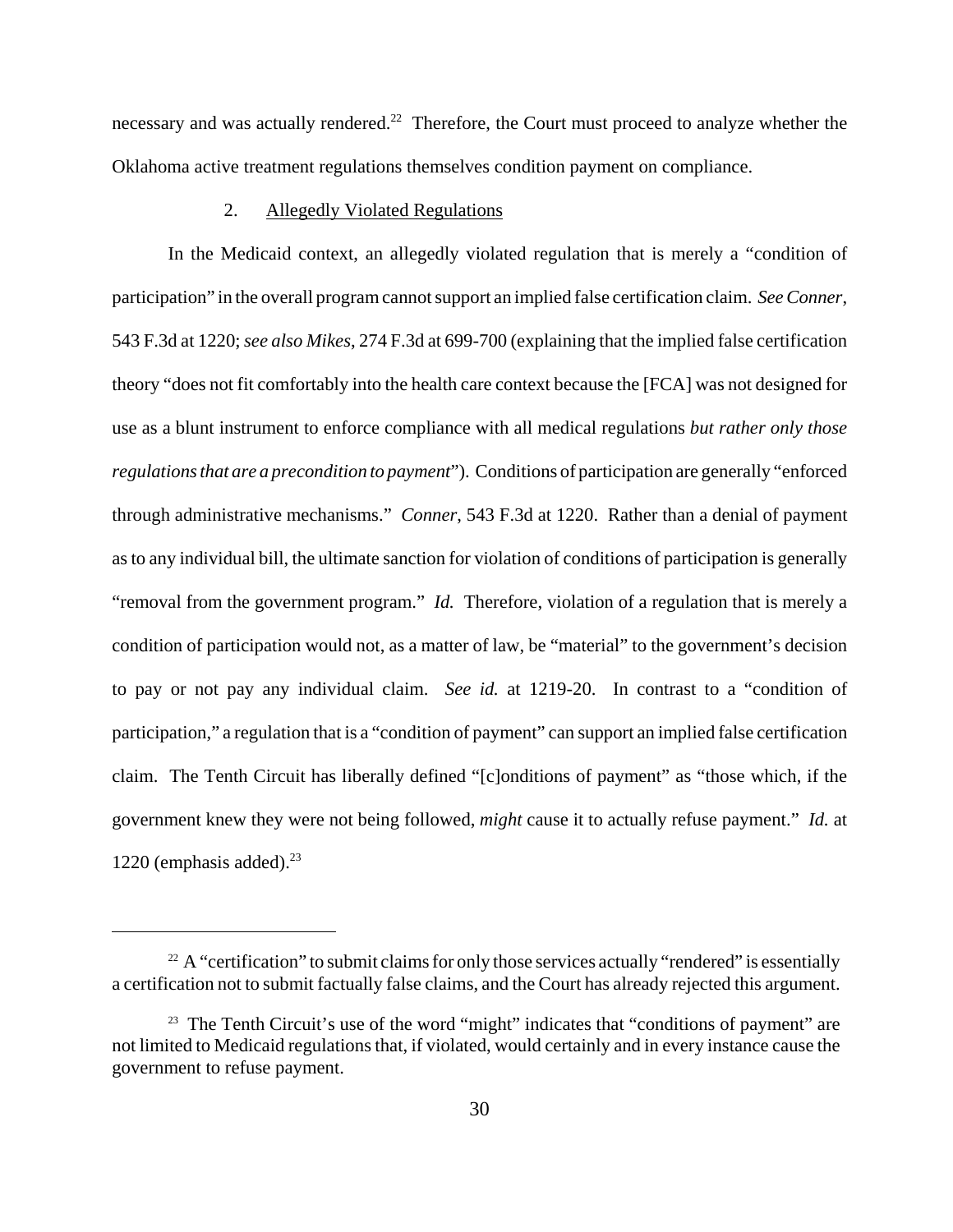In determining whether an underlying Medicaid regulation is a condition of participation or payment, the Tenth Circuit has not adopted a bright-line rule requiring that the regulation *expressly* condition payment on certification of compliance. Instead, the Tenth Circuit stated in *Conner* that it would not "preclude the possibility that certain Medicare statutes or regulations might expressly or *implicitly* condition payment on certification of compliance under a false certification theory." *Conner*, 563 F.3d at 1222 (emphasis added).<sup>24</sup>

With this framework in mind, the Court turns to TRMC's argument that the active treatment regulations are merely "conditions of participation" in the Oklahoma Medicaid program. The Court begins by explaining the decisions in *Conner* and *Mikes*, the two principal decisions relied upon by TRMC. In *Conner*, the relator contended that a hospital's certification, in an annual cost report, that services identified therein "were provided in compliance" with the "laws and regulations regarding the provision of health care services" constituted an express false certification of compliance with all Medicare and Medicaid regulations. *Id.* at 1218-19. The court explained the relator's theory:

Although this certification represents compliance with underlying laws and regulations, it contains only general sweeping language *and does not contain language stating that payment is conditioned on perfect compliance with any particular law or regulation.Nor does any underlying Medicare statute or regulation provide that payment is so conditioned.* Thus, by arguing that the certification's language is adequate to create an express false certification claim, Conner fundamentally contends that any failure by [the defendant] to comply with any underlying Medicare statute or regulation during the provision of any Medicare-reimbursable service renders this certification false, and the resulting payments fraudulent. Lest there be any doubt about the potential impact of this

<sup>&</sup>lt;sup>24</sup> The Second Circuit has adopted a stricter standard, requiring the underlying regulation to contain an *express* statement that compliance is required in order for that service to be compensable under Medicaid. *See Mikes*, 274 F.3d at 700 (""[I]mplied false certification is appropriately applied only when the underlying statute or regulation upon which the plaintiff relies *expressly* states the provider must comply in order to be paid.").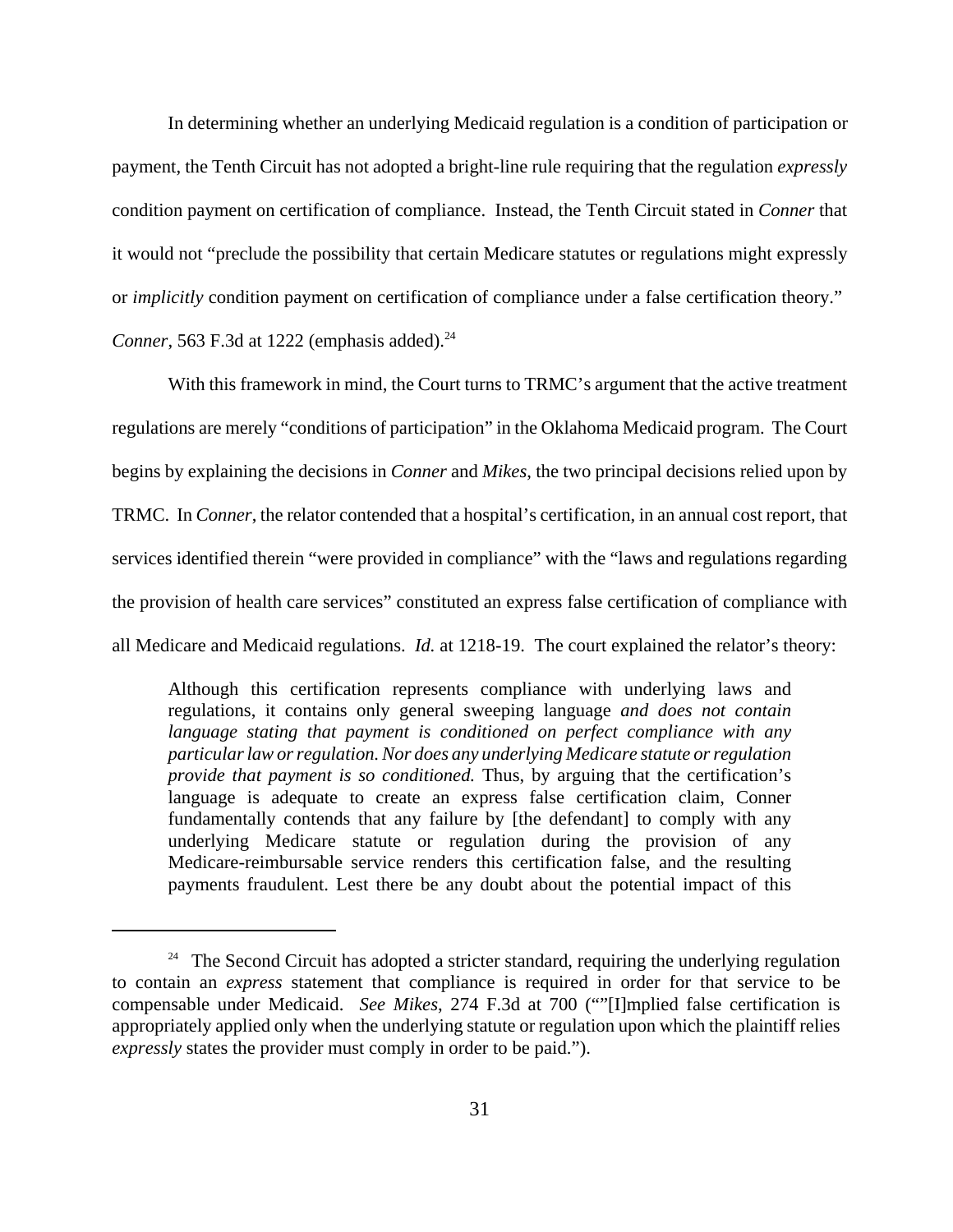proposed theory, Conner estimates that the United States has been damaged by [the defendant] in an amount exceeding \$100,000,000 per year in reliance on allegedly false certifications.

*Id.* at 1219 (emphasis added). After explaining the difference between conditions of participation and conditions of payment, the court held that "the annual cost report certification does not condition the government's payment on perfect compliance with all underlying statutes and regulations, but rather seeks assurances that the provider continues to comply with the conditions of participation originally agreed upon" to become a participant in the Medicare program. *Id.* at 1220. *Conner* is helpful in distinguishing conditions of participation and payment but is otherwise of limited assistance. *Conner* involved an alleged express false certification in an annual cost report covering an entire year's worth of a hospital's services. This case involves "minimum" standards contained in regulations that are directly applicable to services bundled within the challenged Medicaid bills. Therefore, the *Conner* decision does not, as TRMC contends, end the Court's analysis.

In *Mikes*, which is more factually helpful, the court held that a Medicare statute stating that "no payment shall be made" for expenses that are "not reasonable and necessary for the diagnosis or treatment of illness or injury" was a condition of payment that supported an implied false certification claim. *See id.* at 700. In contrast, the court held that a Medicare statute stating – "it shall be the obligation" of a practitioner who provides a service "for which payment may be made" to assure compliance with a certain qualitative standard of care – was not a condition of payment. *See id.* at 701. Instead, the relevant administrative mechanism, which included a peer review process resulting in sanctions and corrective actions, indicated that the latter statute was merely a condition of *participation* in the Medicare program and not a condition of *payment* for the relevant medical service. *See id.* at 702 ("The fact that [the statute] permits sanctions for a failure to maintain an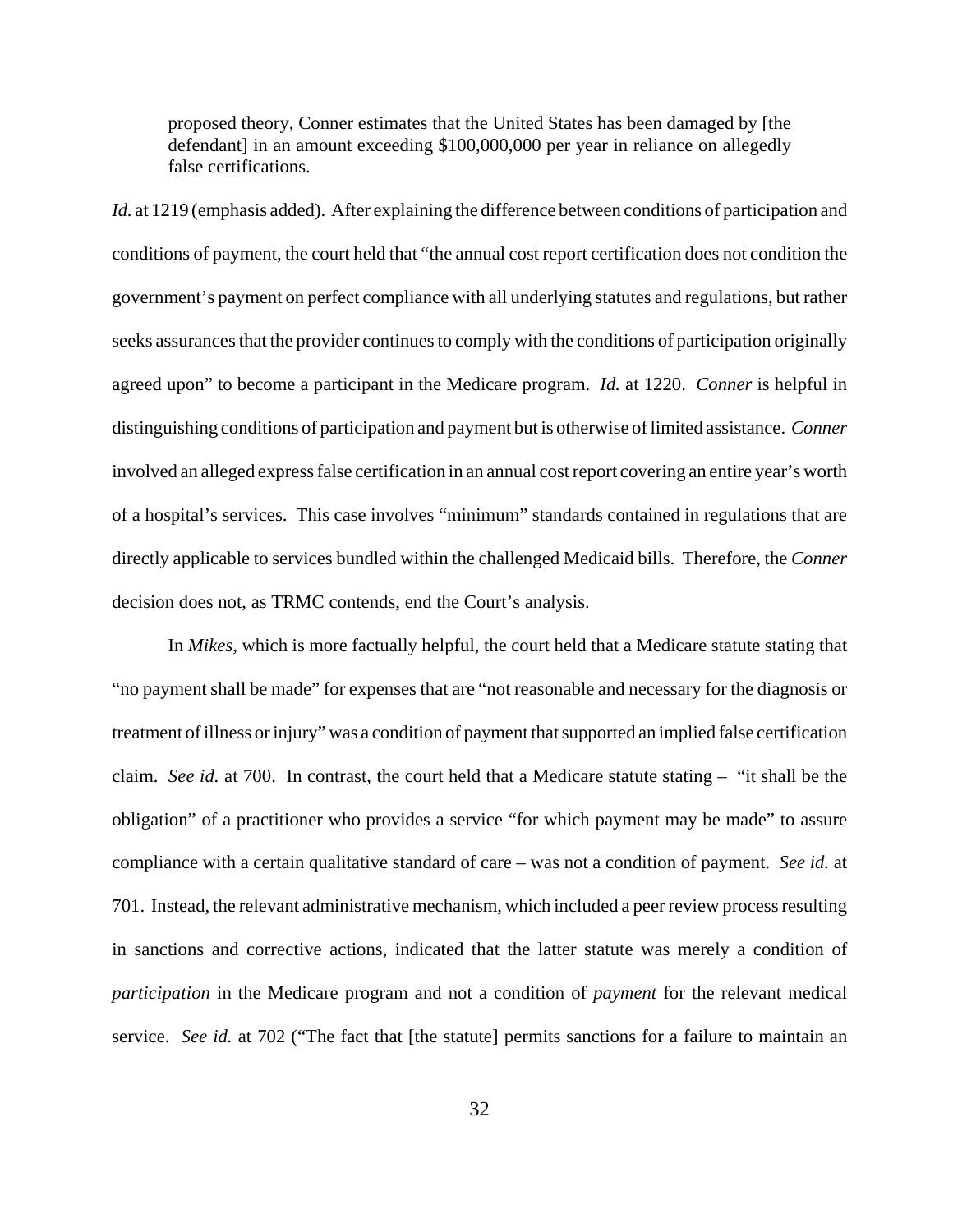appropriate standard of care only where a dereliction occurred in 'a substantial number of cases' or a violation was especially 'gross[ ] and flagrant[ ]' makes it evident that the section is directed at the provider's continued eligibility in the Medicare program, rather than any individual incident of noncompliance."). The court found that its differing treatment of these two statutes comported with Congress' purpose because a federal court is within its expertise in determining whether a procedure was "reasonable and necessary" but would be outside its area of competence in applying a "qualitative standard measuring the efficacy of those procedures." *Id.*

The Court concludes that the active treatment requirements are not merely conditions of participation for several reasons. First, they are not labeled as conditions of participation in either federal or Oklahoma law. As explained above, there are federal "conditions of participation" for hospitals providing psychiatric services, *see* 42 C.F.R. § § 482.60(a)-(d), and the federal "active treatment" requirements are set forth in a different section related to "requirements" for particular types of services. They are therefore not tied to eligibility for participation in the federal program. Admittedly, the Oklahoma regulatory scheme does not contain any "condition of participation" section. However, the Oklahoma regulation's use of the same phrase used in the federal regulation, "active treatment requirements," indicates that Oklahoma's active treatment requirements are also something other than a "condition of participation" in the program. *Cf. United States ex rel. Woodruff*, No. 05-00521, 2007 WL 1500275, at \* 8 (D. Haw. May 21, 2007) (dismissing FCA claims brought under implied certification theory because regulations allegedly violated were expressly labeled in regulations or agreements as "conditions of participation").

Second, as explained above, the state regulation contains a "reimbursement" provision applicable to inpatient psychiatric services stating that the per diem rate is "inclusive" and covers "all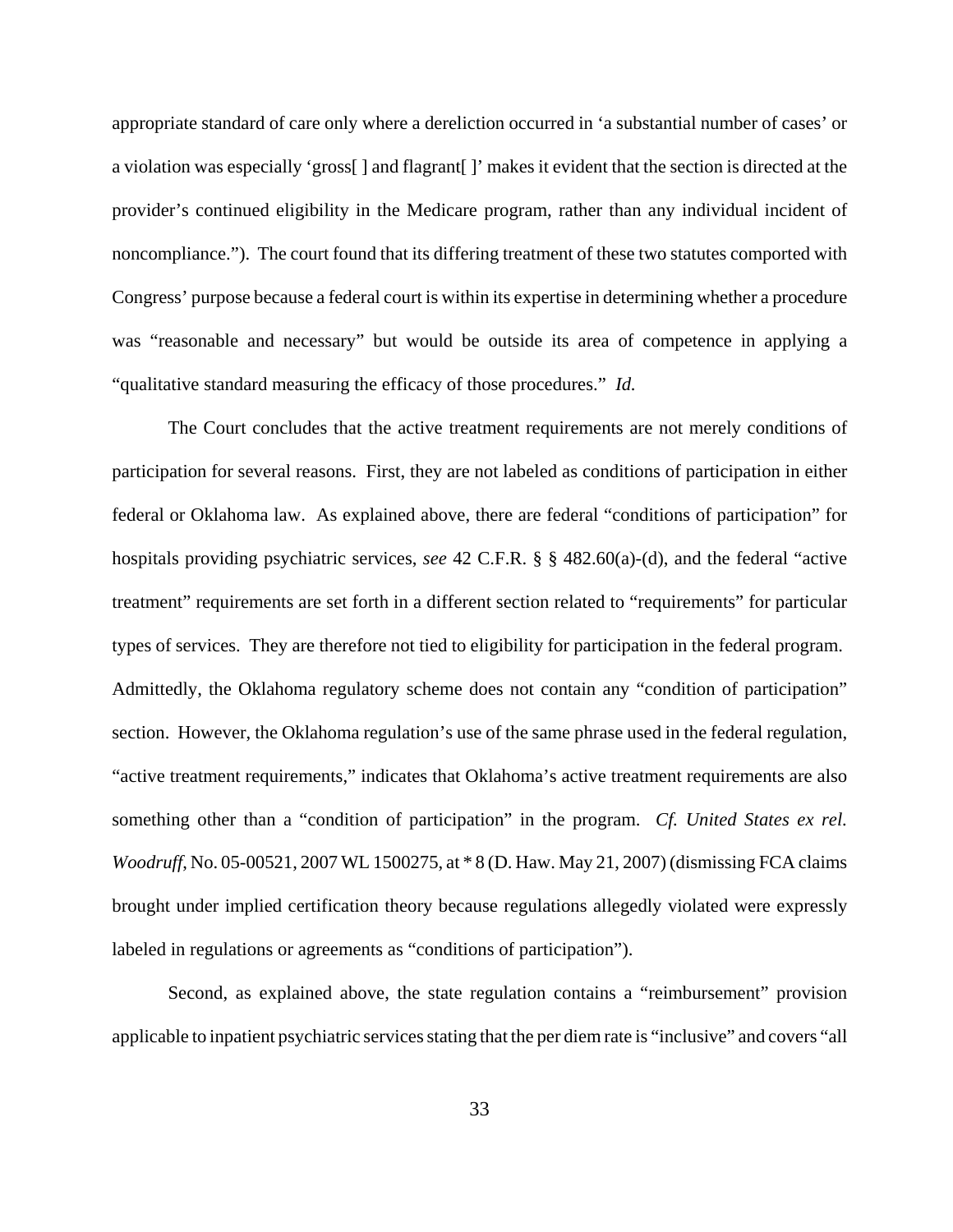non-physician" services, including therapy conducted by mental health professionals. TRMC is correct that (1) the reimbursement provision is contained in a separate subsection than the active treatment requirements, and (2) the active treatment requirements do not use the words "no payment shall be made unless" or other similar language described in *Mikes*. Nonetheless, the Court finds that the reimbursement provision's language regarding the per diem rate covering "all non-physician services" is a sufficient link between compliance with the active treatment requirements and reimbursement. *See United States ex. rel. Suter v. Nat'l Rehab Partners, Inc.*, No. 03-015, 2009 WL 3151099, at \* 8-9 (D. Idaho Sept. 25, 2009) (denying summary judgment in case involving similar regulatory violations as those at issue here) (holding that sections of the "Medicare Provider Reimbursement Manual" requiring certain minutes of group therapy supported false claim based on implied false certification theory). Based on the Court's reading of *Conner* and *Mikes*, a condition of participation is one that is not tied to reimbursement in any way but is instead merely tied to continued eligibility in the program.

 Third, the Inspection of Care Review process and regulations, contrary to TRMC's argument, do not mandate a finding that the active treatment requirements are conditions of participation. Although peer review processes and monitoring can certainly indicate that an underlying regulation is a condition of participation, the Inspection of Care Review process at issue here is directly tied to reimbursement. Indeed, the goal of the review process is to determine if Oklahoma Medicaid is entitled to any refunds for deficient services. The Inspection of Care Review regulation provides that "[p]enalties or non-compensable days which are the result of the facility's failure to appropriately provide and document the *services described herein* [including active treatment requirements], . . . *are not Medicaid compensable*." Okla. Admin. Code § 317:30-5-95.2(6)(b). The regulation says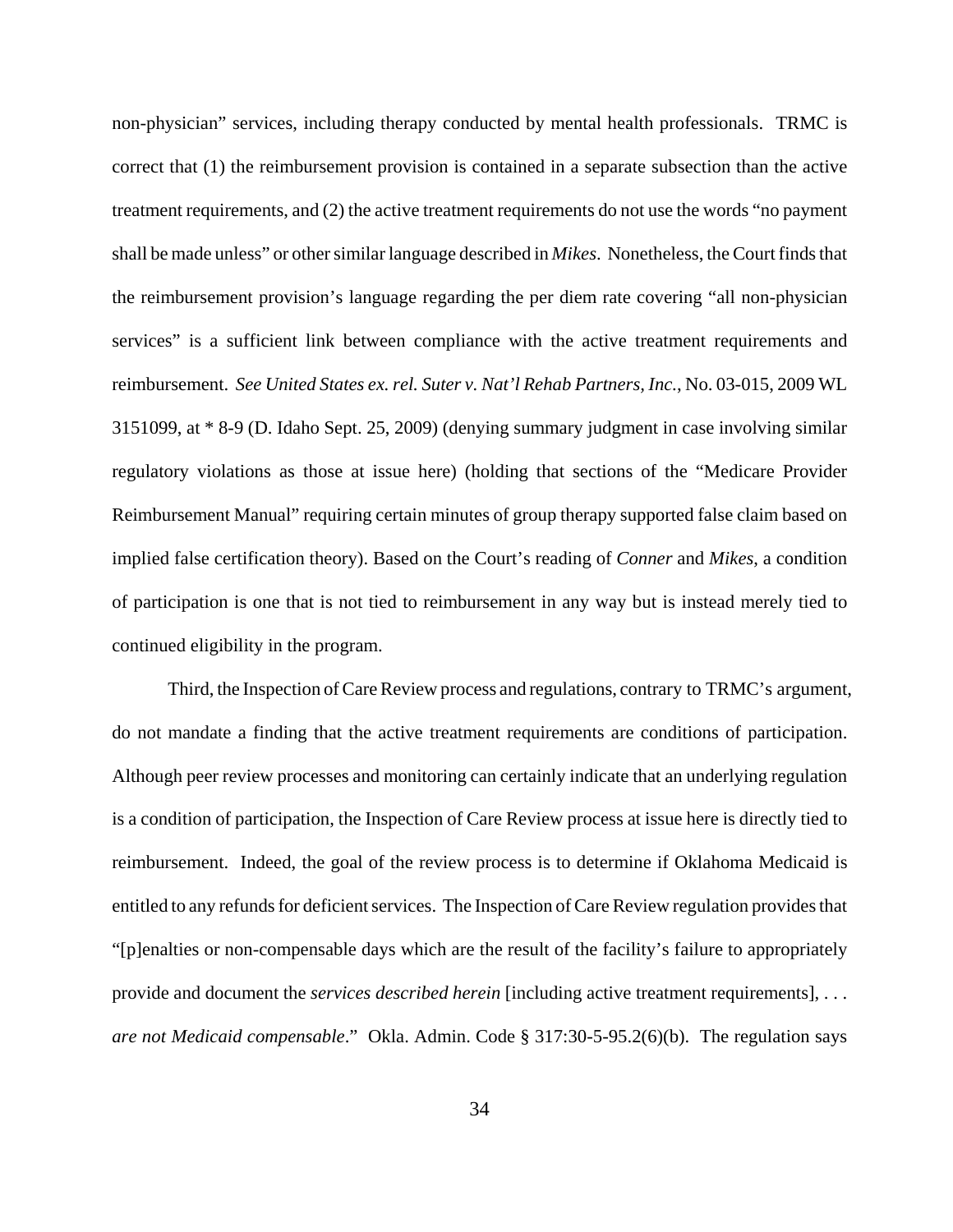nothing about an "ultimate sanction" of ineligibility for the program, *see Conner*, 543 F.3d at 1220 (explaining that "the ultimate sanction" for violation of conditions of participation is generally removal from the government program"), but instead contemplates partial and full refunds of money paid prospectively by Medicaid for services that are retrospectively deemed inadequate. *Cf. United States ex rel. Cooper v. Gentiva Health Servcs.*, Inc., No. 01-508, 2003 WL 22495607, at \* 11 (W.D. Pa. Nov. 4, 2003) (rejecting implied false certification theory premised on a specific regulation because the regulation "makes abundantly clear that the proper redress for violations of the standards established therein is not the denial of payment, but the revocation of the supplier's billing privileges").

A careful reading of *Conner* and *Mikes* indicates that, for purposes of drawing a condition of participation/condition of payment distinction, the important issue is not the mere existence of *any* administrative review process related to a particular regulation, as argued by TRMC, but instead the purpose of such process. If the process is designed to identify "flagrant" or "gross" violations that result in revocation of Medicare billing privileges, this may indicate that the underlying regulation is a condition of participation unrelated to individual payment decisions. *See Mikes*, 274 F.3d at 702 (statute permitting sanctions for only where violation was especially 'gross [] and flagrant[ ]' indicated that statute was "directed at the provider's continued eligibility in the Medicare program, rather than any individual incident of noncompliance"). Conversely, if the review process is focused on identifying "non-compensable" Medicaid days based on regulatory violations, as is the Inspection of Care Review process in this case, the process may indicate that the underlying regulations are not conditions of participation.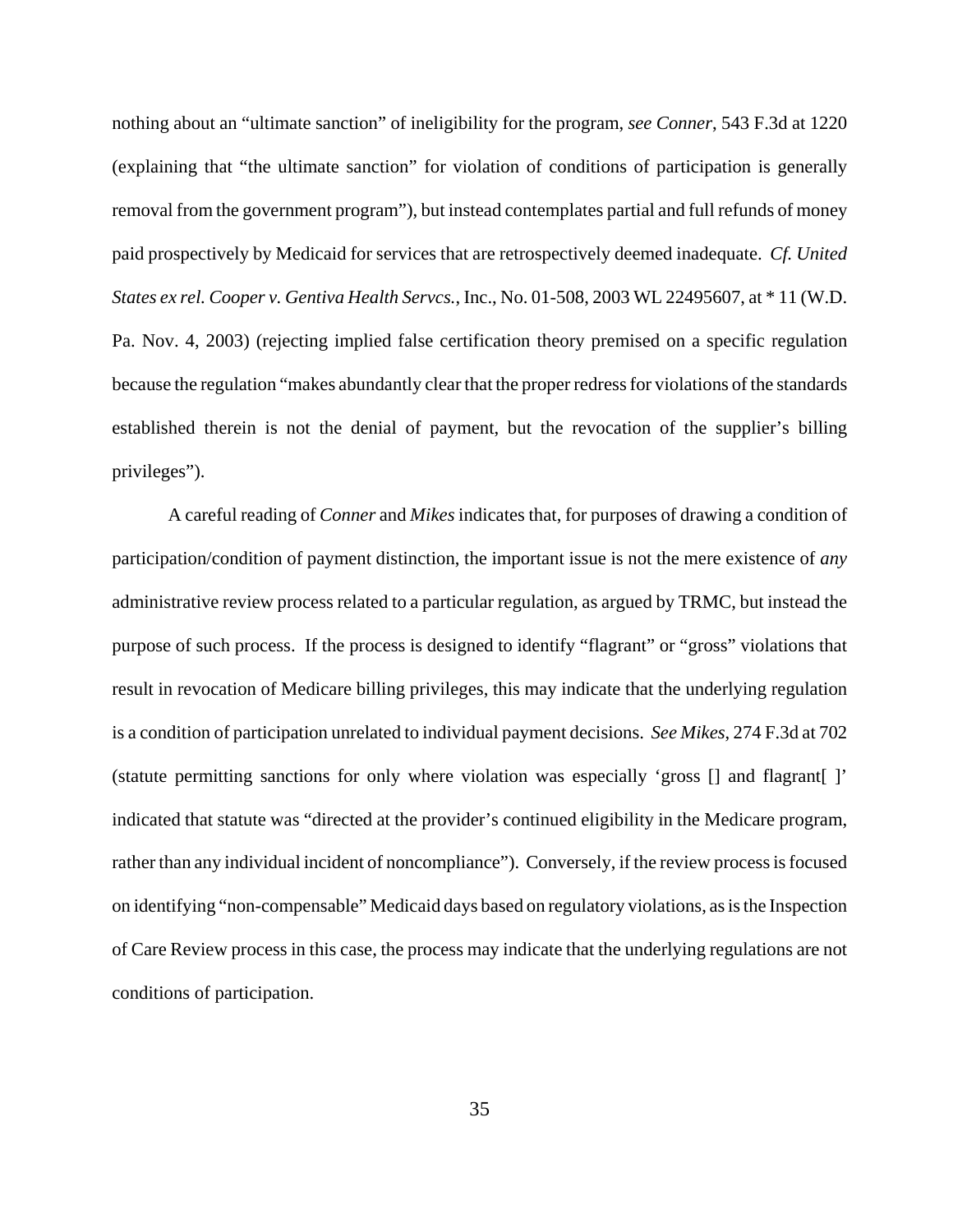TRMC also relies upon *United States ex rel. Swan v. Covenant Care, Incorporated*, 279 F. Supp. 2d 1212, 1222 (C.D. Cal. 2002). In *Swan*, the court rejected an *express* false certification claim because the defendant did not certify compliance with the relevant quality of care regulation as prerequisite to receipt of payment. The court further reasoned that, under the federal scheme governing review of nursing homes, the Secretary of Health and Human Services "can impose a variety of sanctions on nursing homes for failure to meet quality of care guidelines," indicating that FCA was being used to turn a "discretionary denial of payment remedy into a mandatory penalty for failure to meet Medicaid requirements." In contrast to the federal scheme governing review of nursing homes, the Inspection of Care Review process outlined in § 317:30-5-95.2(6) is limited to reviewing for Medicaid "compensability," and OFMQ's role is limited to assessing monetary penalties/recoupments for regulatory violations. Thus, this is not case in which the reviewing body has discretionary authority to assess civil penalties, temporarily manage the facility, or ultimately terminate the right to participate in the program, such that allowing an FCA case would upset some larger administrative scheme. Instead, imposing FCA liability seems consistent with the 2003 and 2005 Audits, so long as the deficiencies identified also rise to the level of false claims.

TRMC also contends that OFMQ's decisions following the 2003 and 2005 Audits to impose partial per diem penalties, rather than full per diem recoupments, shows that "the issues relating to the number of therapy sessions . . . have been addressed – through the administrative system – to the satisfaction of the State's Medicaid agency." (Def.'s Mot. for Summ. J. 16.) TRMC's argument seems to be that, because there were no full per diem recoupments assessed, payment could not have been "conditioned" on compliance with the minimum therapy hours. This misses the thrust of the Tenth Circuit's definition of "condition of payment" as those regulations which, if the government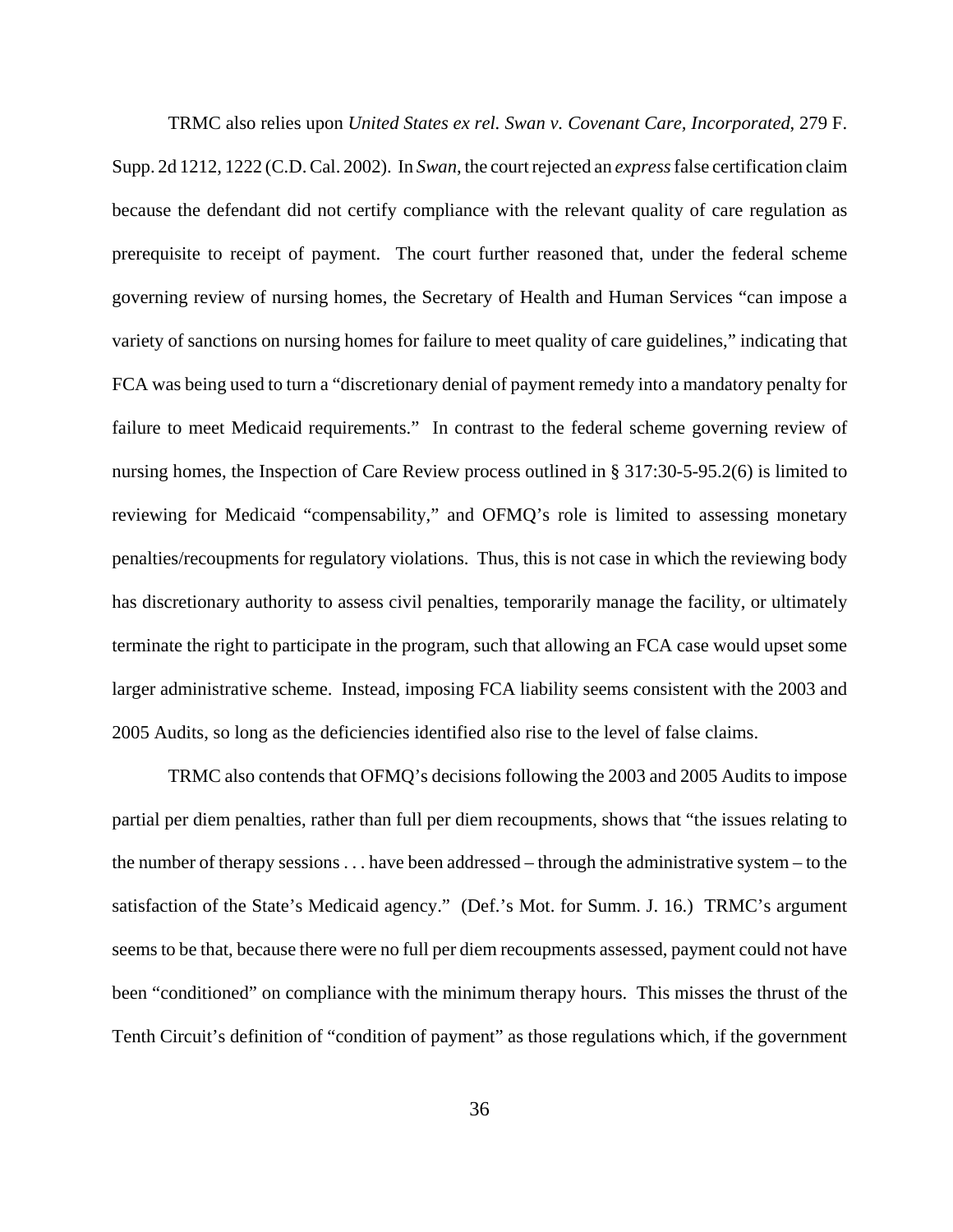knew they were not being followed, "might cause it to actually refuse payment." *See Conner*, 543 F.3d at 1220. Here, the regulatory violation resulted in TRMC having to refund payments for certain patients. If such patients are at issue in this case, this could support Relators' theory that regulatory violations "might cause" a refusal of payment in the first instance.

The Court also agrees with Relators that the Inspection of Care Review process is not some type of "exclusive remedy" that is intended to foreclose FCA liability. The state's interest in reimbursement and the federal government's interest in punishing false claims are distinct, and these two remedies do not raise any sovereignty concerns. The aim of the Inspection of Care Review process is to identify deficiencies and obtain refunds. The aim of the FCA is to identify fraudulent claims and impose damages upon the offender for filing them. Further, as a policy matter, adoption of TRMC's "exclusive remedy" argument in the context of per diem billing would seem to invite false claims. A provider could knowingly violate numerous state regulations, bill Medicaid for the day, suffer a state-imposed penalty, but then avoid FCA liability.

Fourth, unlike other "quality of care" regulations such as those at issue in *Mikes*, the regulatory "minimum" standards at issue (although contained in the "quality of care" regulations) do not require application of any "qualitative standard measuring the efficacy" of the therapy provided. *Cf. Mikes*, 274 F.3d at 701-02 (reasoning that determining whether a physician's spirometry test was of a quality meeting "professionally recognized standards" would require the court to "step outside" its area of competence and "apply a qualitative standard measuring the efficacy of those procedures"). Instead, the active treatment requirements allegedly violated are objective and/or quantitative because they are simply weekly minimum therapy requirements. While TRMC may argue that "violations" of such weekly minimum therapy requirements necessarily occur due to temporary staffing shortages,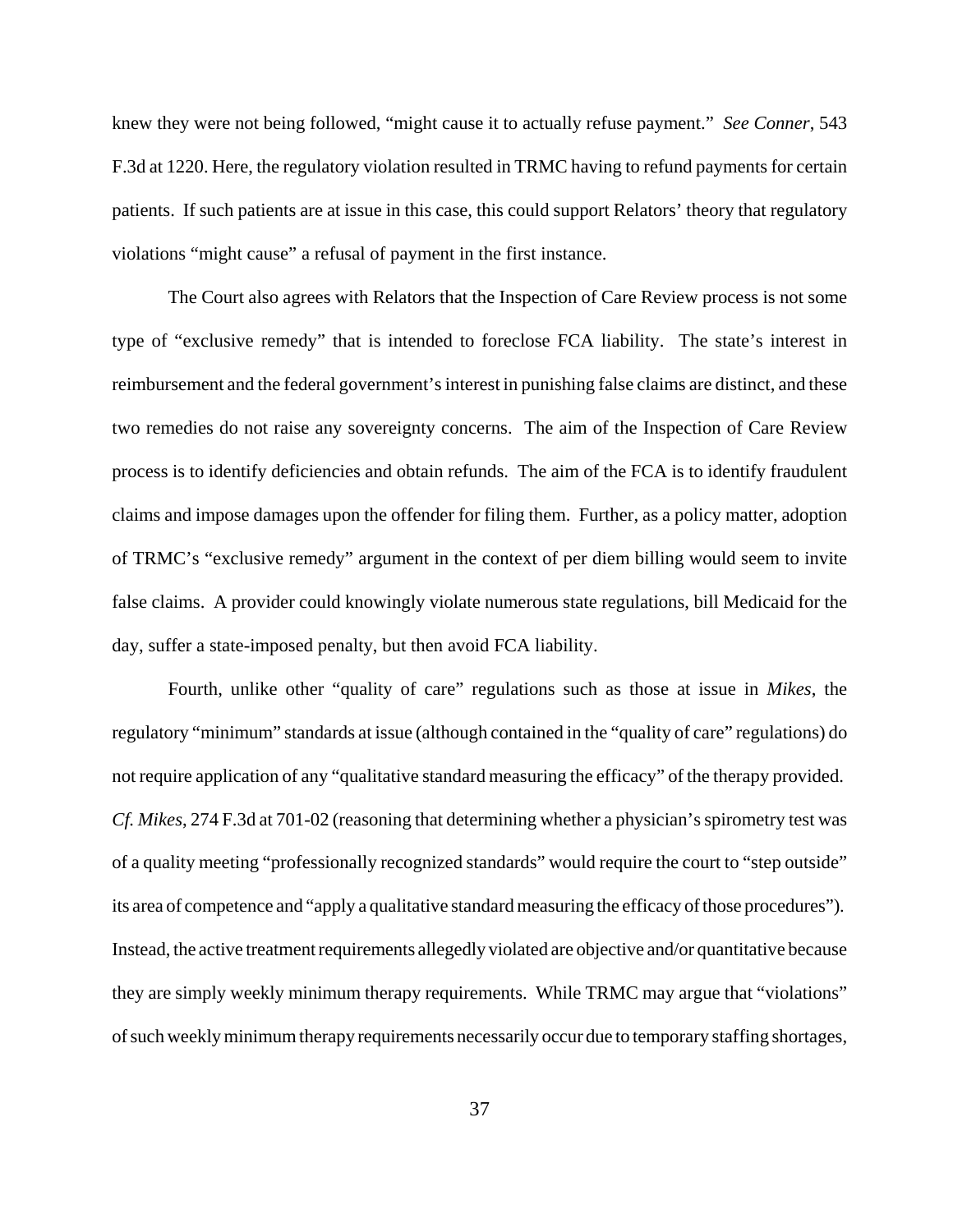children's refusals, and other innocent reasons, this evidence goes to the existence of innocent or negligent violations versus "knowing" or "fraudulent" violations. But the regulatory standard in this case is objective and does not present difficulties in application. *Cf. Cooper,* 2003 WL 22495607, at \* 11 (discussing court's inability to address the "quality" of services provided, *i.e.*, whether the physicians prescribed an improper or proper amount of "Flolan therapy").

Sixth, the Court rejects TRMC's contention that *weekly* therapy requirements cannot be considered conditions of payment because some alleged false "claims" bill Oklahoma Medicaid for less than a full week. (*See* Def.'s Reply in Support of its Mot. for Summ. J. 7 ("[B]ecause Oklahoma Medicaid often only authorizes acute care in 5 day increments, and TRMC accordingly bills for such care in 5 day increments . . . if plaintiffs' theory were correct, then TRMC could not bill for a very large amount of the patient care it provides."). Although this argument has visceral appeal, it is a red herring. Based on Lundy's Report, Relators do not appear to be asserting that false claims were submitted for any patients receiving less than a full week's care, although the UB forms filed may reflect "split" bills for such patients. There can be no regulatory violations, and therefore no implied false certification on a particular claim, unless the relevant regulatory condition was triggered, *i.e.*, for a patient staying more than a week. In other words, if a provider impliedly falsely certifies compliance with a regulation, it only does so when the regulation is actually at issue for a particular claim. At issue in this case are patients who stayed more than a week and whose bills were therefore subject to at least some minimum therapy requirements. The billing procedures used by TRMC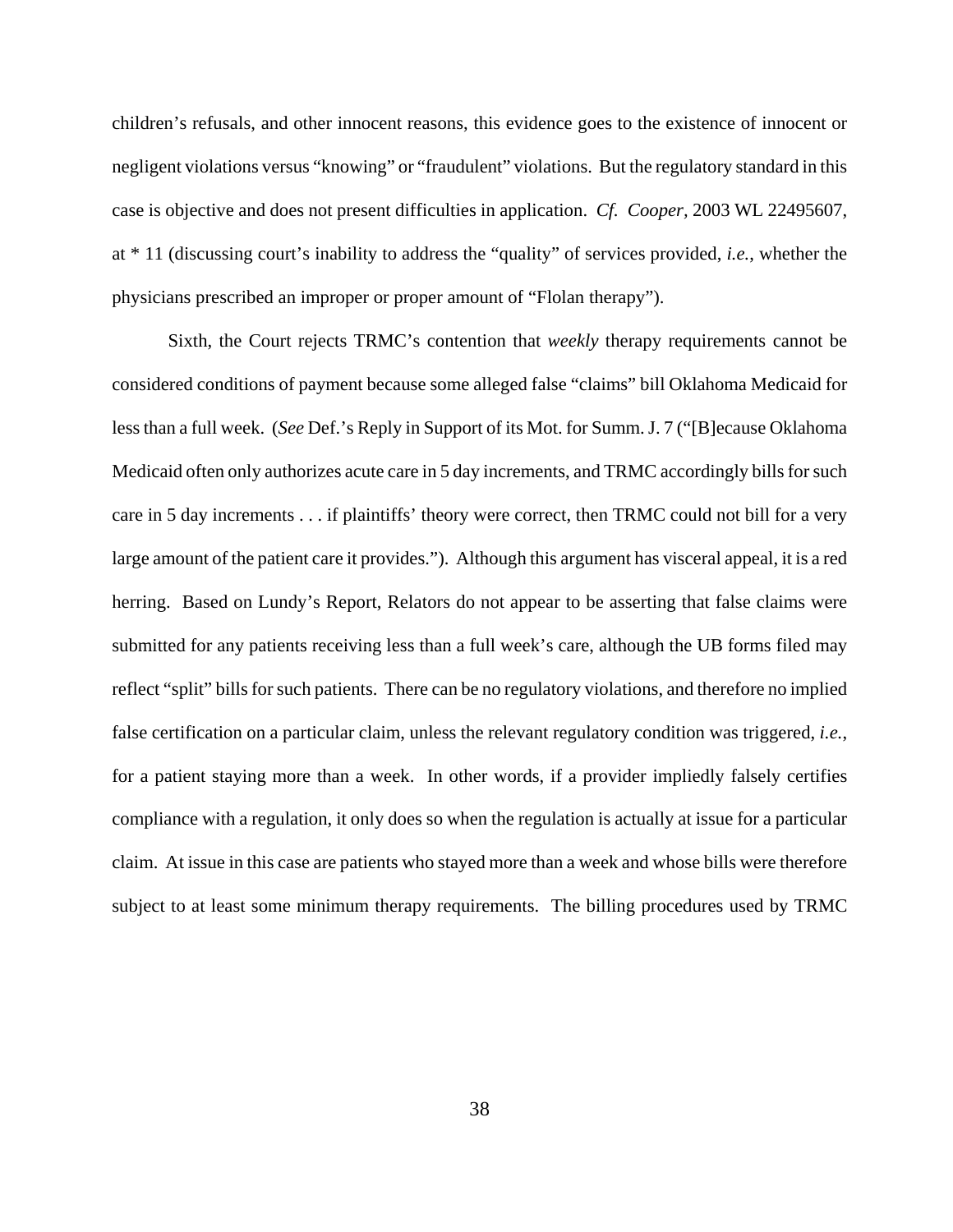necessarily complicate Relators' proof and jury presentation. However, the Court rejects the premise that a regulation is only a "condition of payment" if it applies to every patient in the Unit.<sup>25</sup>

Finally, Relators have provided evidence from key individuals that the active treatment

requirements were ones that "if the government knew they were not being followed, might [have]

cause[d] it to actually refuse payment." *Conner*, 543 F.3d at 1220. A federal official testified as to

his belief that the "minimum" active treatment requirements were conditions of payment:

Q: Is there anything you're familiar with in the regulation or otherwise that says that the hours spelled out in this active treatment provision are conditions that you must meet to be paid by Medicaid?

[Objections.]

A: My reading of this section of the regulation where it says they must provide this active treatment, and then active treatment is further defined by number of hours a service is provided per week, I take that as meaning they must provide those services, yes.

Q: And they need to comply with them 100 percent in order to bill the Medicaid system?

A: Yes. That's the way I would take  $-I$  take this, that they must provide these services.

(Lundy Dep., Ex. 7 to Pls.' Resp. to Def.'s Mot. for Summ. J., at 136-37.) As the Behavioral and

Mental Health Director of the OHCA, Spaeth testified as to her similar opinion:

- Q: Is it  $\ldots$  your testimony, the testimony of the agency,  $\ldots$  that a provider may not bill Medicaid if they are short one hour of therapy for a residential patient?
- A: Yes. We would expect them not to bill for services that they didn't complete their requirements.

(Spaeth Dep., Ex. 8 to Pls.' Resp. to Def.'s Mot. for Summ. J., at 155.) Eric Burch ("Burch") was,

at certain relevant times, the interim chief nurse at TRMC. Burch testified that he agreed with the

following statement: "By billing Medicaid for a Medicaid patient treated in the unit but having failed

<sup>&</sup>lt;sup>25</sup> Relators bear the burden, of course, of proving at trial that false "claims" were submitted, not merely that regulatory violations occurred.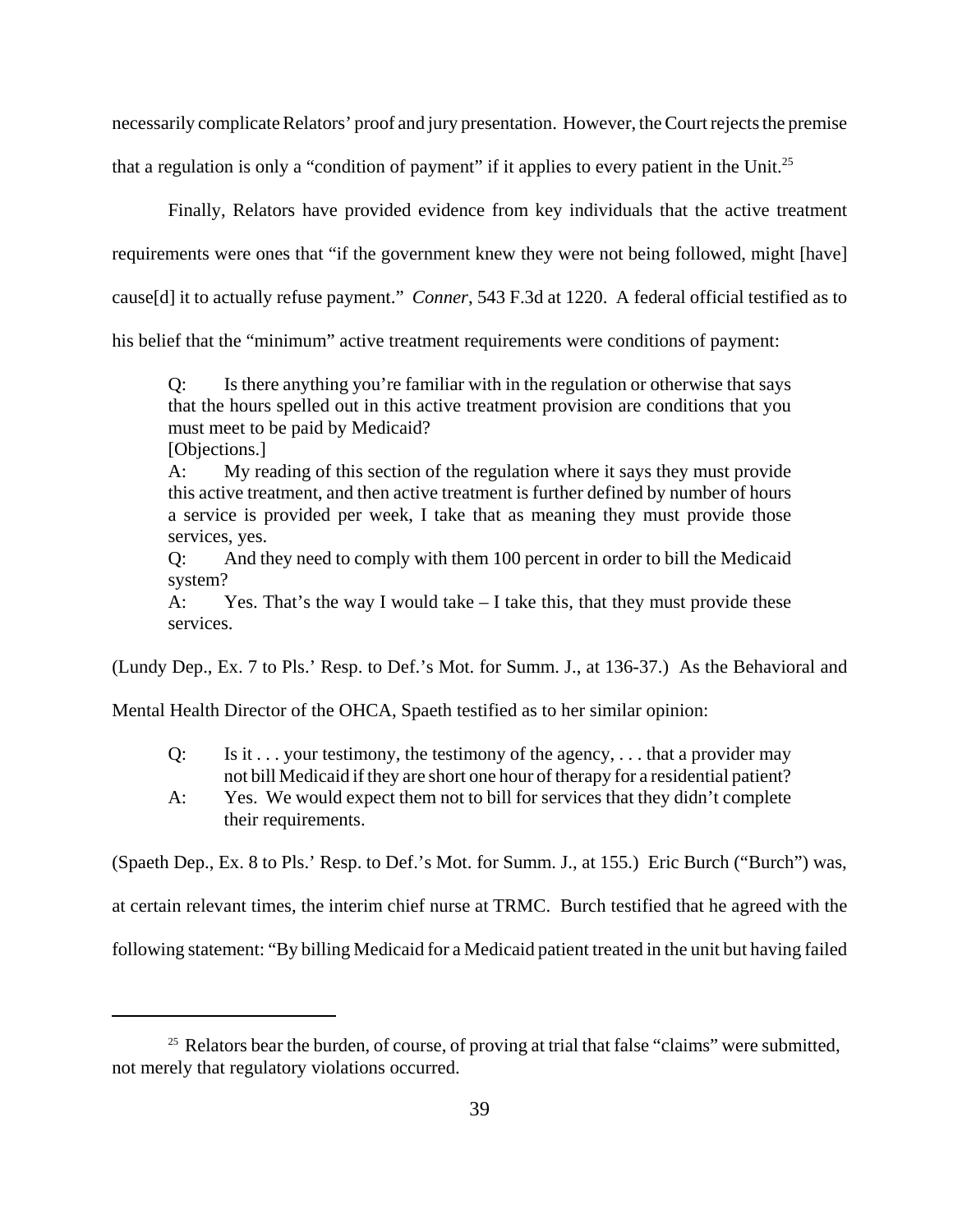to meet the required minimum weekly therapeutic hours for that patient, TRMC would be presenting a false claim to the government." (Burch Dep., Ex. 10 to Pls.' Resp. to Def.'s Mot. for Summ. J., at 60.) While obviously not controlling as to the legal distinction between conditions of participation and conditions of payment, these opinions are consistent with the Court's conclusion that the weekly therapy requirements, once triggered in a particular case, are not merely conditions of participation in the Oklahoma Medicaid program.

For all of the above reasons, TRMC is not entitled to summary judgment based on its contention that the active treatment regulations are, as a matter of law, merely conditions of participation that are not relevant to the government's decision to pay the claims at issue.<sup>26</sup>

# 3. Knowledge

In the FCA, "[k]nowing" and "knowingly" mean "that a person, with respect to information – (1) has actual knowledge of the information; (2) acts in deliberate ignorance of the truth or falsity of the information; or (3) acts in reckless disregard of the truth or falsity of the information." 31 U.S.C. § 3729(b).<sup>27</sup> The statute provides that "no proof of specific intent to defraud is required." *Id.* In the context of implied false certification, *i.e.*, legally fraudulent claims, the Tenth Circuit has indicated that the "knowledge" element turns on whether the underlying regulation was "knowingly" violated. *Conner*, 543 F.3d at 1217, 1218 ("[I]n a claim based on an alleged legal falsehood, the

<sup>&</sup>lt;sup>26</sup> The Court has determined that the regulations are not conditions of participation. In so doing, the Court did not find any inherent "ambiguities" in the regulations that would potentially invoke the "rule of lenity." *See United States v. Krizek*, 111 F.3d 934, 942 (D.C. Cir. 1997) ("Even assuming that the FCA is penal, the rule of lenity is invoked only when the statutory language is ambiguous."). Therefore, the Court also rejects TRMC's argument that "any ambiguity in the quality of care regulations should be construed in TRMC's favor, and the regulations should be interpreted to govern Medicaid participation, not payment." (Def.'s Mot. for Summ. J. 18.)

 $27$  This citation is to the statute as it was numbered prior to the 2009 amendments.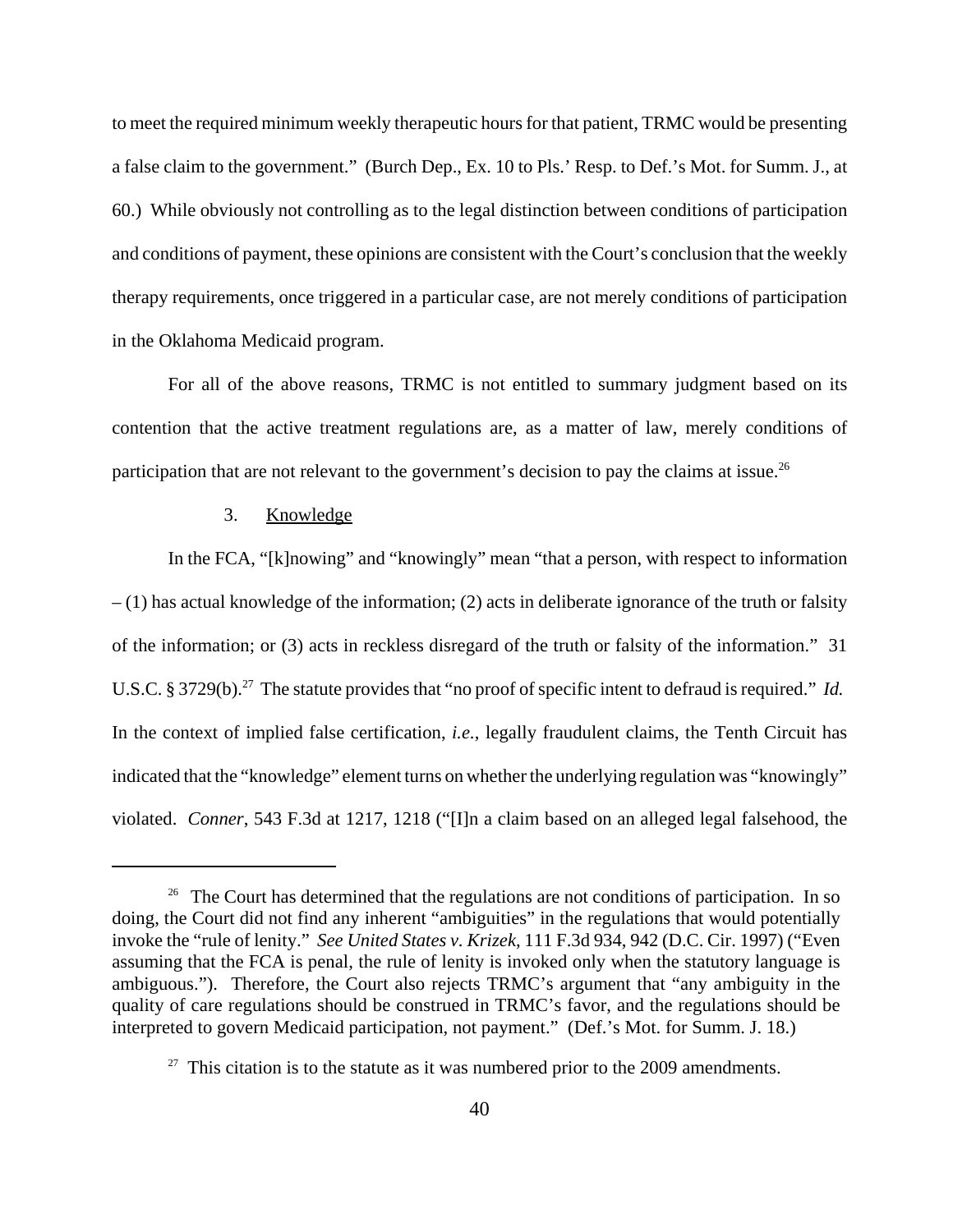relator must demonstrate that the defendant has certified compliance with a statute or regulation as a condition to government payment, yet *knowingly* failed to comply with such statute or regulation.") ("If a contractor *knowingly* violates such a condition [regulation] while attempting to collect remuneration from the government, he may have submitted an impliedly false claim."). Taking advantage of a disputed legal question in an underlying statute or regulation "is to be neither deliberately ignorant nor recklessly disregardful." *Hagood v. Sonoma Cnty. Water Agency*, 929 F.2d 1416, 1421 (9th Cir. 1991) (holding that, where language of the Water Supply Act concerning allocation of costs among project purposes provided officials with wide discretion, an imprecise allocation based on disputed language of the statute did not constitute a "knowing" violation).

Relators have presented sufficient evidence to create a question of fact as to whether TRMC "knowingly" violated the minimum therapy requirements. There is evidence that Rawlings instructed therapists to conduct drive-by sessions consisting of something less than the full hour and document them as full hour-long sessions. If believed by the jury, this could be viewed as a "knowing" regulatory violation that resulted in an implied false or fraudulent certification of compliance upon submission of claims. White was concerned about this practice of "drive by" sessions and reported it to Koller, Rawlings' supervisor. There is also evidence that, around July 2005, TRMC was made aware, via an anonymous hotline call, that a therapist within the Unit was falsifying information about the length of therapy sessions he was providing to patients. (*See* Ex. 21 to Pls.' Resp. to Def.'s Mot. for Summ. J. (memorandum of assignment for fact-finding report related to allegations).) This led to an investigation and termination of such therapist, (*see* Burch Dep., Ex. 10 to Pls.' Resp. to Def.'s Mot. for Summ. J., at 77, 100-101), although the terminated therapist testified that he was simply doing as Rawlings instructed, (Young Dep., Ex.13 to Pls.' Resp. to Def.'s Mot. for Summ.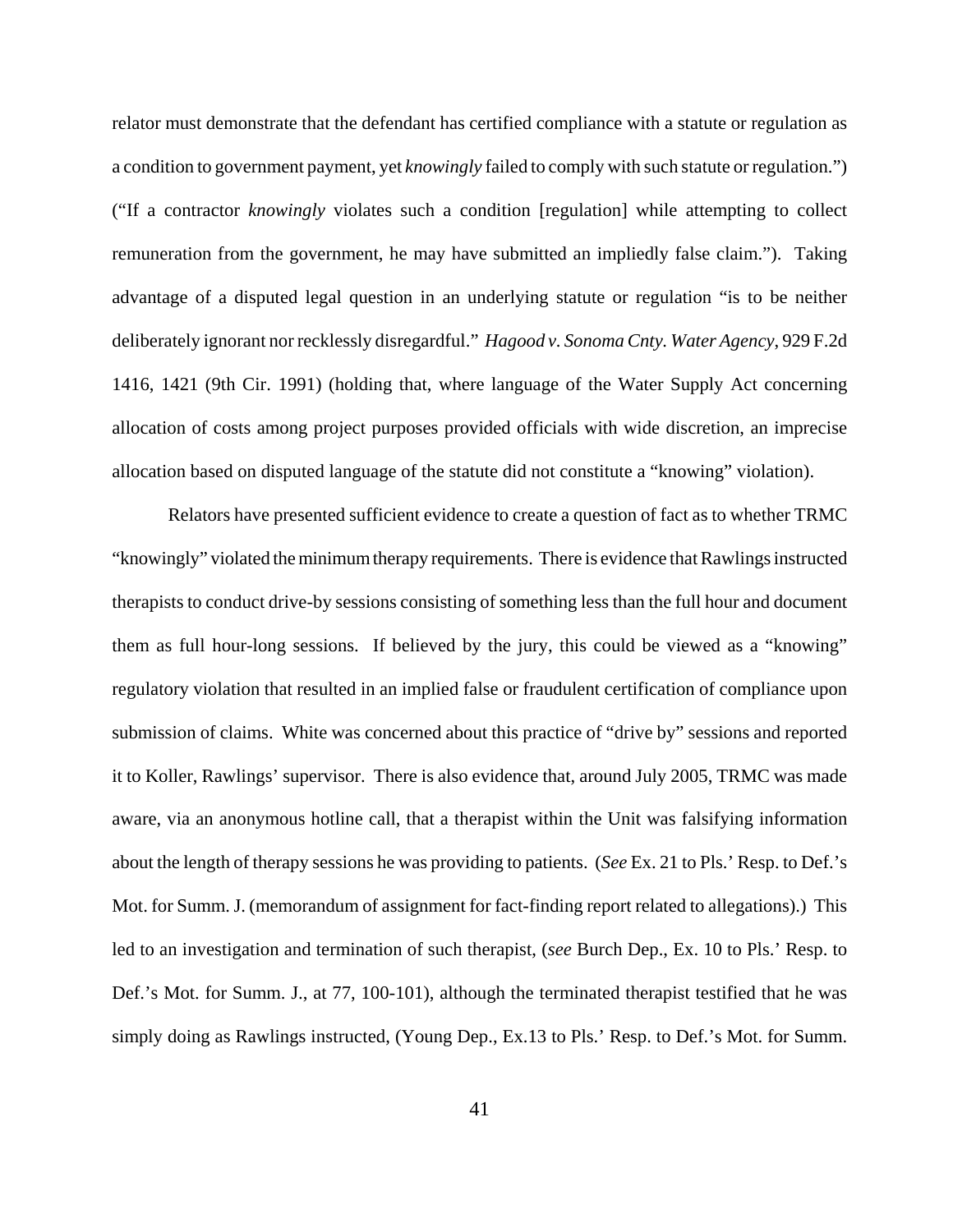J., at 78). As a final example, there is evidence of an official policy instituted by Rawlings that, according to testimony by a TRMC official, violates the regulations by instructing therapists to counsel for 45 minutes and chart for 15 minutes, rather than to counsel for the full hour. While perhaps closer to "negligent" than the other two examples, this policy could be viewed as something akin to reckless disregard of TRMC's regulatory obligations.

These are but a few examples of Relators' evidence of "knowing" violations of the minimum therapy requirements, and the Court is satisfied that Relators have created a jury question. *See Lemmon*, 614 F.3d at 1169 (holding, with respect to knowledge requirement in an implied certification case, that the relators had "explained how [the defendant] was aware of the violations, listing specific instances in which the [plaintiffs] documented and/or informed their superiors of the violations" and implying that, if proven, this would satisfy the FCA's knowledge requirement in an implied certification case); *Shaw*, 213 F.3d at 532 (upholding jury verdict where the defendant "knowingly" failed to practice silver recovery, which was required in its contract, but nevertheless invoiced for and accepted full payment under the contract); *Suter*, 2009 WL 3151099, at \* 8-9 (denying summary judgment in case involving federal regulatory violations similar to those at issue here) (reasoning, with respect to knowledge, that evidence showed that defendant's employees understood the group therapy rules, knew they weren't being followed, but nonetheless submitted claims).

TRMC argues that, despite this evidence regarding a "knowing" regulatory violation, Relators cannot satisfy the "knowledge" requirement because Rawlings "did not believe it was improper to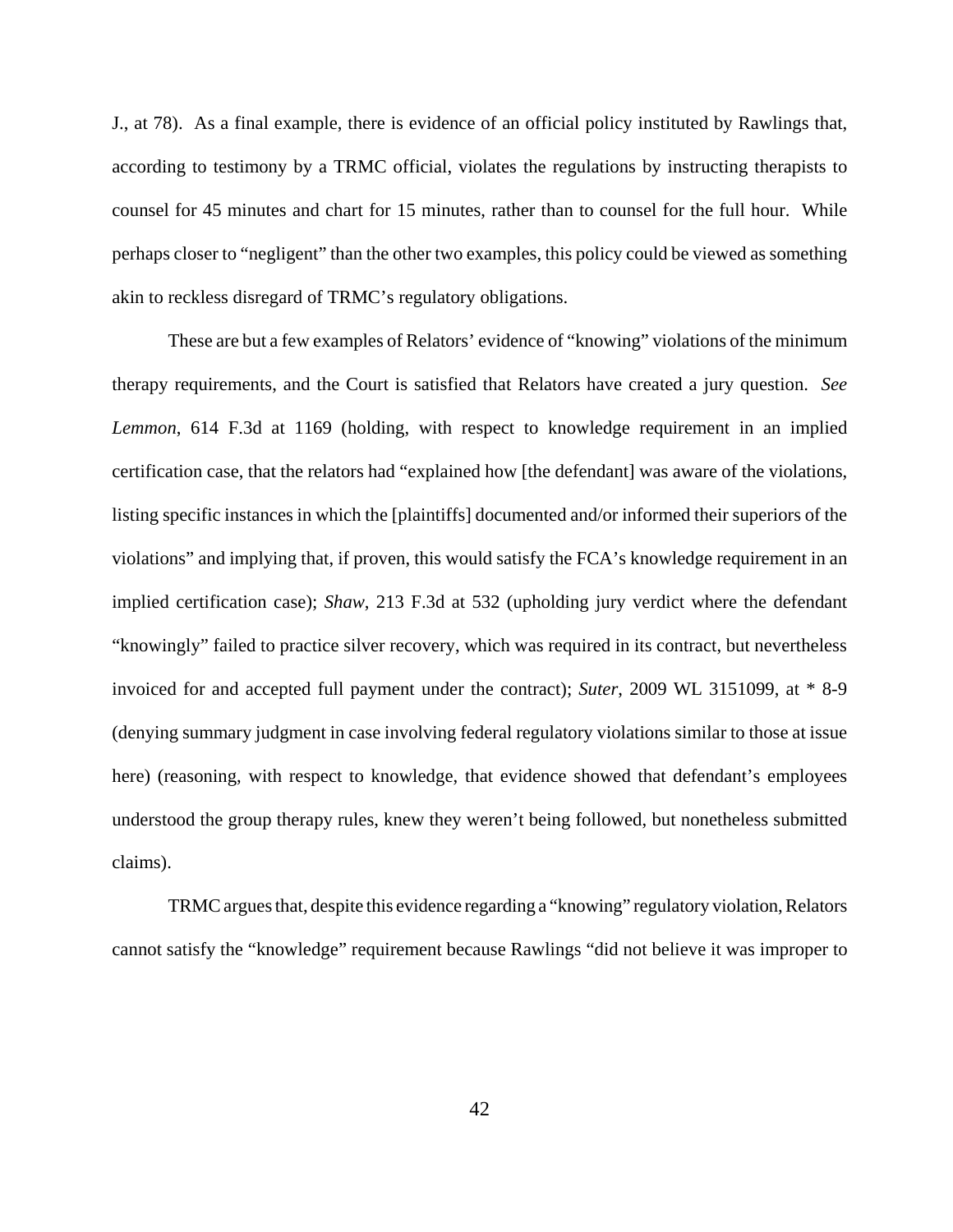bill for patients who may have missed some hours of therapy." (Def.'s Mot. for Summ. J. 19.)<sup>28</sup> However, Rawlings' testimony goes beyond confusion regarding whether the Unit could properly bill Medicaid in close cases, *i.e.*, providing some but not all of the minimum number of therapy hours. As explained *supra*, Rawlings believed that conducting a "bed count" was the only necessary step prior to billing Medicaid for the "bundled" services included within each bill. To her, compliance with minimum active treatment regulations and Medicaid billing were "apples and oranges."

Assuming this "bed count" evidence is relevant to the "knowledge" element in an implied false certification case, *see Conner*, at 1217-18 (indicating that "knowledge" requirement in implied false certification case goes to whether provider "knowingly" violated underlying regulation and then submitted an impliedly false claim, not whether provider understood that compliance was material to the government's payment decision), it certainly does not entitle TRMC to judgment as a matter of law. First, there is evidence that those in higher positions than Rawlings had a different view of TRMC's billing obligations. (*See* Burch Dep., Ex. 10 to Ex. 12 to Pls. Resp. to Def.'s Mot. for Summ. J., at 60.) Further, as argued by Relators, Rawlings' testimony could be viewed by a jury as an "ostrich with his head in the sand" approach to one's legal obligations before filing a claim. *See generally United States v. Krizek*, 111 F.3d 934, 942 (D.D.C. 1997) ("'This section is intended to reach the "ostrich-with-his-head-in-the-sand" problem where government contractors hide behind the fact they were not personally aware that such overcharges may have occurred.'") (quoting legislative history of FCA).

 $28$  This is not a case in which TRMC argues that the underlying regulation is somehow ambiguous. *See, e.g., Suter*, 2009 WL 3151099, at \* 9 (explaining that "whether a defendant reasonably interpreted" the regulation allegedly violated is a relevant inquiry). TRMC contends that it is "ambiguous" whether the regulation was a condition of participation or was instead relevant to the government's payment decision.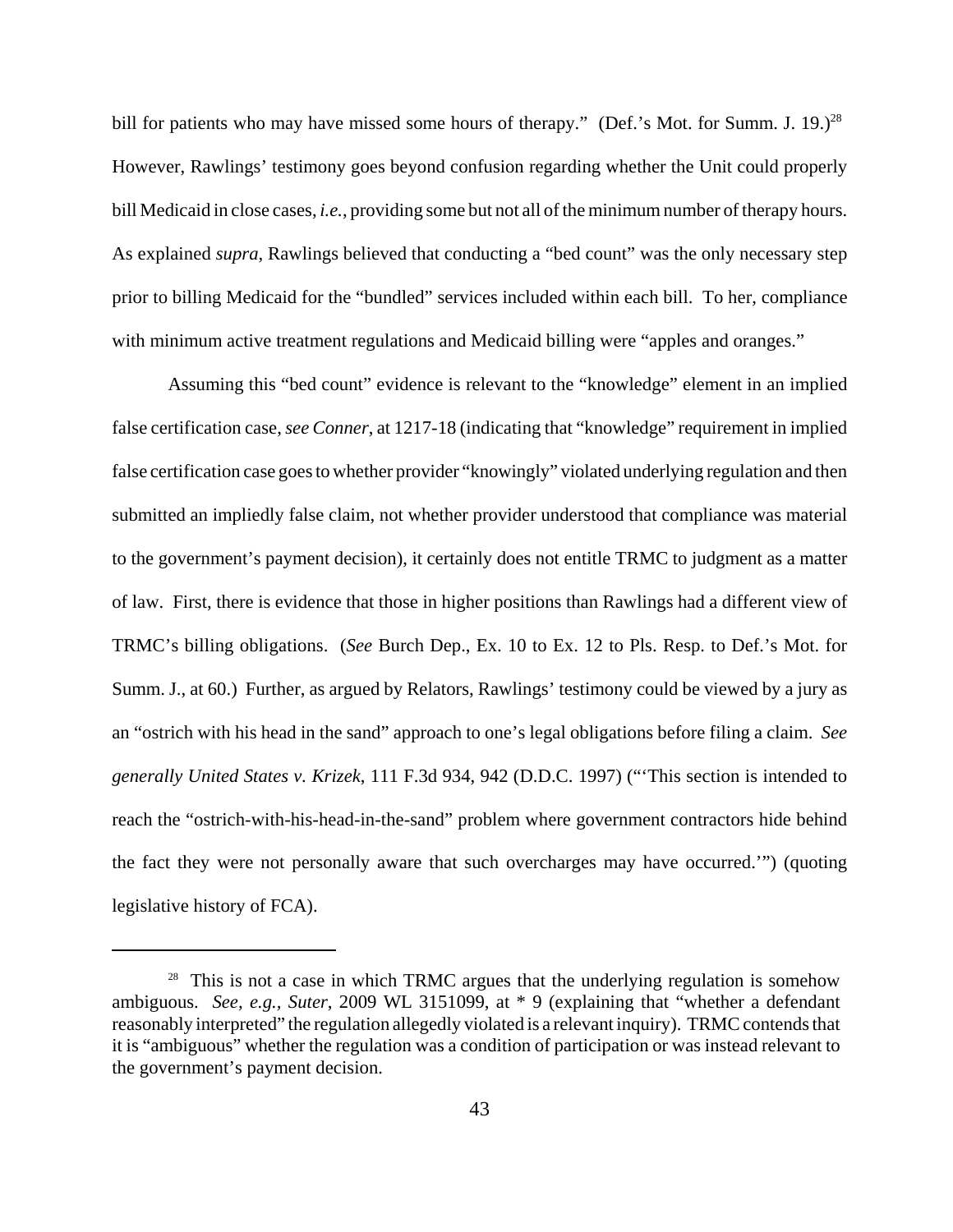TRMC's other argument in support of summary judgment is based on the "government knowledge inference," which "helps distinguish, in FCA cases, between the submission of a false claim and the knowing submission of a false claim – that is, between the presence and absence of scienter." *United States ex rel. Burlbaw v. Orenduff*, 548 F.3d 931, 951 (10th Cir. 2008). "This inference arises when the government knows and approves of the facts underlying an allegedly false claim prior to presentment." *Id.* at 952. The Tenth Circuit has emphasized that "[i]t is only an inference" and that "it does not automatically preclude a finding of scienter." *Id*. "A classic example is when the government, with knowledge of the facts underlying an allegedly false claim, authorizes the contractor to make that claim." *Id.* Application of the principle "rests upon the depth of the government's knowledge of the facts underlying the allegedly false claim and the degree to which the government invites that claim." *Id.*; *see also Shaw*, 213 F.3d at 534 (government knowledge inference may arise "when the government's knowledge of or cooperation with a contractor's actions is so extensive that the contractor could not, as a matter of law, possess the requisite state of mind to be liable under the FCA").

Summary judgment may be warranted based on the government knowledge inference in certain limited situations. For example, in *Burlbaw*, the court affirmed summary judgment based on the government knowledge inference where the Department of Education incorrectly designated the defendant as a minority institution, and the defendant was subsequently invited by the Department of Defense to apply for set-aside contracts based on such designation. *Burlbaw*, 548 F.3d at 953. "With no reason to distrust the very agency responsible for administering the set-aside program, [the defendants] then relied upon the [Department of Defense's] assurances and invitations in certifying [the defendant] as a minority institution." *Id.* Further, "the undisputed evidence in the record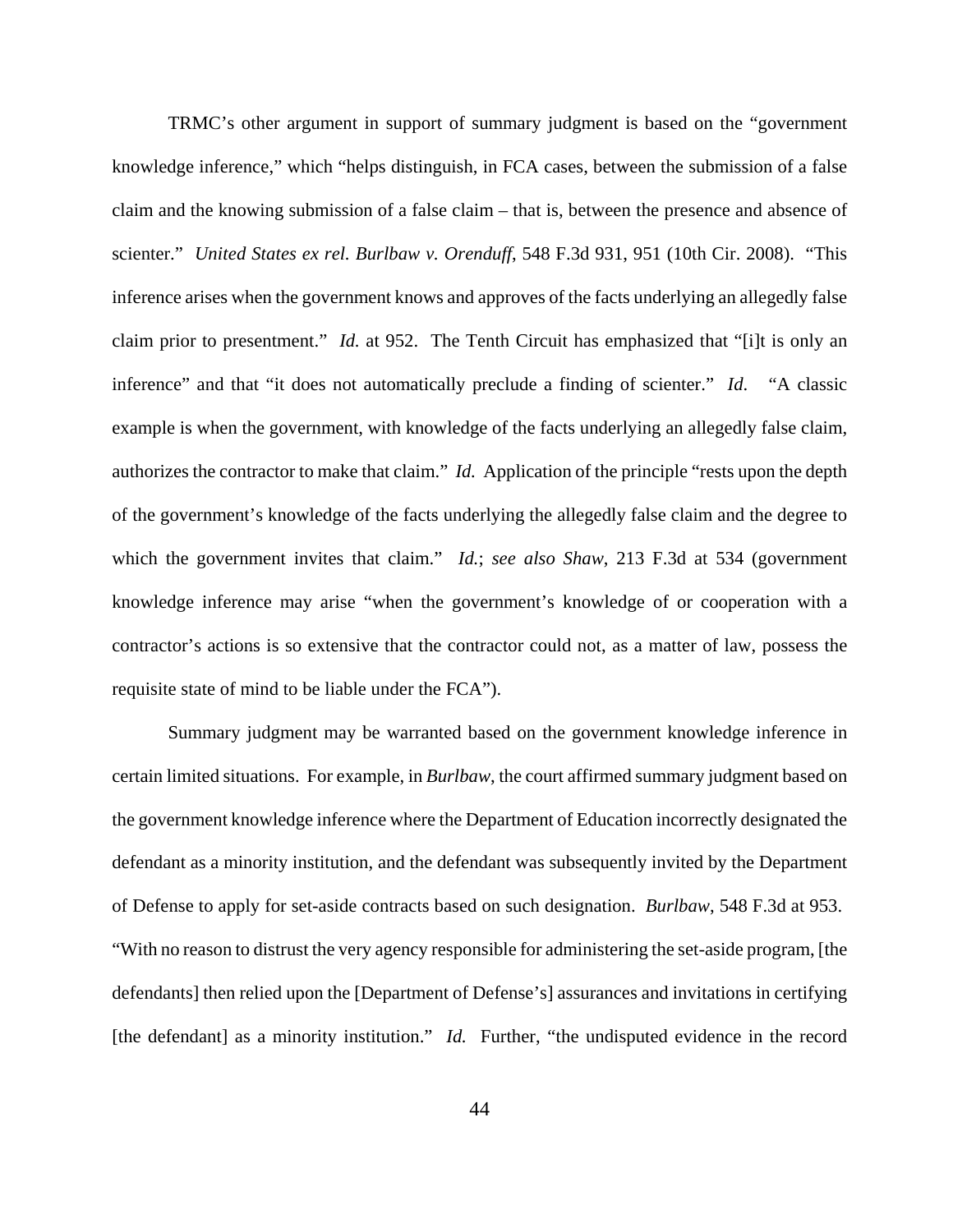indicate[d] that [the defendant] was completely forthcoming with the [Department of Education] – the very agency on whose analysis the [Department of Defense] uncritically relied." *Id.* In another example where summary judgment was proper, a relator argued that the defendant "falsified" test reports. *See Shaw,* 213 F.3d at 534 (discussing *United States ex rel. Butler v. Hughes Helicopters, Inc.*, 71 F.3d 321, 327 (9th Cir.1995)). The evidence showed that (1) the tests were the subject of discussion between the government and the defendant, and (2) the government knew of and expressly approved the testing method actually used. *See Shaw,* 213 F.3d at 534 (discussing *Butler*). In such case, the court concluded that the government and the defendant had "so completely cooperated and shared all information" that the only reasonable conclusion a jury could draw was that the defendant did not "knowingly" submit any false claims. *Id.* (quoting *Butler*).

The 2003 and 2005 Audits reveal that the OHCA was at least generally aware of regulatory violations during the time frame of the alleged false claims. TRMC argues that "[g]iven the outcome of these repeated audits – none of which resulted in OHCA instructing TRMC not to submit bills or threatening to decertify TRMC as a Medicaid provider, TRMC personnel reasonably concluded that the Unit's level of compliance with applicable standards was sufficient in regulators' eyes." (Def.'s Mot. for Summ. J. 21.) OFMQ's imposition of penalties for regulatory violations is not, in the Court's view, similar to the type of cooperation or acquiescence that has been held to entitle a defendant to summary judgment in FCA cases. It must be remembered that OFMQ found "deficiencies," imposed partial per diem penalties for violations of, *inter alia*, the minimum therapy hour requirements at issue, and instructed TRMC to draft corrective action plans. (*See* Exs. 22 and 23 to Pls.' Resp. to Def.'s Mot. for Summ. J.) Imposition of a partial per diem penalty, as opposed to full per diem recoupment, does not constitute the type of government knowledge of regulatory non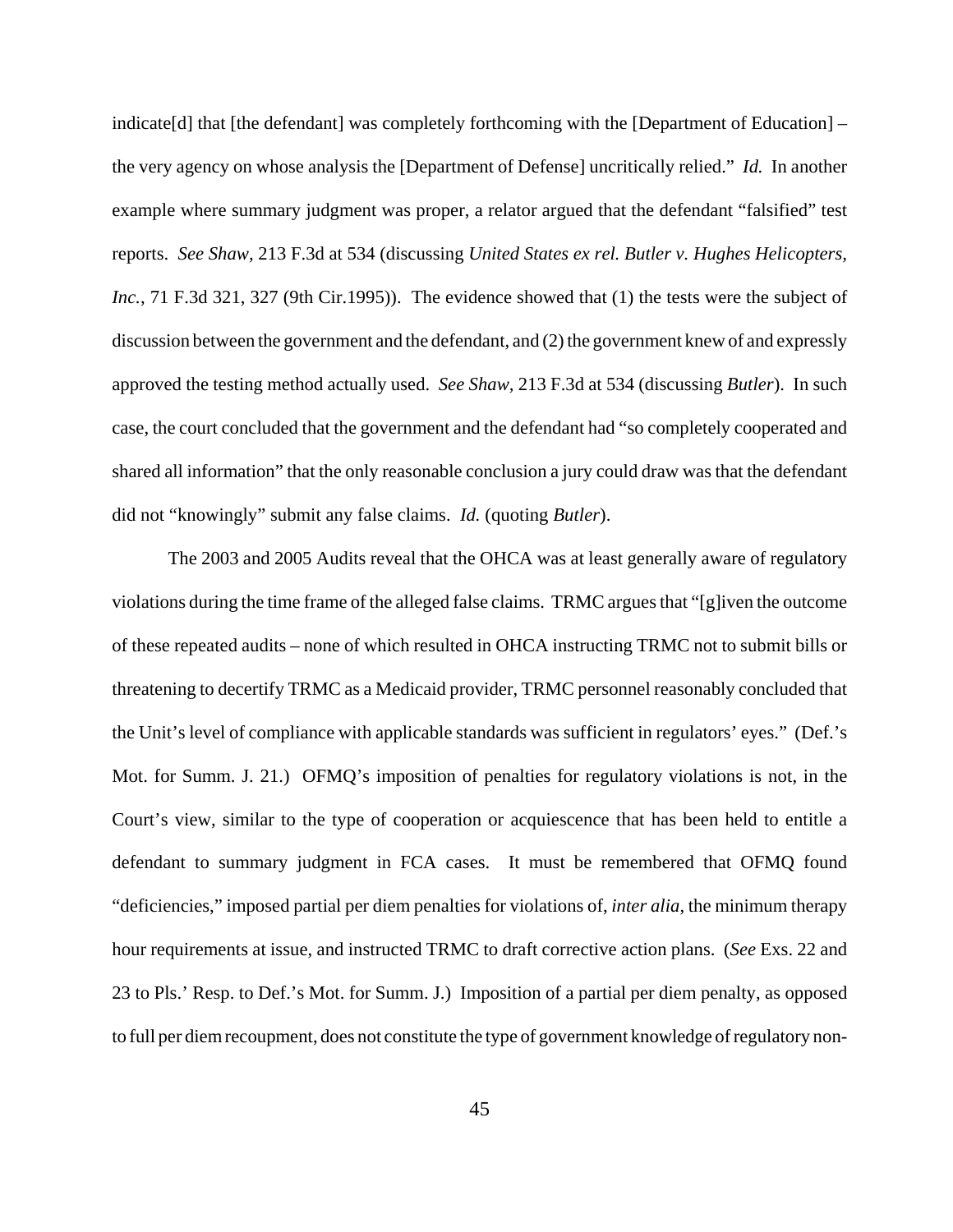compliance that would entitle TRMC to summary judgment. Therefore, TRMC is not entitled to judgment as a matter of law based on the government knowledge inference.

## 4. Materiality

Pursuant to the most recent pronouncement of Tenth Circuit law, the materiality element "necessitates showing that the false certification was material to the government's decision to pay out moneys to the claimant." *Lemmon*, 614 F.3d at 1169. Thus, an express or implied false certification is actionable under the FCA "only if it leads the government to make a payment, which, absent the falsity, it *may* not have made." *Id.* at 1170 (emphasis added). The court further clarified that "materiality does not require a plaintiff to show conclusively that, were it aware of the falsity, the government would not have paid. Rather, it requires only a showing that the government *may* not have paid." *Lemmon*, 614 F.3d at 1170 (emphasis added). In support of these pronouncements, the *Lemmon* court cited *Conner*. However, in *Conner*, the Tenth Circuit stated that "[a] false certification claim is only actionable under the FCA if it leads the government to make a payment which it *would* not otherwise have made." *Conner*, 543 F.3d at 1219 (emphasis added). The Court has attempted to reconcile these two materiality standards but cannot do so and will follow the more recent statement of law in *Lemmon*. 29

As discussed *supra* Part VI.B.2, the Court concludes that the active treatment regulations are not merely "conditions of participation" in the Oklahoma Medicaid program. For the same reasons, the Court concludes that TRMC is not entitled to judgment as a matter of law based on Relators' inability to satisfy the materiality element. As explained above, there is testimony in the record from

<sup>&</sup>lt;sup>29</sup> Other circuits have adopted a "natural tendency" materiality test, which inquires into whether the false statement has a natural tendency to influence or is capable of influencing the payment decision. *See, e.g., United States v. Bourseau*, 531 F.3d 1159, 1171 (9th Cir. 2008).